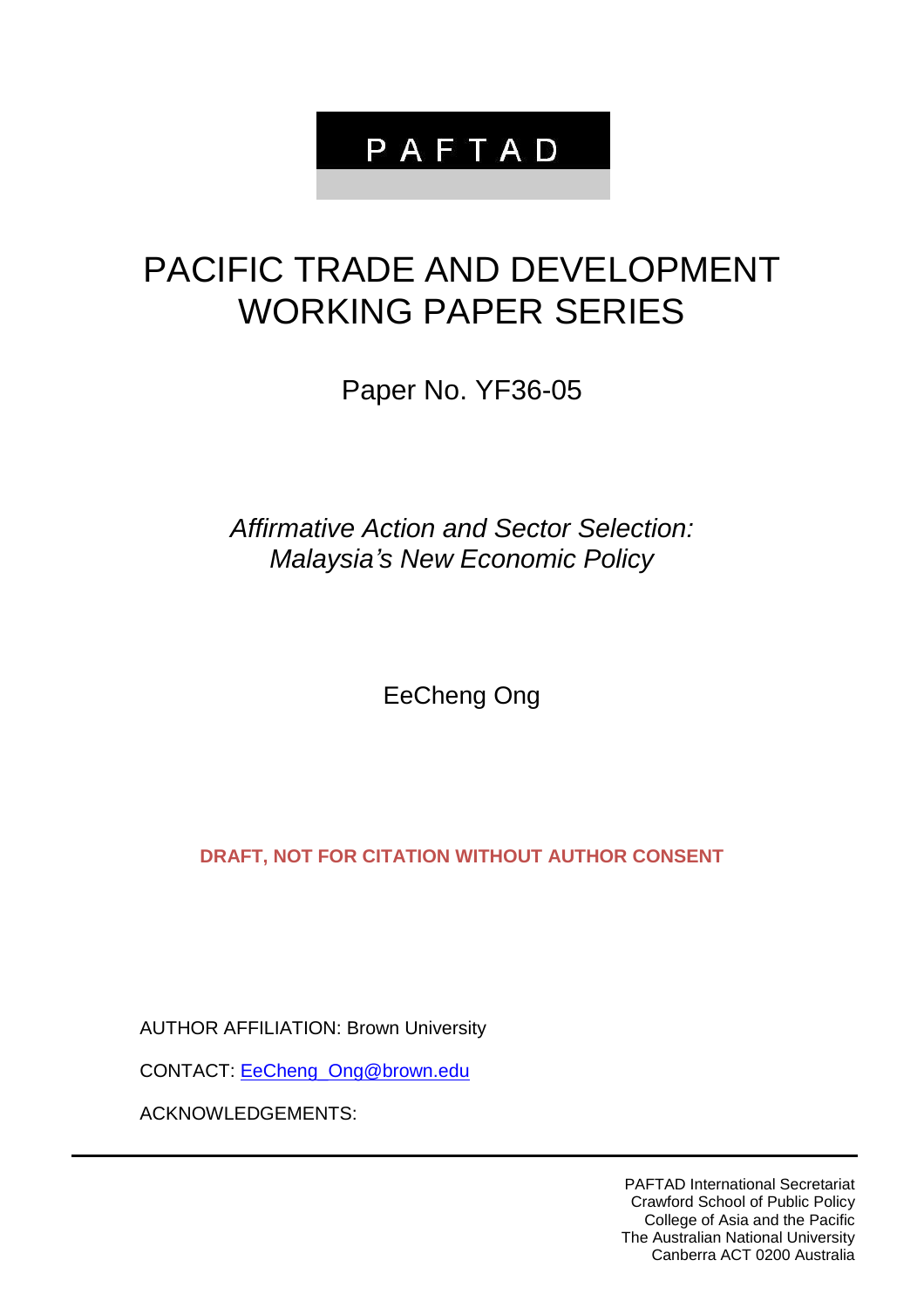# **Affirmative Action and Sector Selection: Malaysia's New Economic Policy**

EeCheng Ong Brown University

March 1, 2013

#### **Abstract**

Malaysia's New Economic Policy, implemented in 1971, intensified preferential treatment in education, employment, business, and asset ownership for the then economically disadvantaged Malay majority. The NEP increased the educational attainment of the Malays at the secondary level through the expansion of schools, and at the tertiary level through the introduction of quotas at public institutions. While affirmative action in secondary education did not affect the earnings of Malay secondary school graduates relative to their Chinese counterparts, quotas in capacity-constrained tertiary education led to an increase in the Malay-Chinese wage gap among tertiary graduates. Furthermore, the NEP facilitated Malay representation in upper-tier occupations through the public sector. The likelihood of Malay tertiary graduates being employed in the public sector, relative to their Chinese peers, is 23 percentage points for the pre-policy cohorts, and 31-43 percentage points for the post-policy cohorts. Affirmative action in public sector employment implies that the Malays positively select into the more lucrative private sector; indeed, Malay degree holders from overseas institutions are 16 percentage points more likely than Malay degree holders from local public institutions to enter the private sector. Analyses of private sector wages show that the Malay-Chinese wage gap among tertiary graduates is not significantly different between pre-policy and post-policy cohorts, suggesting that the overall increase in the Malay-Chinese wage gap amongst tertiary graduates is due to the greater representation of Malays in the public sector.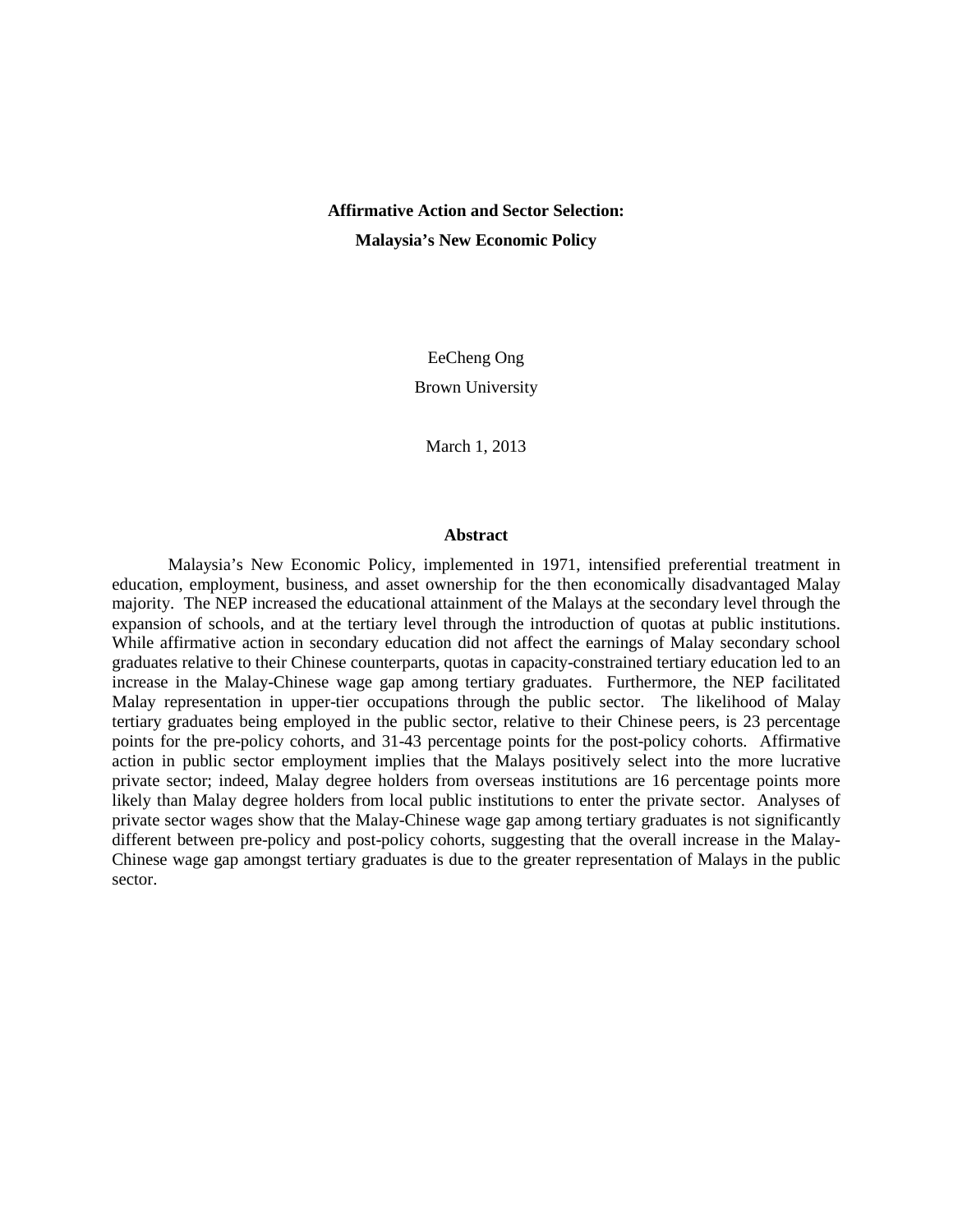#### **1 Introduction**

 $\overline{\phantom{a}}$ 

Affirmative action policies are intended to address social inequities by increasing the opportunities provided to underrepresented groups. These groups, usually designated along lines of ethnicity, religion, or gender, have been historically disadvantaged or discriminated against. Such policies, precisely because they benefit a particular group arguably at the expense of other groups, are highly contentious. Ideally, affirmative action policies would be temporary measures to correct past inequities, and to enable the target group to catch up and compete on equal footing. However, Coate and Loury (1993) prove that even when the groups of workers are *ex ante* identical, highly ambitious affirmative action goals can in fact reduce the target group's incentive to perform, and subsequently reinforce negative stereotypes about the target group.

Malaysia's New Economic Policy (NEP), widely regarded as one of the world's most comprehensive affirmative action programs, was launched in 1971 in the wake of ethnic riots, and exists in various forms to this day. The NEP accords preferential treatment in education, employment, business, and asset ownership to the politically dominant *Bumiputera*, comprising the Malays and indigenous peoples. The consequences of the policies have been the subject of much debate. On the one hand, there have been few outbreaks of ethnic violence.<sup>1</sup> The creation of a Malay urban middle class in the span of a little over a generation is noteworthy. On the other hand, nepotism and cronyism is rampant (Gomez and Jomo, 1999). Intra-ethnic income inequality has worsened, particularly among the Malays (Lee, 2005; Pong, 1993). The political and education systems remain mired along ethnic lines, while ethnic enclaves in employment and business have burgeoned (Lee, 2005). Critics assert that the policies have pushed the non-*Bumiputera* to study and work abroad, resulting in brain drain, and negatively impacting economic competitiveness.<sup>2</sup>

<sup>1</sup> Social discontent has been stifled by draconian laws such as the Sedition Act which prohibits dialogue deemed subversive, and the Internal Security Act (ISA) which permits detention without trial.

<sup>2</sup> Gooch reports in The New York Times (Oct 1, 2010) "Companies have long complained about a shortage of skilled labor in Malaysia, and economists say it is severely affecting the country's ability to attract more high-technology industries … Many interviewees, when asked about their concerns about returning to Malaysia, cited racial tensions and the country's affirmative action policy."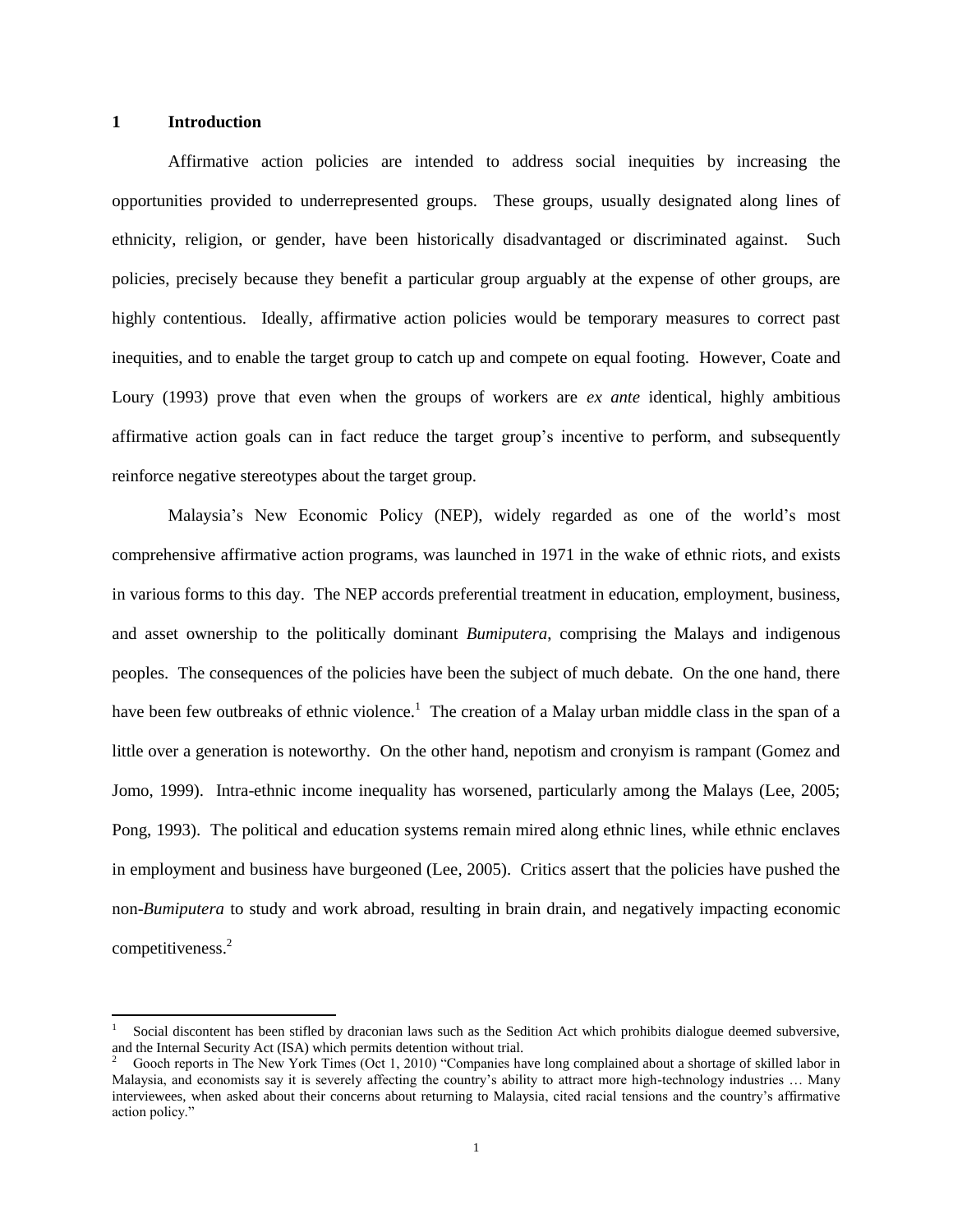The evolution of education, employment, and wages in Malaysia has been widely analyzed. Previous studies have established that the NEP increased the education level of the Malays. Compared to non-Malays, Malays born after the mid-1950's were both more likely to attend secondary school (Pong, 1993), and to obtain post-secondary education (Agadjanian and Liew, 2005). However, Malay representation in upper-tier occupations has stagnated since the mid-1990's, and continues to rely heavily on the public sector (Lee, 2010). The negative Malay-Chinese wage gap narrowed between 1957 and 1970, but has surprisingly widened since the introduction of the NEP in 1971 (Gomez and Jomo, 1999). Fang and Norman (2006) posit a theory where the exclusion of minorities from the public sector creates incentives to invest in human capital valued by the private sector, thus minimizing the informational freeriding problem. Therefore, it is possible that the discriminated group is economically better off even in the presence of high public sector wages.

In this paper, I investigate the extent to which the consequences of affirmative action in education depend on capacity constraints at the various levels of education. I also study how affirmative action in public sector employment affects selection into the public sector versus the private sector, and subsequently, wage outcomes in those sectors. My empirical analysis is based on the 1970 and 2000 Population and Housing Census as well as the 1992 and 1999 Household and Income Surveys. I employ a difference-in-differences approach, comparing the outcomes between the *Bumiputera* and non-*Bumiputera*, and between the pre-policy and post-policy cohorts, while adjusting for trends in cohort effects. I find that the NEP increased the educational attainment of the Malays relative to the Chinese by 4.8-5.7 percentage points at the secondary level through the expansion of schools, and by 1.1 percentage points at the tertiary level through quotas at public institutions. While affirmative action in secondary education did not affect the earnings of Malay secondary school graduates relative to their Chinese counterparts, quotas in capacity-constrained tertiary education led to an increase in the Malay-Chinese wage gap among tertiary graduates.

Furthermore, the NEP facilitated Malay representation in upper-tier occupations through the public sector. The likelihood of Malay tertiary graduates being employed in the public sector, relative to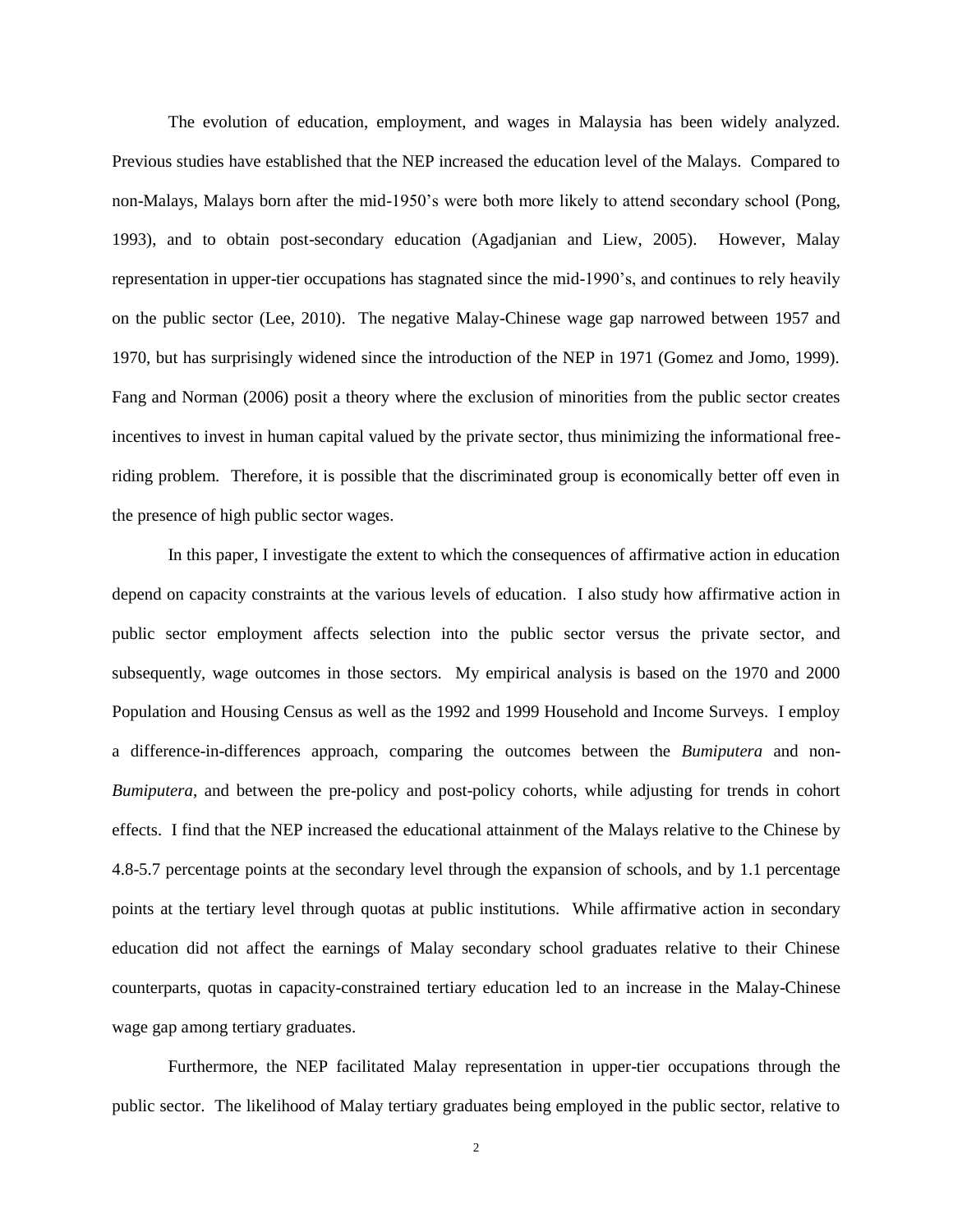their Chinese peers, is 23.4 percentage points for the pre-policy cohorts, 31.2 percentage points for the post-1953 cohorts, and 43.2 percentage points for the post-1958 cohorts. Affirmative action in public sector employment implies that the Malays likely positively select into the more lucrative private sector. Indeed, Malay degree holders are 6.5-13.5 percentage points more likely than Malay certificate or diploma holders to be employed in upper-tier occupations in the private sector, and amongst Malay degree holders, those from overseas institutions are 16.0 percentage points more likely than those from local public institutions to enter the private sector. Analyses of private sector wages show that the Malay-Chinese wage gap among tertiary graduates is not significantly different between pre-policy and postpolicy cohorts, suggesting that the overall increase in the racial wage gap amongst tertiary graduates is due to the greater representation of Malays in the public sector.

The rest of the paper is organized as follows. Section 2 describes the institutional setting, and Section 3, the demographics and data. I present a theoretical framework of affirmative action in education and in labor markets in Section 4. Section 5 discusses the empirical results. Section 6 concludes.

#### **2 Institutional Setting**

#### **2.1 History of Malaysia**

Between 1786 and 1957, Malaya was colonized by the British. Indentured laborers were brought in from India to work on rubber and oil palm plantations. Immigrant workers from China established small towns around tin mines and ports, and were employed as miners, wage laborers, artisans, traders, and merchants. Meanwhile, the Malays remained as subsistence farmers and fishermen in rural villages. Residential location and occupation were largely stratified by ethnicity, as was education. The colonial government provided four-year elementary education in Malay, and established an English language fully-residential secondary school for children of the Malay elite. Positions in the Malayan Civil Service and the Malayan Administrative Service were reserved for Malays, in line with British policy recognizing the Malays as the rightful owners of Malaya. The Chinese and Indians were regarded as temporary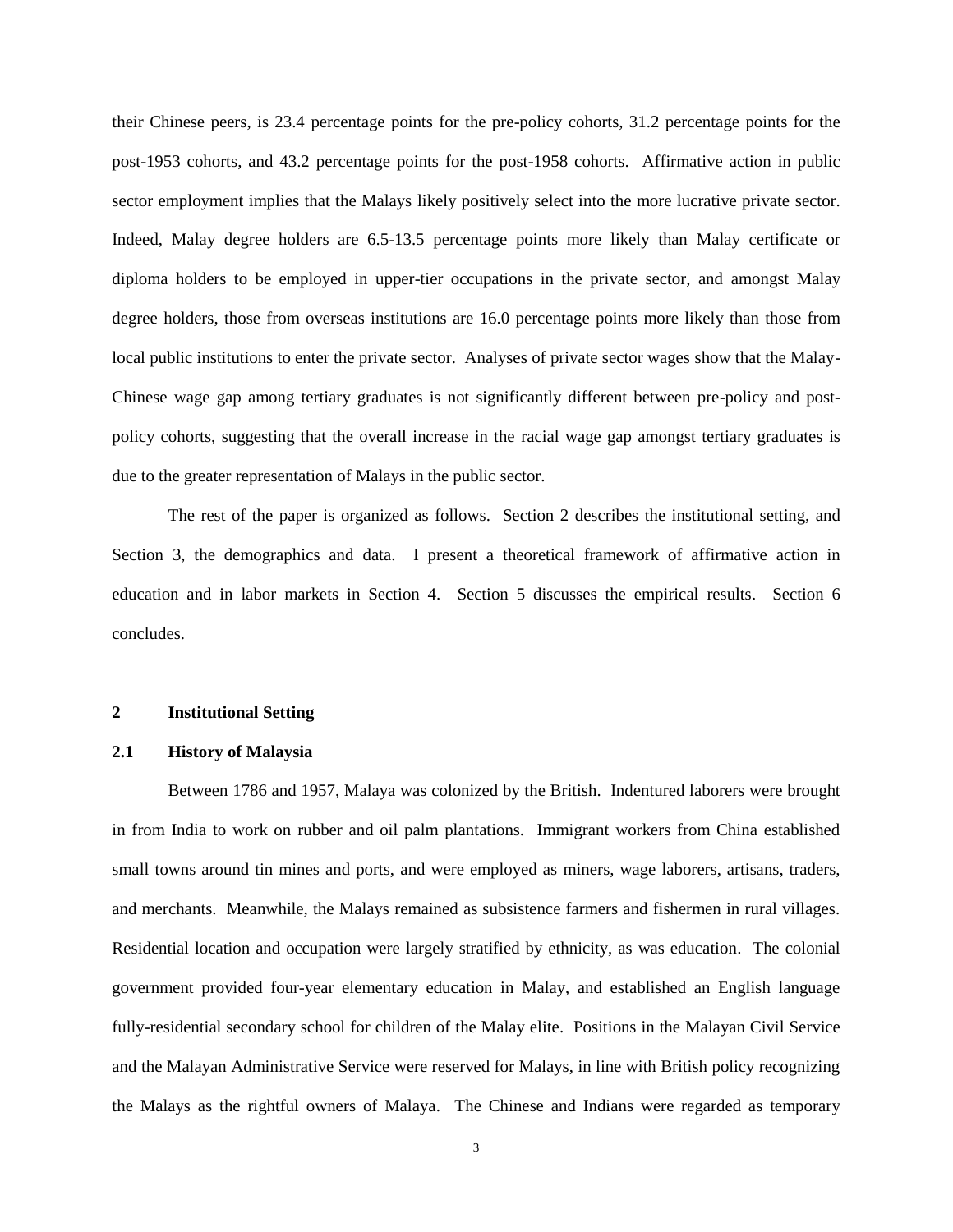residents, and no special provisions were made for them. The Chinese founded their own vernacular schools through private funding, importing curricula, teachers, and textbooks from China. The Indians were largely dependent on British plantation owners, who provided primary education in Tamil.

Independent of the government, Christian missionaries founded English language primary and secondary schools in major towns. Few Malay families availed themselves of the opportunities offered by the English schools, partly due to geographic location, and partly due to their distrust of Christian education. Because secondary and tertiary education were available mostly in the English medium, and because the English language dominated the lucrative sectors of trade, commerce, and industry, the Chinese and Indians who attended English schools experienced upward occupational mobility. Hence, the Malays, the majority of whom remained in the rural areas, were disadvantaged, despite having being granted special protection by the British.

In 1957, Malaya gained independence from the British. In return for citizenship for the Chinese and Indians, the Malays were granted special rights, which are enshrined in Article 153 of the Constitution of Malaysia, and include reservation of positions in the public service, scholarships, and permits or licenses. Malaya, together with Singapore and the North Borneo states of Sabah and Sarawak, formed the federation of Malaysia in 1963; the indigenous peoples of Sabah and Sarawak were included as beneficiaries of the special rights.<sup>3</sup>

The geographic segregation in place during British colonial rule largely persisted even after independence in 1957. As the urban areas grew richer and more developed, the income gap between the urban Chinese and the rural Malays widened. In 1969, the Malays, who formed almost half the country's population, controlled 1.5 percent of corporate equity, while the Chinese who made up a third of the population held a 22.8 percent share (Jomo, 2004).<sup>4</sup> The challenges facing a young multi-ethnic nation quickly became apparent; the Malays were unhappy about the economic dominance of the Chinese, while the Chinese were leery of the political might of the Malays.

 $\overline{a}$ 

<sup>3</sup> Singapore seceded from Malaysia in 1965 after the 1964 Sino-Malay riots.

<sup>4</sup> Foreign interests dominated the corporate sector, owning 62.1 percent of share capital of limited companies.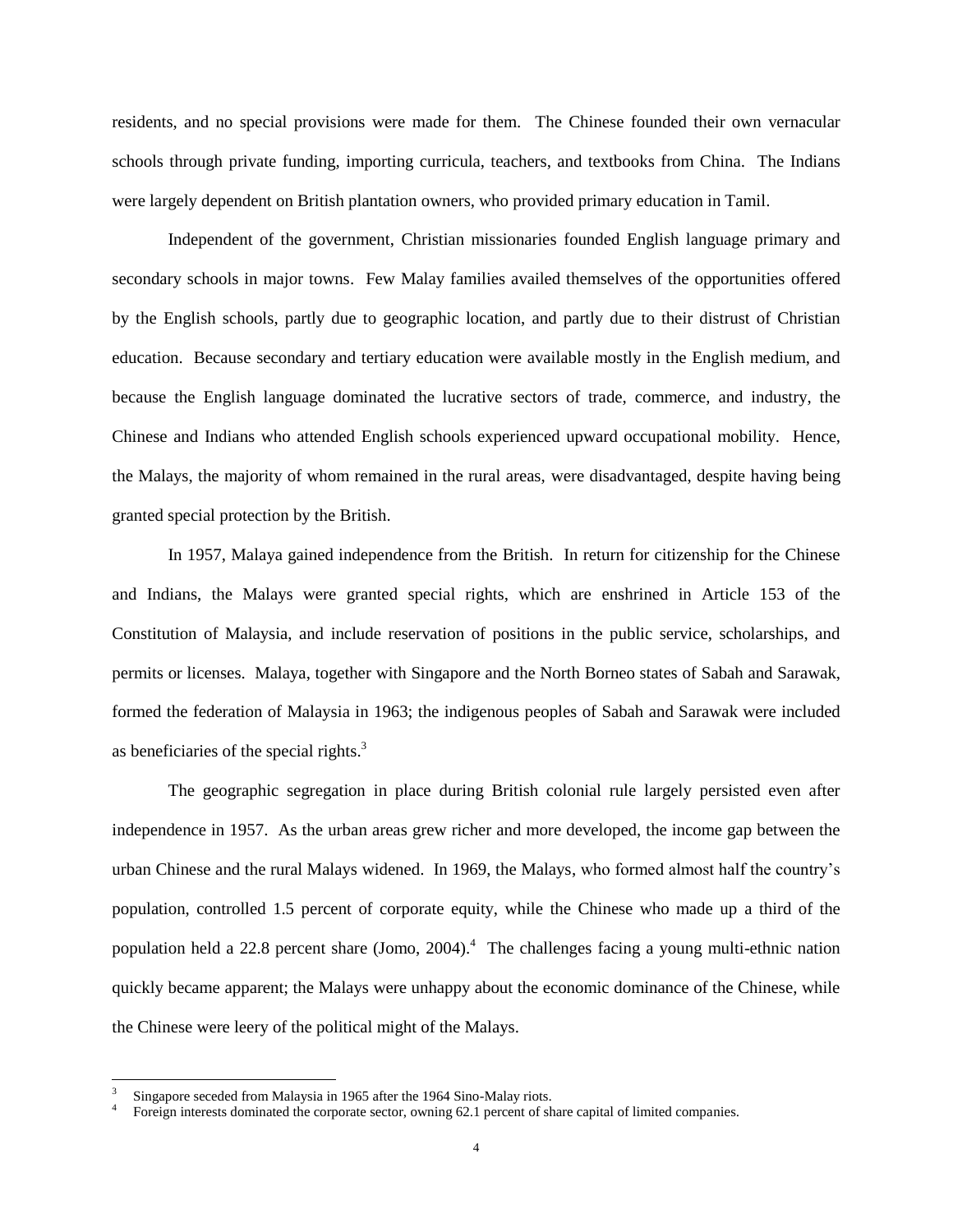In the 1969 general elections, the Chinese-dominated opposition made considerable gains at the expense of the Malay-dominated ruling coalition, sparking racial riots.<sup>5</sup> A state of emergency was declared, curfew was imposed, and Parliament was suspended. The New Economic Policy (NEP) was launched in 1971 "to eradicate poverty irrespective of race" and "to restructure society to abolish the identification of race with economic function" (*The Second Malaysia Plan*, 1971). A new term— *Bumiputera* or "sons of the soil"—was coined to refer to the beneficiaries of the NEP: the Malays and the indigenous peoples of Sabah and Sarawak.<sup>6</sup> The NEP aimed to increase the *Bumiputera* share of corporate equity from 1.5 percent in 1969 to 30 percent by 1990.<sup>7</sup> Preferential treatment in areas of education, employment, business, and asset ownership were intensified.<sup>8</sup>

The NEP was replaced by the National Development Policy in 1991, the National Vision Policy in 2001, and the New Economic Model in 2011. While the latter policies place greater emphasis on growth and industrialization, the racial nature of the policies first implemented under the NEP is largely unchanged. In this paper, I refer to the positive discrimination policies which were expanded in 1971 and which persist to this day as the NEP.

#### **2.2 Affirmative Action in Education**

 $\overline{a}$ 

The Malaysian education system consists of three levels—primary, secondary, and tertiary. Figure A1 maps out the education system. Primary education is six years, lower secondary education is three years, while upper secondary education—culminating in the *Sijil Pelajaran Malaysia* (SPM), the

<sup>5</sup> An analysis of declassified documents from the Public Records Office in London and the first-hand accounts of a Malay politician and a British observer, among other reports, suggest that the riots were instigated as a coup d'etat to unseat the then Prime Minister, Tunku Abdul Rahman (Kua, 2007; Hassan, 2007; Slimming, 1969). Although the official death toll was 196, independent reporters and observers estimated fatalities to be between 1,000 and 2,000 people, 75 percent of whom were Chinese (Kua, 2007).

<sup>6</sup> The earliest settlers in Peninsular Malaysia, the *Orang Asli*, are not classified as *Bumiputera* under the Constitution.

<sup>&</sup>lt;sup>7</sup> In 2002, the *Bumiputera* share was reported as 18.7 percent. Between 1969 and 2002, the Chinese share increased from 22.8 percent to 40.9 percent, while the Indian share barely moved from 0.9 percent to 1.5 percent. Due to the lack of transparency on socioeconomic data deemed sensitive, the official figures have been hotly debated. The *Bumiputera* share is likely to be understated as the official figures exclude federal and state government share ownership (Jomo, 2004; Jomo, 1990).

<sup>8</sup> The NEP's focus on equality of outcomes, rather than equality of opportunities, is especially striking in the policies regarding asset ownership. Thirty percent of initial public offerings on the local stock market are reserved for *Bumiputera*. Sale or transfer of corporate or other assets in selected sectors have a minimum *Bumiputera* quota. The *Bumiputera* Lot Quota Regulation requires developers to set aside at least 30 percent of property development for *Bumiputera* at discounted rates of between 5 to 15 percent of the selling price.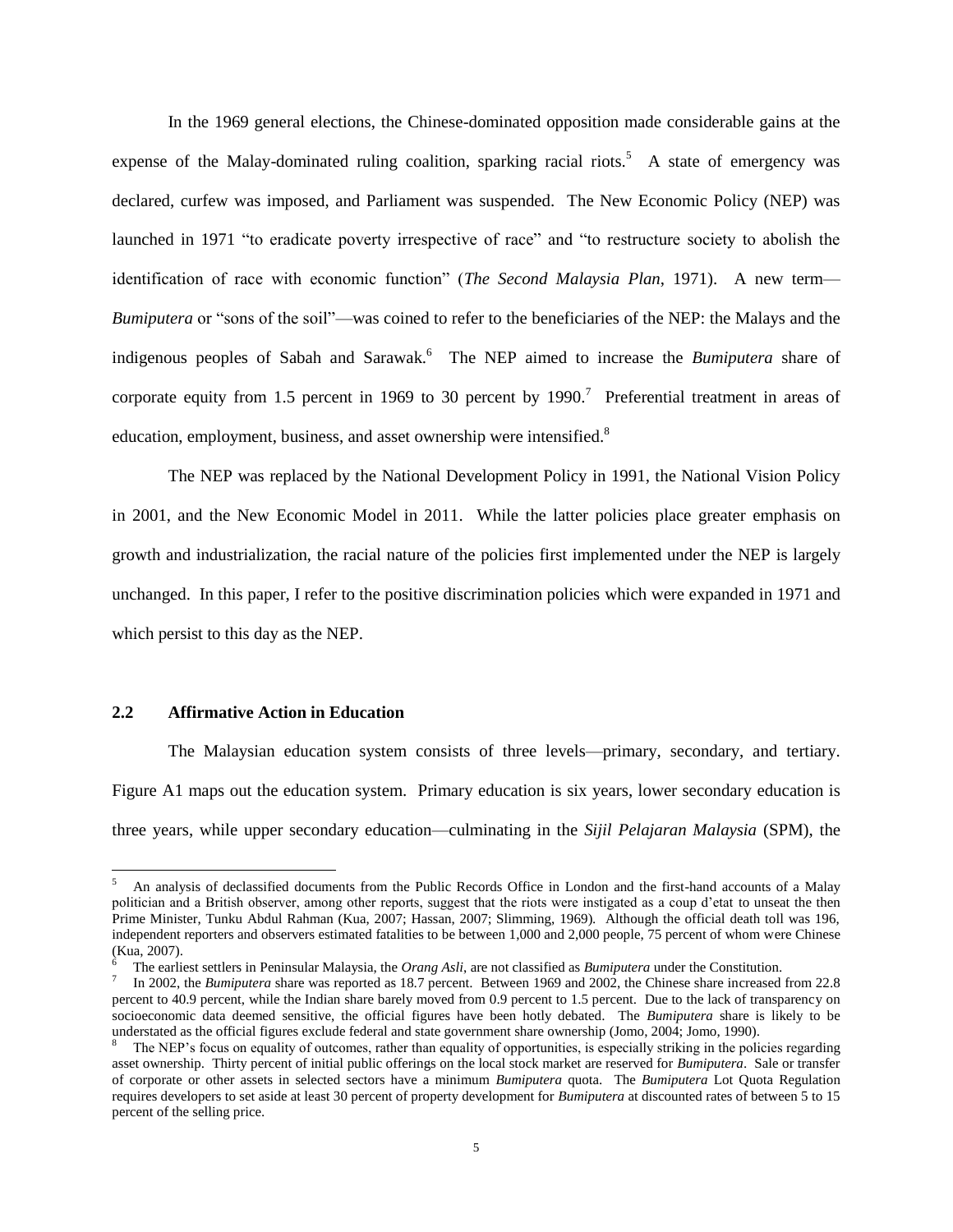equivalent of the GCE O-Level—is two years. Public schools constitute 95 percent of primary and secondary education. Tertiary education comprises certificate, diploma, and degree programs. Students may progress to certificate or diploma programs upon passing the SPM. Degree programs, however, require one to two years of pre-university education beyond the SPM.

The education system has largely been shaped by the National Education Policy (1961) and the New Economic Policy (1971). The National Education Policy (1961) implemented *Bahasa Malaysia* or the Malaysian language, the mother tongue of the Malays, as the medium of instruction in all secondary schools and public higher educational institutions.<sup>9</sup> Effectively, the *Bahasa Malaysia* policy facilitated the entry of Malay students into secondary and tertiary education, the main channels of occupational mobility. The National Education Policy also established free primary education with automatic promotion up to the lower secondary level, which necessitated greater provision of secondary schools, primarily for rural Malays. Consequently, secondary school enrollment doubled between 1970 and 1980 (*The Fourth Malaysia Plan*, 1981).

Under the New Economic Policy (1971), secondary schools—comprising Fully Residential Schools, Science Secondary Schools, and the elite MARA Junior Science Colleges—were constructed exclusively for the *Bumiputera*.<sup>10</sup> Between 1984 and 2000, enrollment in Fully Residential Schools and Science Secondary Schools doubled, while enrollment in MARA Junior Science Colleges tripled (Lee, 2005). Although the construction of these schools was targeted for low-income rural *Bumiputera*, they have instead benefitted mostly the urban middle and professional classes (Selvaratnam, 1988).

Table 1 shows enrollment by level of education and ethnicity. Between 1970 and 1985, the *Bumiputera* share of enrollment increased from 51.0 percent to 65.2 percent at the lower secondary level, and from 48.8 percent to 68.1 percent at the upper secondary level. The *Bumiputera* share of enrollment

l

<sup>9</sup> This process was completed at the secondary level in Peninsular Malaysia and Sabah in 1980, and in Sarawak in 1987, and at the tertiary level in the late 1980's (*The Fourth Malaysia Plan*, 1981). 10

In 2004, a 10 percent non-*Bumiputera* quota was introduced to the MARA Junior Science Colleges. MARA Junior Science Colleges enroll barely one percent of total secondary school students, but consumes between five to six percent of the budget for secondary education (*The Fifth Malaysia Plan*, 1986; *The Ninth Malaysia Plan*, 2006).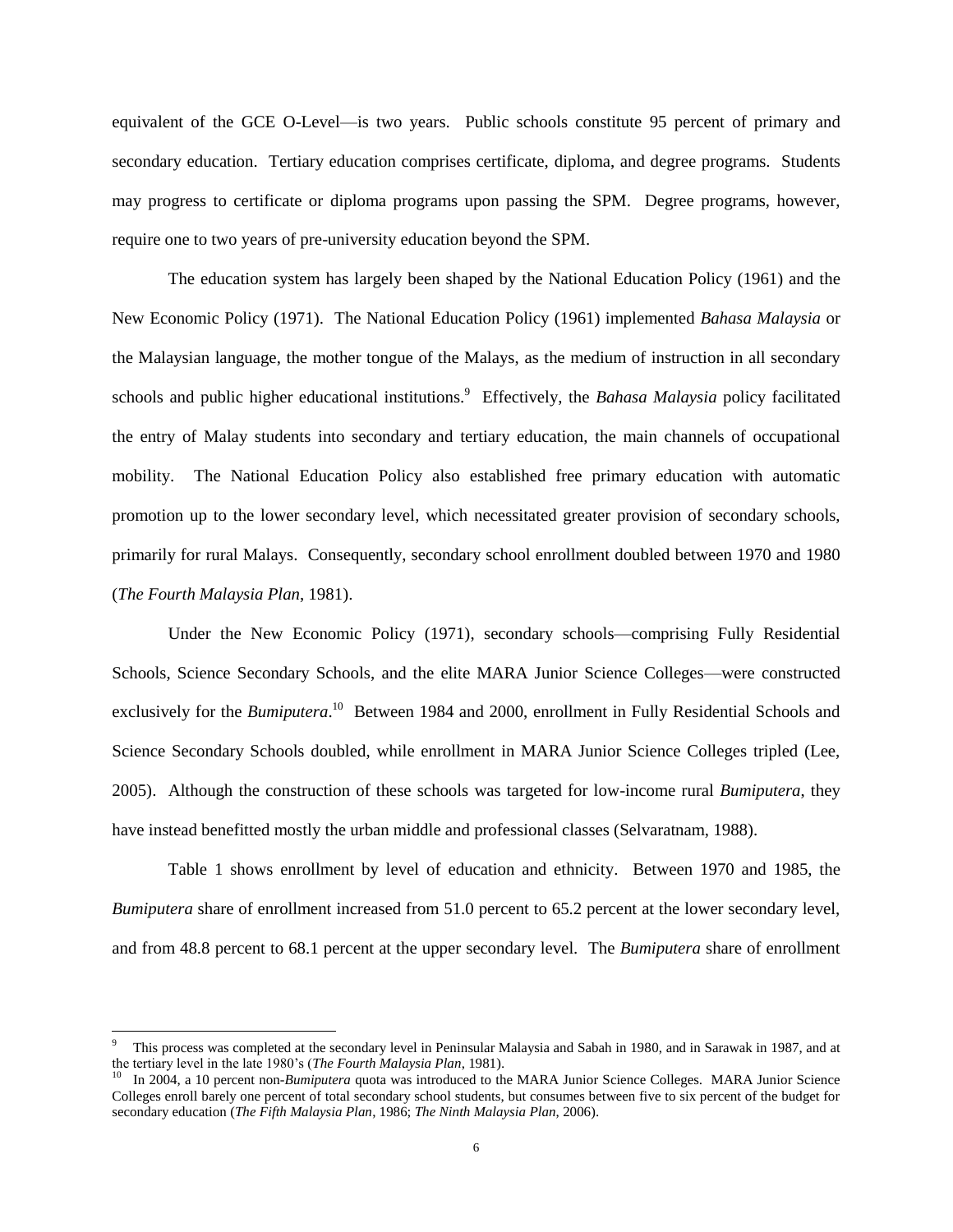exceeded the *Bumiputera* share of the population at the upper secondary level by 1975, and at the lower secondary level by 1980.

At the pre-university and tertiary levels, numerous institutions have been set up exclusively for the *Bumiputera* by the Indigenous People's Trust Council or *Majlis Amanah Rakyat* (MARA).<sup>11</sup> By 1986, MARA had established higher institutions in every state, offering a variety of certificate and diploma programs. Enrollment quadrupled from 7,900 in 1975 to 32,500 in 1995 (*The Third Malaysia Plan*, 1976; *The Seventh Malaysia Plan, 1996*). Table 1 shows that enrollment in certificate and diploma programs are almost exclusively the domain of the *Bumiputera*; the *Bumiputera* share of enrollment in certificate and diploma programs increased from 82.9 percent in 1970 to 88.0 percent in 1985.

Ethnic quotas at public universities were set at 55 percent *Bumiputera*, 30 percent Chinese, and 10 percent Indian (Lee, 2005).<sup>12</sup> As shown in Table 1, enrollment in tertiary education in fact exceeded the quotas. The *Bumiputera* share of enrollment in degree programs increased from 39.7 percent in 1970 to 57.2 percent in 1975, 62.0 percent in 1980, and 63.0 percent in 1985.

A *Bumiputera*-exclusive pre-university program, Matriculation, was expanded in the late 1990s to fulfill the quotas at public universities.<sup>13</sup> The Matriculation program is a shorter and less rigorous alternative to Form 6. Unlike the STPM, however, the Matriculation program is not recognized by local private institutions or overseas institutions. Enrollment in Matriculation more than tripled from 15,500 students in 1995 to 55,500 in 2005 (*The Seventh Malaysia Plan*, 1996; *The Ninth Malaysia Plan*, 2006).

Government scholarships for local and overseas education are largely reserved for *Bumiputera*. In a survey of 1982/83 graduates, Mehmet and Yip (1986) find that almost 80 percent of local public university scholarships are awarded to Malay students, compared to 14 percent to the Chinese, 4 percent

 $\overline{\phantom{a}}$ 

<sup>11</sup> MARA constituted 25 percent of tertiary enrollment in 1975, and consumed over 50 percent of the 1971-75 expenditure on tertiary institutions. In contrast, Tunku Abdul Rahman College, established by a political party, the Malaysian Chinese Association (MCA), and with a 99 percent non-*Bumiputera* enrollment, constituted 13 percent of tertiary enrollment in 1975, and consumed less than 2 percent of the 1971-75 expenditure on tertiary institutions (*The Third Malaysia Plan*, 1976).<br><sup>12</sup> In 2002, the covernment ennounced a suitable merite grow. *Puminutary enrollment continues* between a

In 2002, the government announced a switch to meritocracy. *Bumiputera* enrollment continues hovering above 60 percent.

<sup>&</sup>lt;sup>13</sup> A 10% non-*Bumiputera* quota in the Matriculation program was introduced in 2003.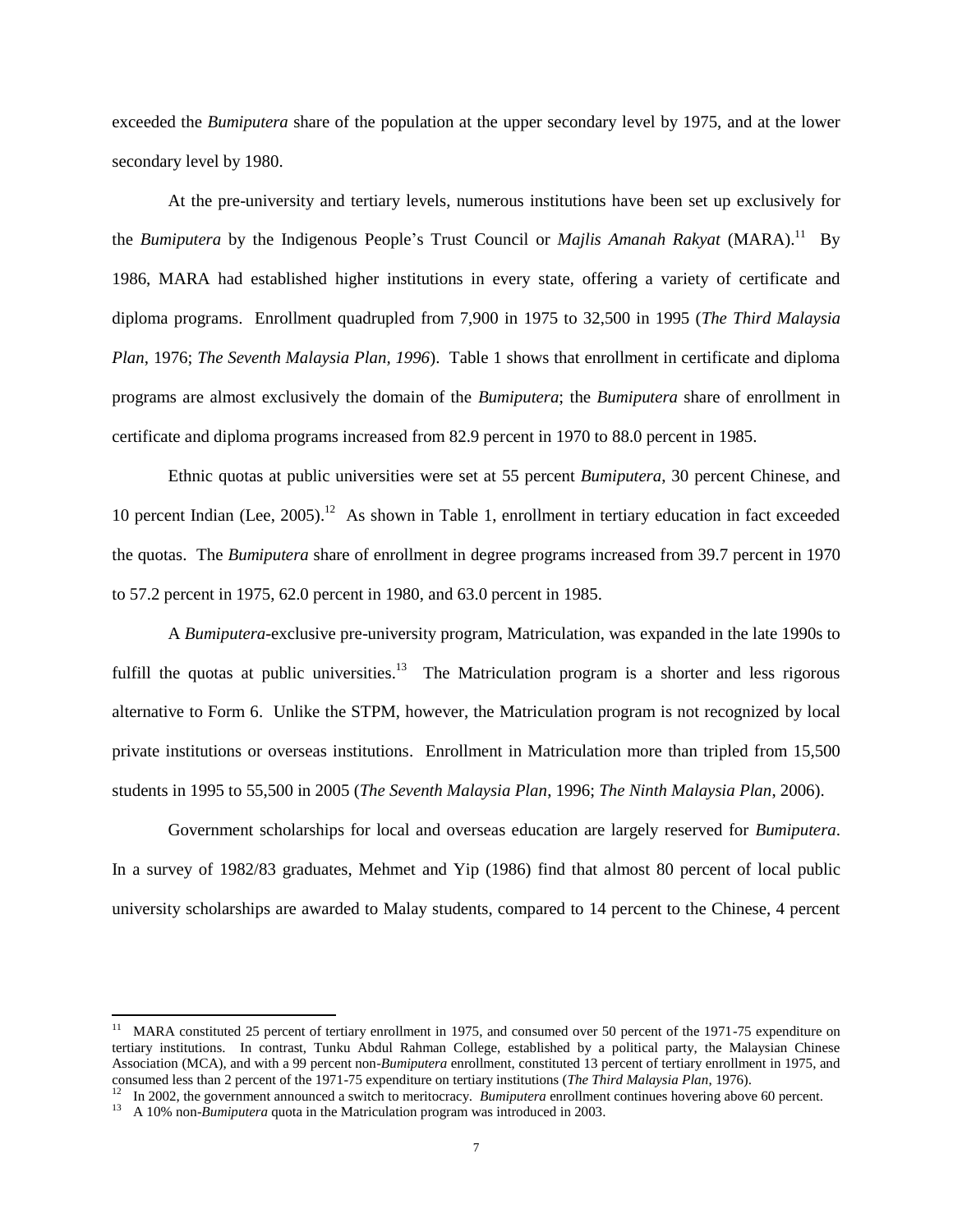to the Indians, and 3 percent to the indigenous peoples.<sup>14</sup> Furthermore, 95 percent of overseas scholarship recipients between 1980 and 1984 were *Bumiputera* (Brown, 2007).

Affirmative action in secondary education occurred through the expansion of schools, including *Bumiputera*-exclusive schools. Affirmative action in tertiary education, however, was implemented through the establishment of *Bumiputera*-exclusive certificate and diploma programs, and through ethnic quotas for public university admissions and scholarships. While capacity in secondary education expanded rapidly, slots in tertiary education, while growing, were much more constrained.<sup>15</sup> As depicted in Table 2, lower secondary enrollment as a percentage of primary enrollment increased from 26.6 percent in 1970 to 41.7 percent in 1985, while upper secondary enrollment as a percentage of lower secondary enrollment increased from 23.6 percent in 1970 to 36.1 percent in 1985. Enrollment in certificate and diploma programs as a percentage of upper secondary enrollment increased from 6.6 percent in 1970 to 12.5 percent in 1985 for *Bumiputera*, but from 1.3 percent to 3.5 percent for Non-*Bumiputera*. Enrollment in degree programs as a percentage of upper secondary enrollment was 9.1 percent in 1970, and fell in the ensuing years before rising slightly to 11.5 percent in 1985. The varying capacity constraints in secondary and tertiary education affected the nature of the affirmative action policies implemented at each level, and the subsequent outcomes in the labor market.

#### **2.3 Affirmative Action in the Labor Market**

The NEP attempted to regulate the private sector through the Industrial Coordination Act (1975) which gave the Ministry of Trade of Industry discretionary power over licensing, ownership structure, ethnic employment targets, and product distribution quotas (Jesudason, 1989). A 30 percent *Bumiputera*  employment quota in private companies in selected sectors was introduced (Khoo, 2005). The issuance

<sup>&</sup>lt;sup>14</sup> The scholarships are regressively distributed, with the bulk of scholarships being awarded to higher income households in each of the ethnic groups. The intra-ethnic inequality is especially stark for the Malays. The richest Malays are 21 times more likely to obtain a scholarship than the poorest Malays, while the intra-ethnic ratio is 13:1 and 10:1 for the richest and poorest Chinese and Indians respectively (Mehmet and Yip, 1986).

<sup>&</sup>lt;sup>15</sup> The limited slots in tertiary education may be due to the greater academic rigor demanded at that level. However, the difference between tertiary educational attainment overall (including private and overseas institutions) and tertiary educational attainment from local public institutions, as shown in Figures 1.5-1.6, indicates that growth in public tertiary education, especially for the non-*Bumiputera*, was insufficient to meet demand.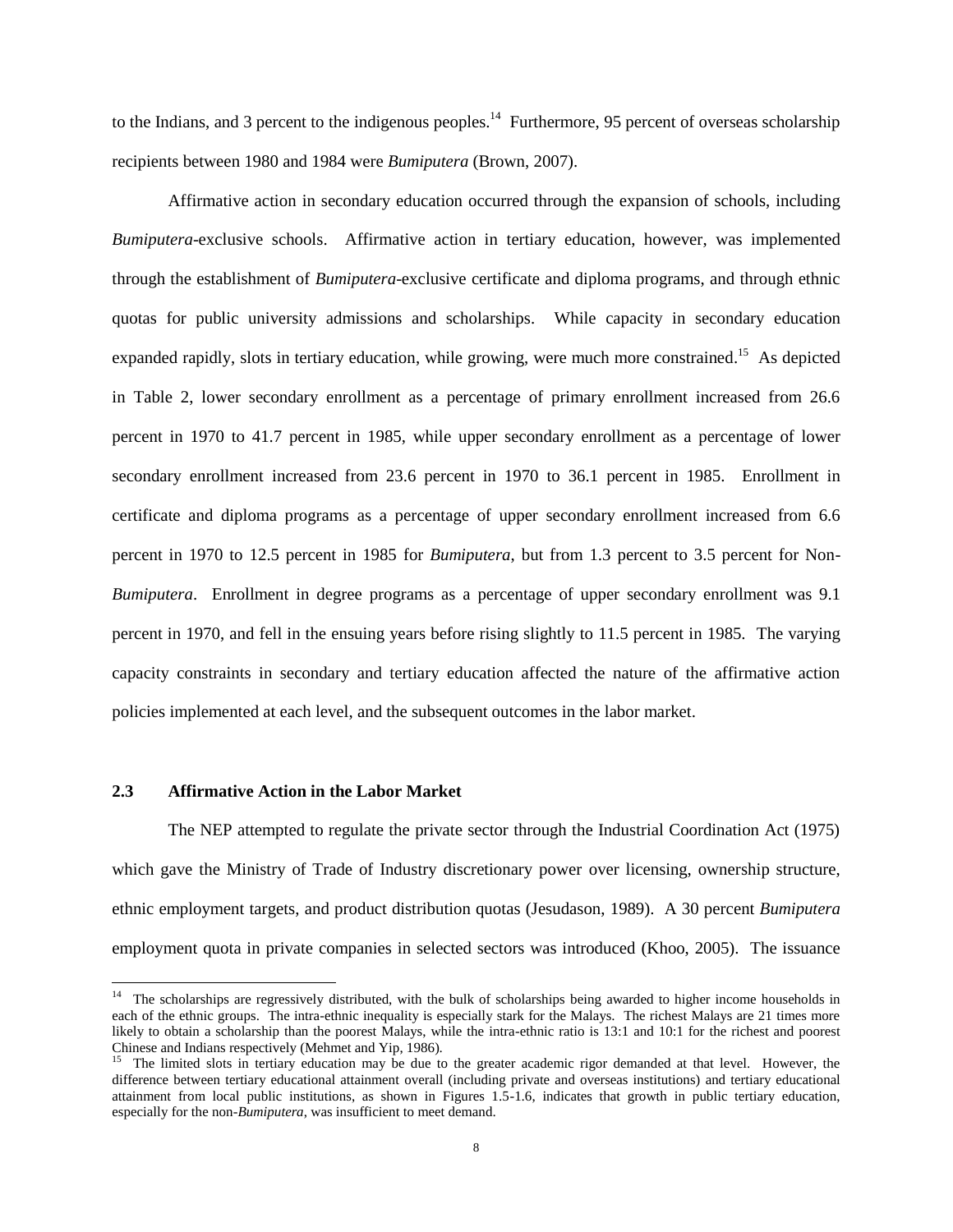of manufacturing and trade licenses are conditional on compliance with the quota. Furthermore, the *Bumiputera* are given special consideration for government contracts and licenses. This has given rise to the "Ali Baba" joint venture, where "Ali," the Malay partner, obtains the contract or license on behalf of "Baba," the Chinese partner (Jomo, 2004). Approved Permits for imported automobiles are issued to companies with at least 70 percent *Bumiputera* ownership. In practice, Malay politicians and politicallyconnected businessmen have benefitted disproportionately from these business prospects (Jomo, 1990).<sup>16</sup>

For the majority of Malays, however, it is in the public sector that the NEP has been most effective. The NEP's twin goals of eradicating poverty and restructuring society necessitated and justified the expansion of the public sector, as illustrated in Table 3. Public expenditure budgets ballooned from RM 4.6 billion, or 8.7 percent of GDP, in 1966-1970 to RM 48.9 billion, or 14.1 percent of GDP, in 1981-1985 (*Malaysia Plans*, various years). The number of public enterprises increased twentyfold between 1965 and 1985, and encompassed a multitude of sectors and industries (Mohamed, 1995). Correspondingly, the number of public sector employees almost quadrupled between 1970 and 1983 (Mehmet, 1986). The expansion of the public sector also served to provide employment for the *Bumiputera*. In 1969, the civil service comprised 61 percent Malays, 20 percent Chinese, and 17 percent Indians (Puthucheary, 1978). In 2005, the Malay share had risen to 77 percent, while the Chinese and Indian shares had fallen to 9 percent and 5 percent respectively. Since 1963, the Malays have been heavily represented in upper-tier positions, making up 85 percent of the elite *Perkhidmatan Tadbir dan Diplomatik* or Administrative and Diplomatic Service (Centre for Public Policy Studies, 2006).

Public sector jobs, although offering lower wages than comparable private sector jobs, are associated with job security and guaranteed pensions. The underrepresentation of non-Malays in the public sector may be traced to the common perception of unequal chances in recruitment and promotion. Means observes that "the natural proclivity of the government, particularly after the NEP, has been to fill

l

<sup>&</sup>lt;sup>16</sup> In July 2005, the government released the list of individuals granted Approved Permits to import foreign cars. Four individuals were granted more than 28,000 of the 67,158 APs allocated thus far that year. The four individuals comprised a multi-millionaire businessman, two former officials at the International Trade and Industry Ministry, and a retired lieutenantgeneral. Each AP was valued between RM 20,000 and RM 30,000, approximately the starting annual salary of a teacher (*The Star*, July 19, 2005).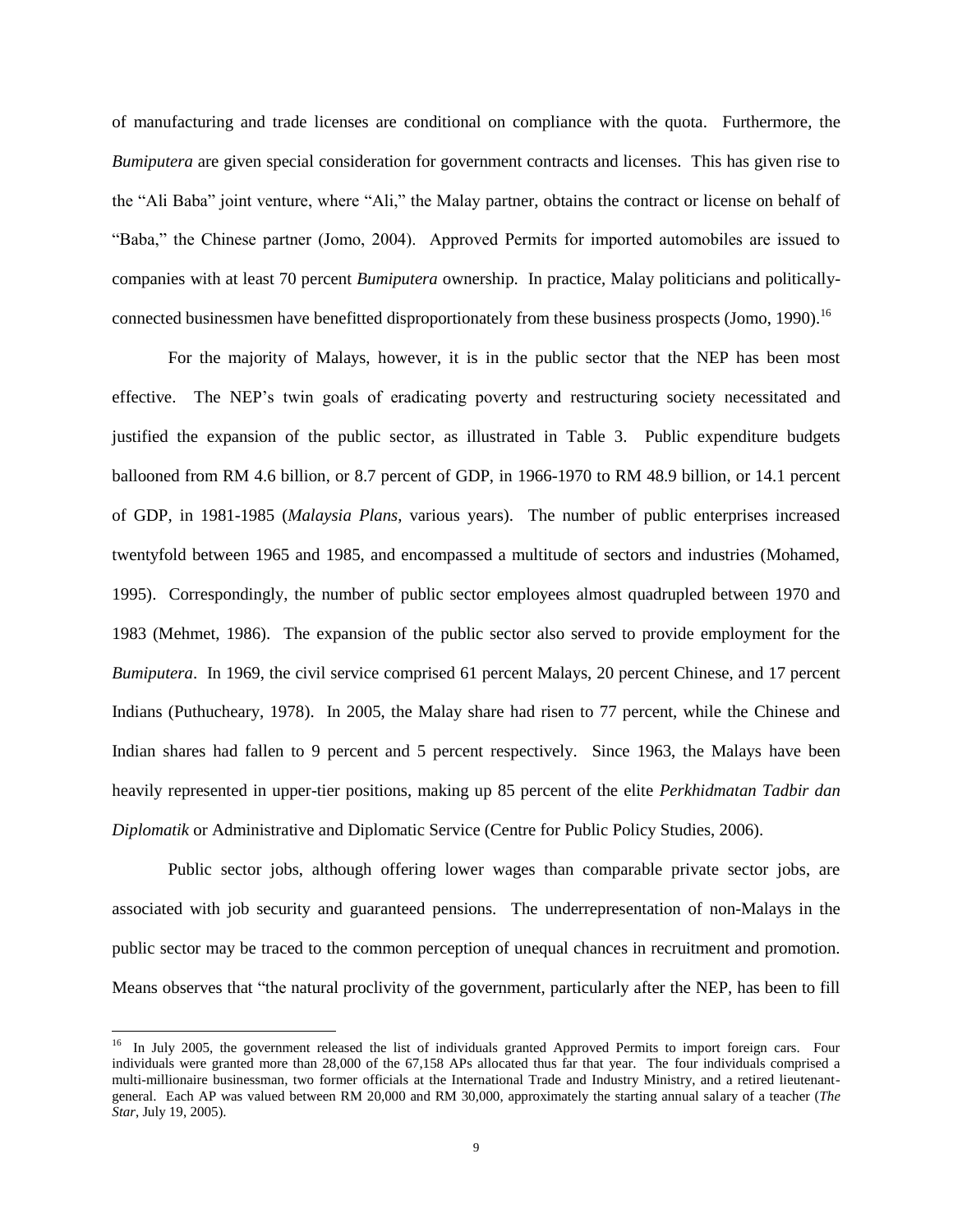the positions with Malays if at all possible," and that "Malays have been promoted because of race to assure that the highest policy-making positions will be filled by Malays regardless of objective performance standards" (Means, 1986; Means, 1972). Indeed, the public sector has become an increasingly Malay domain while the private sector is still perceived as a Chinese domain (Jomo, 1990).

#### **3 Demographics and Data**

#### **3.1 Demographics**

 $\overline{\phantom{a}}$ 

Peninsular Malaysia, while comprising 40 percent of land mass, has approximately 80 percent of the population. The main ethnic groups in Peninsular Malaysia are the Malays, Chinese, and Indians, while the various indigenous peoples make up over half the population in East Malaysia. I focus on Peninsular Malaysia because the Household Income Surveys do not distinguish between the Malays and the indigenous peoples, although the two groups are inherently different.<sup>17</sup>

In the Federal Constitution of Malaysia, the term Malay refers to a person who professes Islam, habitually speaks the Malay language, and conforms to Malay customs.<sup>18</sup> The Chinese hail from southern China—Fujian, Guangdong, and Hainan—and came in two waves, in the  $15<sup>th</sup>$  century, and in the  $19<sup>th</sup>$  and early  $20<sup>th</sup>$  centuries. The Indians are Tamil, Telugu, Malayali, Punjabi, Bengali, and Gujarati, who migrated during the British colonial era. The ethnic groups are further differentiated from one another by religion and language. Malays are Muslim; the Chinese are predominantly Buddhists, Taoists, or Christians; and the Indians are mainly Hindus, Christians, or Muslims. While the official language is Malay, English is also widely spoken, along with Chinese dialects (Mandarin, Cantonese, Hokkien, Teochew, Hakka, Hainanese), and Indian dialects (Tamil, Telugu, Malayalam, Punjabi).

 $17$  There might be concerns that individuals residing in one region might have been born and raised in the other region. However, migration between Peninsular and East Malaysia is not a widespread phenomenon. The 2000 Population and Housing Census data shows that of 26-54 year olds, only 0.88 percent of individuals residing in Peninsular Malaysia were born in East Malaysia, and 2.99 percent of individuals residing in East Malaysia were born in Peninsular Malaysia.

<sup>&</sup>lt;sup>18</sup> The definition of Malay according to the Federal Constitution of Malaysia encompasses people of other ethnic origins, and differs from the anthropological definition of an ethnic Malay.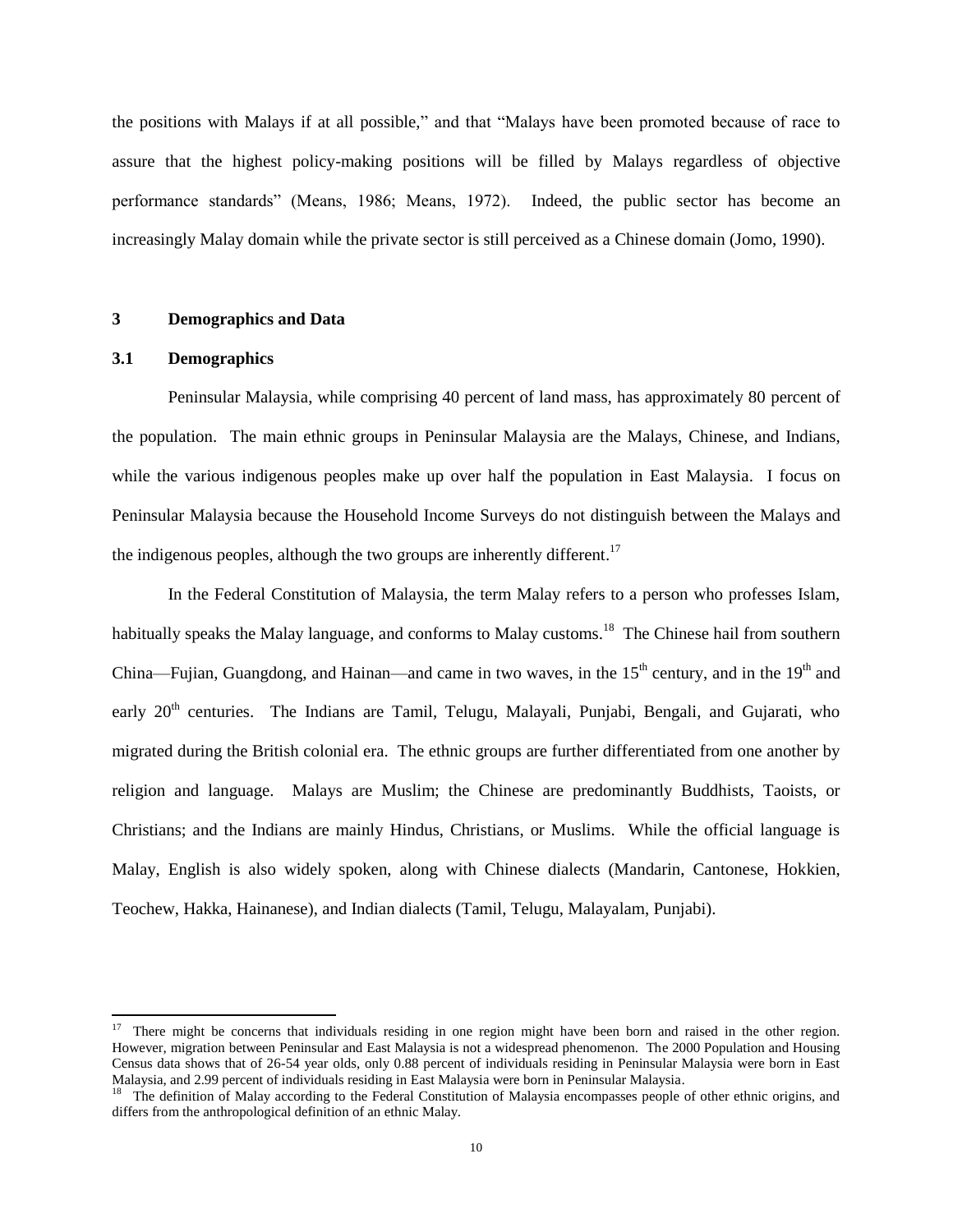#### **3.2 Data**

The data in this paper come from four sources: the 1970 and 2000 Population and Housing Census (PHC), and the 1992 and 1999 Household Income Surveys (HIS). I focus on individuals between the ages of 26 and 54 in each dataset, as they would most likely have completed their schooling and still be in the labor force.<sup>19</sup>

The PHC datasets, although missing data on wages, have richer sets of variables, e.g., district of residence, state of birth, and employment sector (the latter only for the 2000 data). On the other hand, the HIS datasets have wage information. The HIS datasets I am working with are 30 percent weighted samples. However, I was fortunate to obtain HIS data on ethnicity, which have rarely been released due to issues of national security. Descriptive statistics of the PHC and HIS data are shown in Table 4.<sup>20</sup>

In Peninsular Malaysia, Malays comprise over half the population, Chinese, a third, and Indians, one-tenth. In 1970, approximately a quarter of the Malays, three-quarters of the Chinese, and half of the Indians resided in urban areas. In 2000, urban shares of each ethnic group had risen to 56.4 percent, 88.0 percent, and 80.5 percent respectively.

Educational attainment varies across ethnic groups as shown in Table 4. Figures 1.1-1.6 show the share of each ethnicity and birth cohort at various levels of educational attainment based on the PHC data. The vertical black lines denote the pre-policy and post-policy cohorts for the given level of education. The first cohorts affected by the NEP were the 1959 cohorts (12 years old in 1971) at the secondary level, and the 1954 cohorts (17 years old in 1971) at the tertiary level.

Figures 1.1-1.2 show that at the lower and upper secondary levels, the Malays are on a steeper trajectory than the Chinese and Indians. The Malays initially trail the Chinese and Indians, but surpass them around the 1957 cohort, and eventually level off at 90.0 percent at the lower secondary level, and at 70.0 percent at the upper secondary level. The steepness of the pre-policy Malay trend relative to the pre-

 $\overline{\phantom{a}}$ 

<sup>19</sup> The retirement age for civil servants was 55 years old in 2000.

<sup>20</sup> The 2000 PHC and 19990 HIS datasets are comparable in terms of ethnic share, educational attainment, and employment rates. One noticeable discrepancy is lower secondary educational attainment, which is higher for all ethnic groups in the 2000 PHC sample compared to the 1999 HIS sample.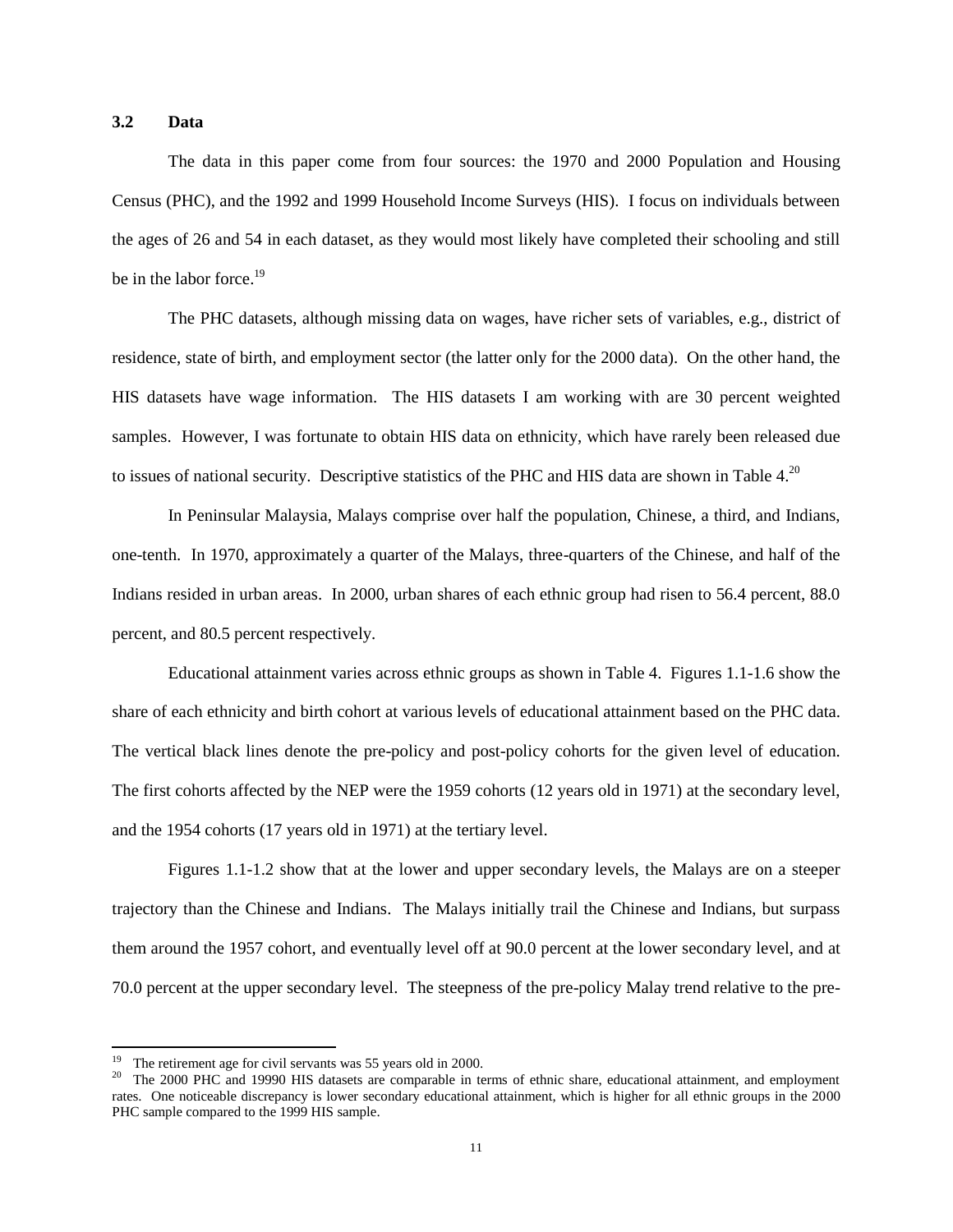policy Chinese and Indian trends is consistent with the pro-Malay outcomes of the National Education Policy (1961). Clearly, the National Education Policy (1961) and NEP (1971) were effective in raising the educational attainment of the Malays.

Figure 1.3 shows that at the tertiary level, the Malays and Chinese track each other closely, while the Indians appear to have stagnated since the 1965 cohorts. However, while the share of Malays with local public tertiary education has increased over time, the corresponding share of Chinese and Indians experienced a much slower growth, as shown in Figure 1.4. For the youngest cohorts, 11.0 percent of Malays graduated from a public tertiary institution, compared to 6.0 percent of Chinese and 4.5 percent of Indians. Figures 1.5-1.6 focusing on degree holders and degrees from public institutions are analogous to Figures 1.3-1.4. In Figure 1.5, the Malay and Chinese trends for degree holders are similar, with the divergence revealing itself only in degree holders from public institutions depicted in Figure 1.6.

I now turn to the employment statistics. As shown in Table 4, the employment rate of males is consistent across the ethnic groups, hovering around 90.0 percent in the 1970 PHC data, and around 95.0 percent in the 2000 PHC data. Females are about half as likely to be employed as males. Figure 2 shows the employment rate by ethnicity and birth cohort. While the employment rate is relatively constant across male cohorts below the age of 50, the employment rate of females is rising with each successive cohort.

Finally, I look at employment in the public sector. Table 4 shows that among males, Malays are 10.5 times more likely than the Chinese and 2.5 times more likely than the Indians to be employed in the public sector. Among females, Malays are 3.5 times more likely than the Chinese and 3.0 times more likely than the Indians to be employed in the public sector. Figure 3.1 illustrates employment patterns by sex, ethnicity, and birth cohort. For both males and females, the likelihood of being employed in the public sector is higher for Malays across all birth cohorts. Unfortunately, employment sector is not available in the 1970 PHC data. However, industry sector is correlated with employment sector, as shown in Table 5. In the 2000 PHC data, 67.8 percent of individuals in Public Administration and Defense and 69.4 percent of individuals in Education are in the public sector. Figures 3.2-3.3 trace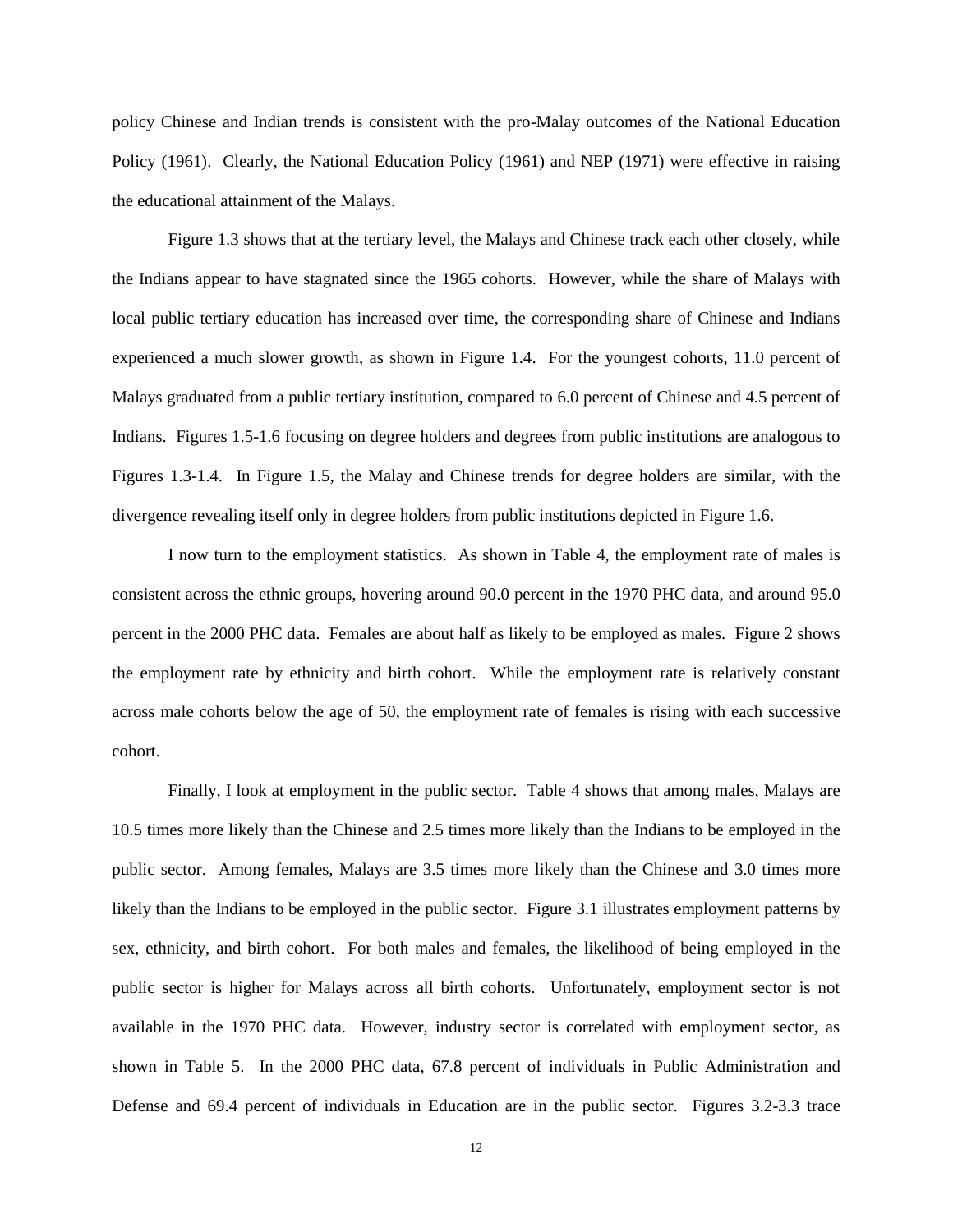employment patterns in Public Administration and Defense and in Education, respectively. The likelihood of Malays being employed in either of these two industries has increased dramatically between 1970 and 2000.

#### **4 Theoretical Framework**

My first objective is to show how the consequences of affirmative action in education may vary with capacity constraints. While the number of students enrolled in secondary education expanded rapidly between 1970 and 1985, the increase in tertiary enrollment was much slower, as shown in Table 2. The introduction of quotas in capacity-constrained tertiary education suggests that the quality of *Bumiputera* and non-*Bumiputera* tertiary graduates vary. My second objective is to show how affirmative action in public sector employment affects selection into the public sector versus the private sector. Positive discrimination in public sector recruitment, hiring, and promotion for the *Bumiputera* suggest that the *Bumiputera* in the private sector are positively selected.

Consider a population with a continuum of individuals, where each individual is born into one of two ethnic groups, beneficiaries,  $B$ , and non-beneficiaries,  $N$ . Each individual  $i$  is endowed with a level of ability  $\omega \in \{Low, High\}$ . The distributions of ability type in the two groups are identical. Within each group, there is a proportion  $l^g$  of Low types and a proportion  $1 - l^g$  of High types, where  $g = B, N$ . I assume that general equilibrium effects do not vary across ethnic groups.

#### **4.1 Affirmative Action in Education**

Admission into public universities depends on examination results, which is a measure of potential. An individual's examination results is a function of his ability, effort, and environmental factors. Suppose  $r^B \sim \log N(-\epsilon, \sigma^2)$  and  $r^N \sim \log N(0, \sigma^2)$ , i.e., the distribution of examination results for B is to the left of N, as shown in Figure 4. With the same initial admission threshold,  $a^0$ , (denoted by the red lines), the fraction of N admitted to university is greater than the fraction of B admitted,  $\rho^N > \rho^B$ .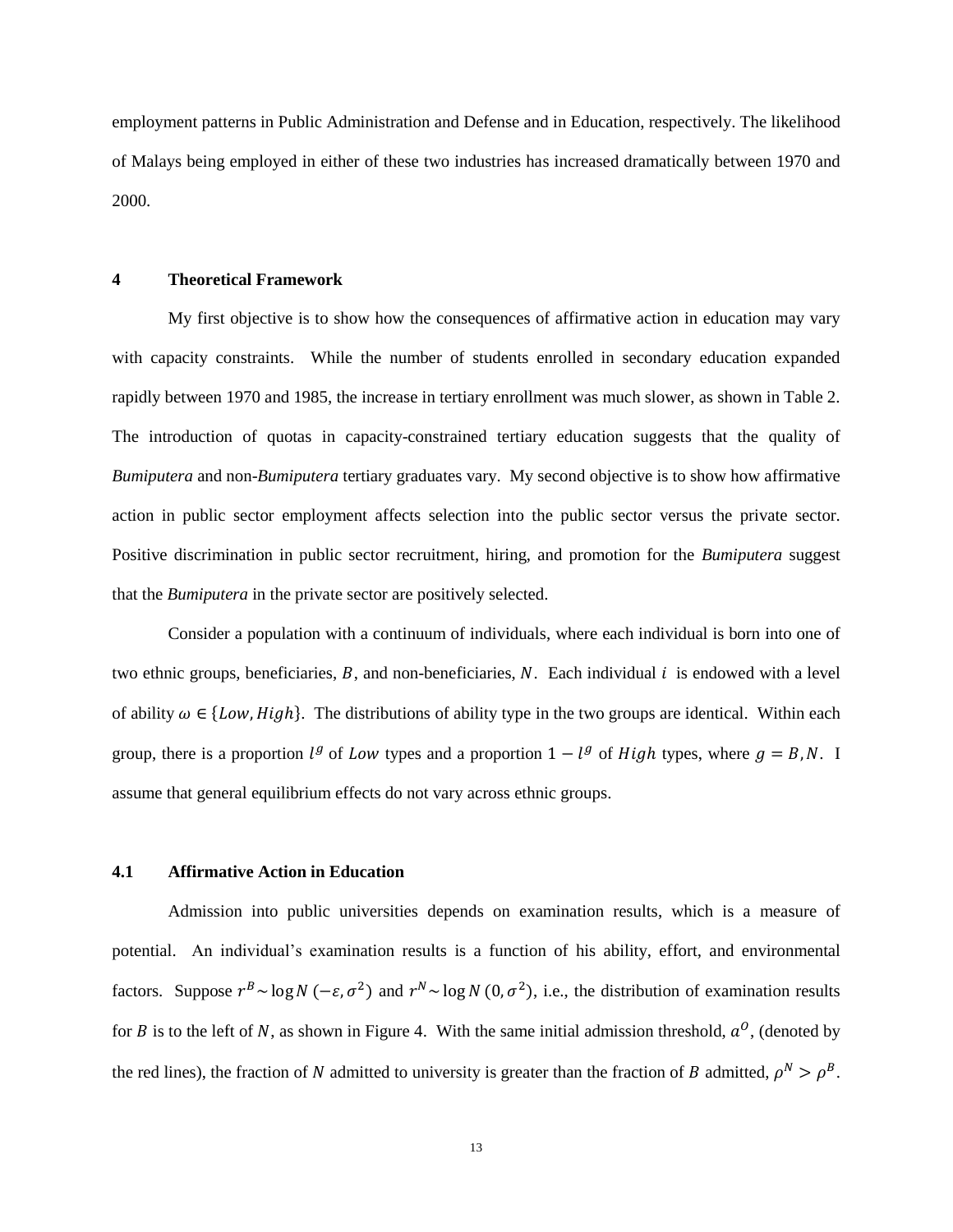Suppose affirmative action in tertiary education is introduced; quotas reflecting the population breakdown are set, such that  $\rho^N = \rho^B$ . The admission threshold for B shifts left to  $a^B$ , and the admission threshold for N shifts right to  $a^N$  (denoted by the dashed red lines).<sup>21</sup> While substitutes to public tertiary institutions exist, namely private institutions and overseas institutions, there are significant financial barriers to accessing those substitutes.<sup>22</sup> Even if N's are able to substitute public tertiary education with private or overseas tertiary education, the  $N$  tertiary graduates are of higher potential than the  $B$  tertiary graduates as long as the admission threshold (to private or overseas institutions) for N's is above  $a^B$ .

Affirmative action in secondary education, however, is implemented through the building of both *Bumiputera*-exclusive and non-exclusive institutions. The expansion of non-exclusive secondary schools, particularly in rural areas, where a substantial proportion of  $B$ 's reside, indicate that  $N$ 's in rural areas may in fact enjoy spillover effects from the increased capacity. The relatively unconstrained capacity of secondary education, and the establishment of a uniform certification threshold for both groups indicate that the potential of secondary school graduates do not differ significantly between the  $B$ 's and the  $N$ 's.

#### **4.2 Affirmative Action in the Labor Market**

l

The labor market comprises the public sector and the private sector. The wage structure varies by the level of schooling (e.g., upper secondary and tertiary). Public sector wages are fixed at  $W_{Public}$ , while private sector wages depend on productivity, and are such that low-productivity individuals will earn less than public sector wages, but high-productivity individuals will earn more than public sector wages:

## $W_{Private, High \text{ } Productivity} > W_{Public} > W_{Private, \text{ } Low \text{ } Productivity}$

Let High Ability individuals be indexed by  $HA$ , and Low Ability by  $LA$ . The cost of effort required to achieve high productivity is higher for Low Ability individuals compared to High Ability individuals, i.e.,  $c(e)^{LA} > c(e)^{HA}$ . An individual who exerts zero cost of effort will be low productivity.

<sup>21</sup> It is highly likely that effort around the old threshold decreases, whereas effort around the new threshold increases.

<sup>22</sup> Public tertiary education is subsidized by the government with only ten percent of the cost being covered by student fees. Local private institutions charge varying tuition which are substantially higher than those charged by public institutions.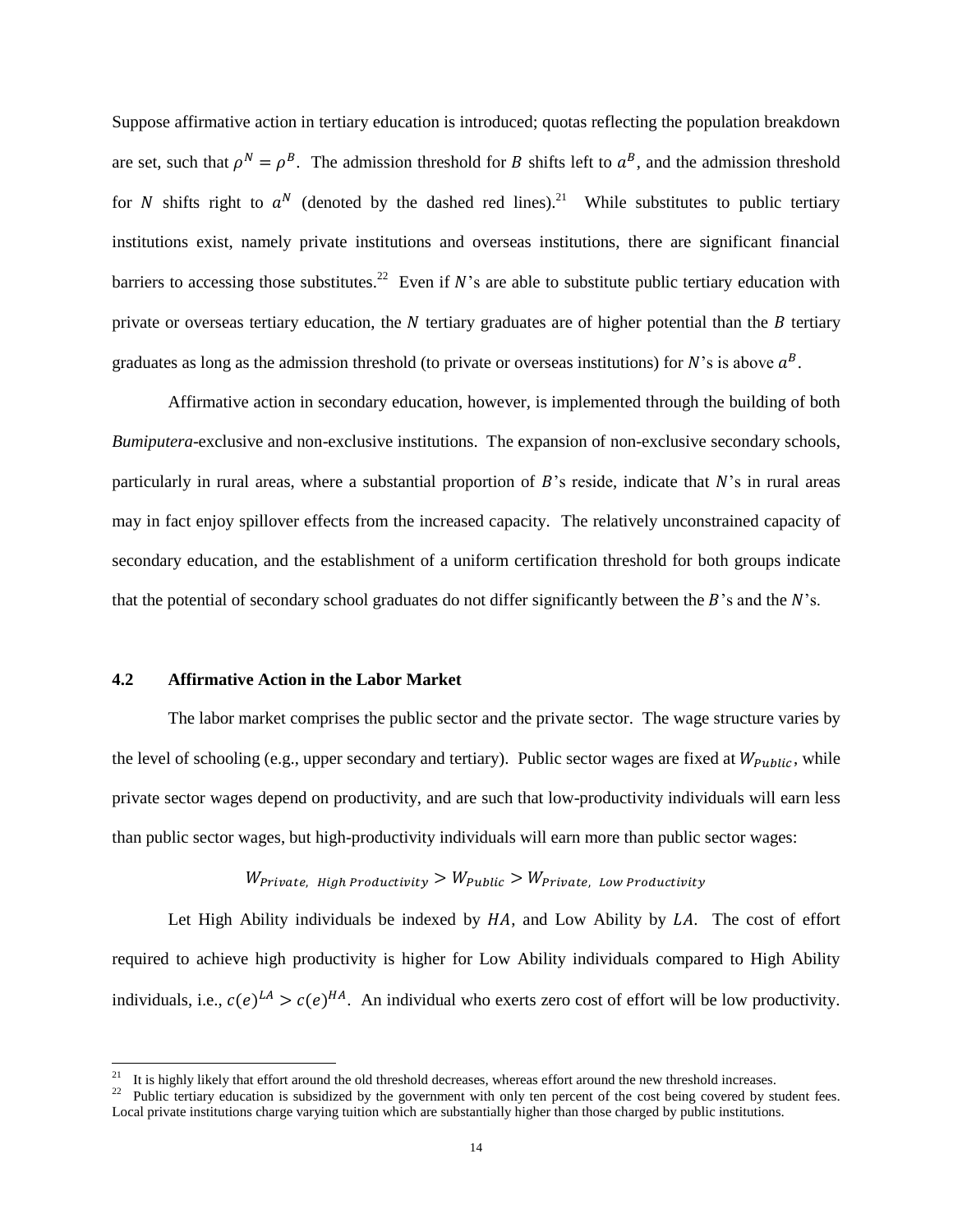For High Ability individuals, high-productivity private sector wages net of cost of effort exceeds public sector wages:

$$
W_{Private, High Productivity} - c(e)^{HA} > W_{Public}
$$
.

For Low Ability individuals, public sector wages exceeds high-productivity private sector wages net of cost of effort, which in turn exceeds low-productivity private sector wages:

## $W_{Public} > W_{Private.~Hiah~Productivity} - c(e)^{LA} > W_{Private.~Low~Productivity}$

Individuals have perfect information about their ability type, the cost of effort required to achieve high productivity, and wages in both sectors.

Suppose affirmative action in public sector employment is introduced; quotas in hiring are set at  $q^B > q^N$ . Beliefs about the probability of being hired in a public sector job,  $\pi^B$  and  $\pi^N$ , are normally distributed and depend on the hiring quotas,  $q^B$  and  $q^N$ . Individual beliefs,  $\pi_i^B$  and  $\pi_i^N$ , are drawn from the respective group's distribution. Individuals choose their effort level and desired employment sector, conditional on their ability type and their beliefs about the probability of public sector employment. A job in the private sector is guaranteed; a job in the public sector is not. An individual may choose to try his luck in the public sector; if he fails, he gets a job in the private sector with probability 1. All High Ability types exert cost of effort of  $c(e)^{HA}$  and enter the private sector. A Low Ability type exerts zero effort and tries his luck in the public sector if  $\pi_i > \pi^*$ , and exerts cost of effort of  $c(e)^{LA}$  and enters the private sector if  $\pi_i < \pi^{*}$ .<sup>23</sup>

Let  $x^{g=B,N}$  be the share of Low types in each group for whom  $\pi_i > \pi^*$ . Since public sector quotas are  $q^B > q^N$ , clearly  $x^B > x^N$ . Let  $h^{g=B,N}$  be the probability of being hired for a public sector job. The public sector comprises  $h^g x^g l^g$  of group  $g = B$ , N—Low Ability types with  $\pi_i > \pi^*$  who exerted zero effort and earn wages of *W*. The private sector comprises the following:

<sup>&</sup>lt;sup>23</sup> A Low Ability type chooses his effort level by comparing his expected utility from exerting zero effort with his utility from exerting cost of effort of  $c(e)^{LA}$  and entering the private sector.  $\pi^* = \frac{W_{Private, High Productivity} - c(e)^{LA}}{W_{\text{total}} + W_{\text{total}} + W_{\text{total}} + W_{\text{total}} + W_{\text{total}} + W_{\text{total}} + W_{\text{total}} + W_{\text{total}} + W_{\text{total}} + W_{\text{total}} + W_{\text{total}} + W_{\text{total}} + W_{\text{total}} + W_{\text{total}} + W_{\text{total}} + W_{\text{total}}$  $i$  Productivity  $\frac{1}{18}$   $\frac{1}{18}$   $\frac{1}{18}$   $\frac{1}{18}$   $\frac{1}{18}$   $\frac{1}{18}$   $\frac{1}{18}$   $\frac{1}{18}$   $\frac{1}{18}$   $\frac{1}{18}$   $\frac{1}{18}$   $\frac{1}{18}$   $\frac{1}{18}$   $\frac{1}{18}$   $\frac{1}{18}$   $\frac{1}{18}$   $\frac{1}{18}$   $\frac{1}{18}$   $\frac{1}{$ derived from solving  $\pi^* W_{Public} + (1 - \pi^*) W_{Private.~Low~Productivity} = W_{Private.~High~Productivity} - c(e)^{LA}.$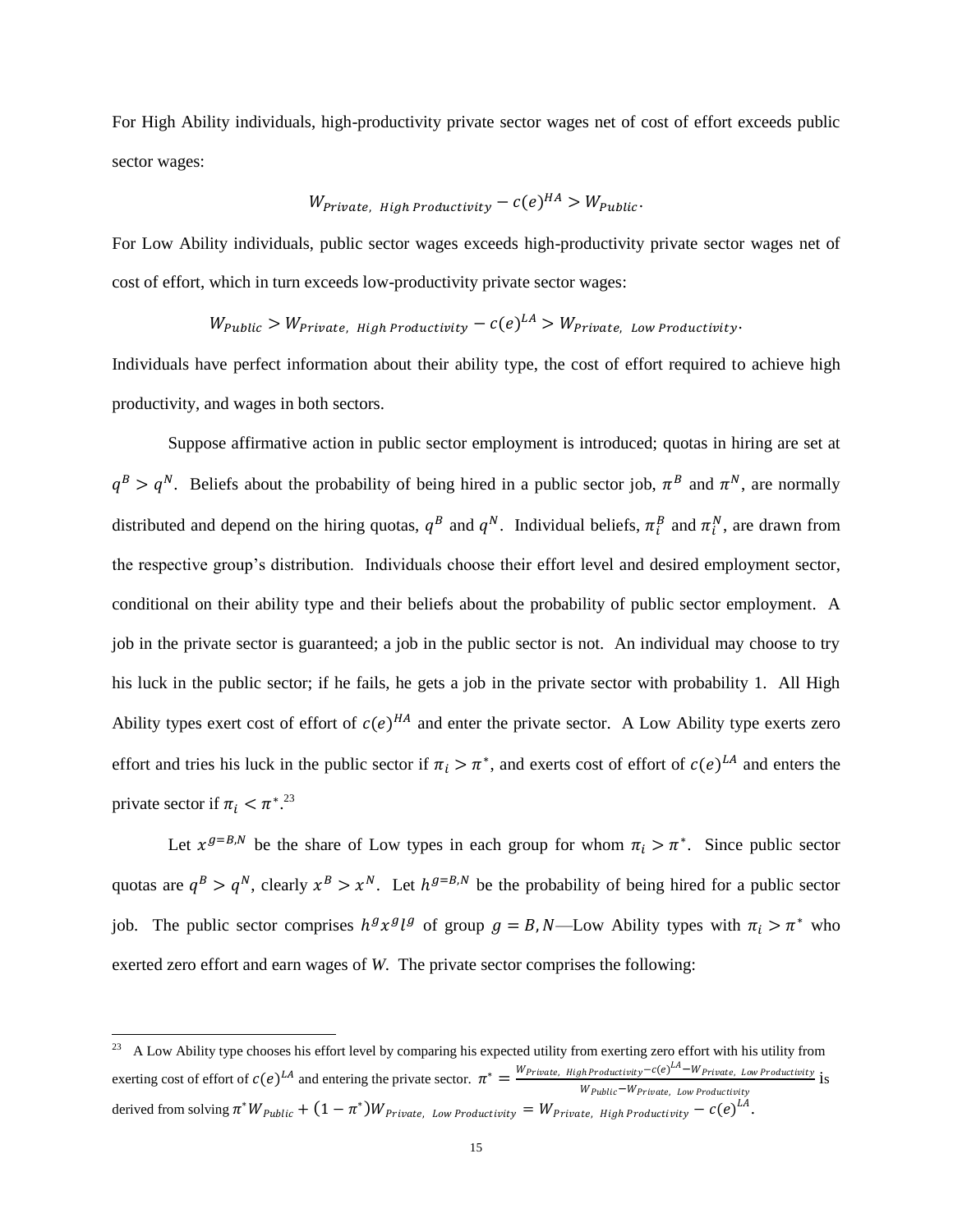- 1. <sup>g</sup> of group  $g = B$ , N are High Ability types who exerted cost of effort of  $c(e)^{HA}$  and earn high-productivity wages.
- 2. <sup>g</sup>)l<sup>g</sup> of group  $g = B$ , N are Low Ability types with  $\pi_i < \pi^*$  who exerted effort of  $c(e)^L$ and earn high-productivity wages.
- 3. <sup>g</sup>) $x^{g}$  l<sup>g</sup> of group  $g = B$ , N are Low Ability types with  $\pi_i > \pi^*$ —but failed to get a job in the public sector—who exerted zero effort and earn low-productivity wages.

#### **4.3 Hypotheses**

First, the expansion of secondary schools, particularly in rural areas, implies that the *Bumiputera*  experience an increase in secondary educational attainment in the post-policy period. The non-*Bumiputera* may experience a similar increase due to spillover effects. On the other hand, the introduction of quotas in public universities suggests that public tertiary educational attainment rises for the *Bumiputera* relative to the non-*Bumiputera* in the post-policy period. The trends in overall tertiary educational attainment depend on the degree to which non-*Bumiputera* are able to substitute public tertiary education with private or overseas tertiary education.

Second, affirmative action in secondary education where capacity is relatively unconstrained implies that the relative returns to secondary education for the *Bumiputera* and the non-*Bumiputera* do not vary between pre-policy and post-policy cohorts. Conversely, the introduction of university quotas, coupled with the huge capacity constraints in tertiary education, lead to different admission thresholds for different ethnic groups, <sup>24</sup> suggesting that the returns to tertiary education for the *Bumiputera*, relative to the non-*Bumiputera*, falls between pre-policy and post-policy cohorts.

Third, preferential treatment in public sector hiring indicates that the *Bumiputera* are more likely than the non-*Bumiputera* to be employed in the public sector, and that the likelihood is higher in 2000

<sup>&</sup>lt;sup>24</sup> Between 1975 and 1985, Malays comprised 57 to 63 percent of students enrolled in degree courses in local public universities, but represented merely 46 to 54 percent of degree students in the top two institutions—*University Malaya* and *University Sains Malaysia* (*The Third Malaysia Plan*, 1976; *The Fifth Malaysia Plan*, 1986). Furthermore, Malays are underrepresented in Science, Engineering, and Medicine, Dentistry, and Pharmacy, making up 26, 39, and 32 percent of the enrollment, respectively, in 1975 (*The Third Malaysia Plan*, 1976).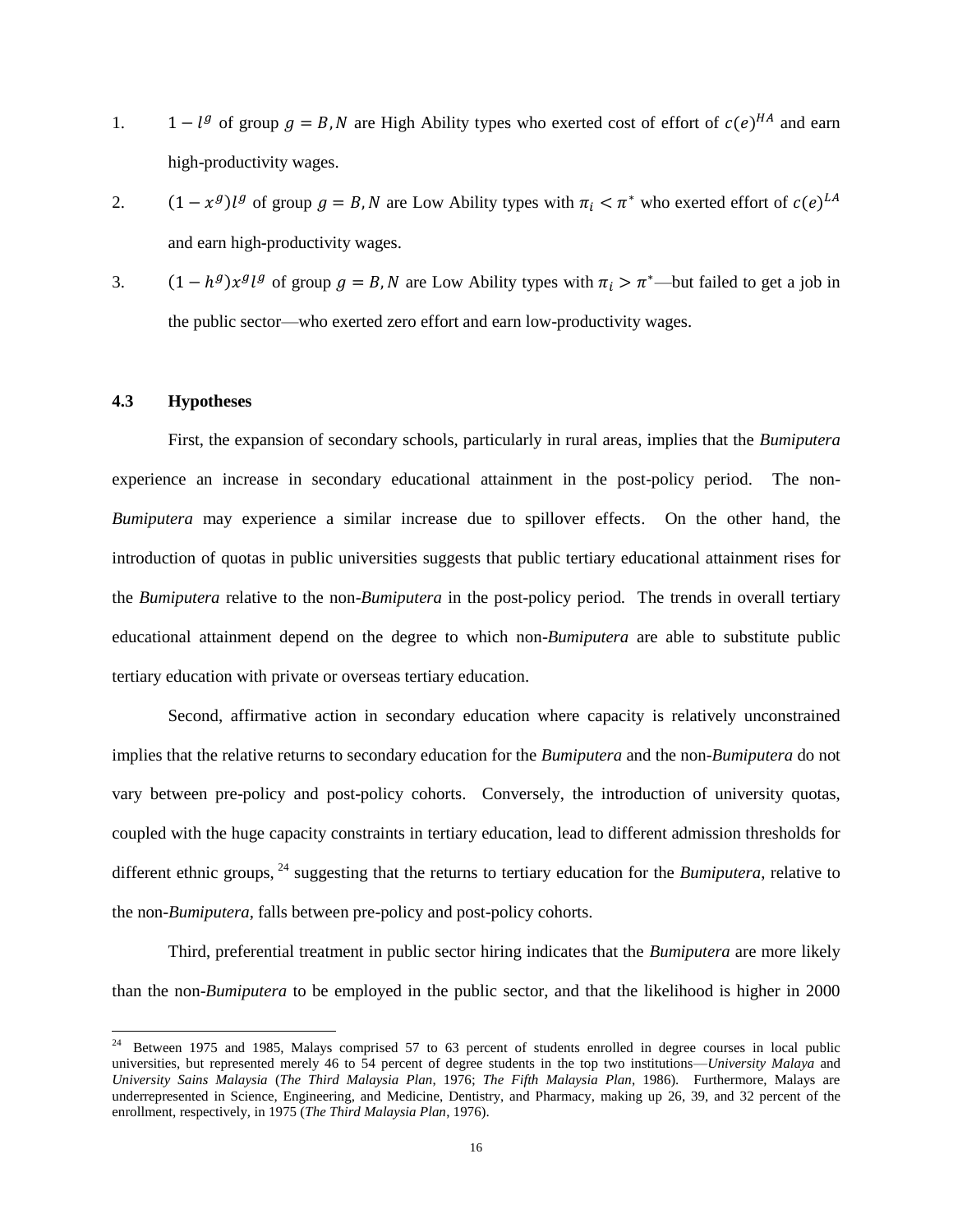compared to 1970 (before the introduction of the NEP). The lowering of university admission thresholds for the *Bumiputera* suggests that post-policy *Bumiputera* tertiary graduates are more likely to be employed in the public sector than their pre-policy counterparts, as illustrated in Figure 5. Accordingly, the likelihood of public sector employment for the *Bumiputera* relative to the non-*Bumiputera* is higher for the post-policy cohorts compared to the pre-policy cohorts.

Fourth, if the *Bumiputera* positively select into the private sector, then among the *Bumiputera* in the private sector, the post-policy tertiary graduate is not significantly different from the pre-policy tertiary graduate. Consequently, the *Bumiputera*-non-*Bumiputera* private sector wage gap should not vary between pre-policy and post-policy tertiary graduates.

#### **5 Empirical Results**

I investigate how ethnic differences in education and labor market outcomes vary across cohorts, while adjusting for trends in cohort effects. Attributing the difference-in-differences to the NEP depends on the identification assumption that other than the NEP, there are no omitted time-varying effects positively impacting the Malays relative to the Chinese and Indians. The stock of each ethnic group did not change between the pre-policy and post-policy periods since immigration from China and India had largely ceased by World War II. Among the 1946-1953 birth cohorts who received their tertiary education before the NEP, over 97.5 percent of each ethnic group was born in Malaysia. Among the 1954-1974 birth cohorts who received their tertiary education under the NEP, over 99.4 percent of each ethnic group was born in Malaysia.

#### **5.1 Ethnicity and Birth Cohort Effects on Education Outcomes**

The effects of the NEP on education outcomes are depicted by the interethnic differences in level shifts for birth cohorts affected by the NEP, while controlling for differential levels and trends. I estimate ethnicity and birth cohort effects on education outcomes with the following linear regression model: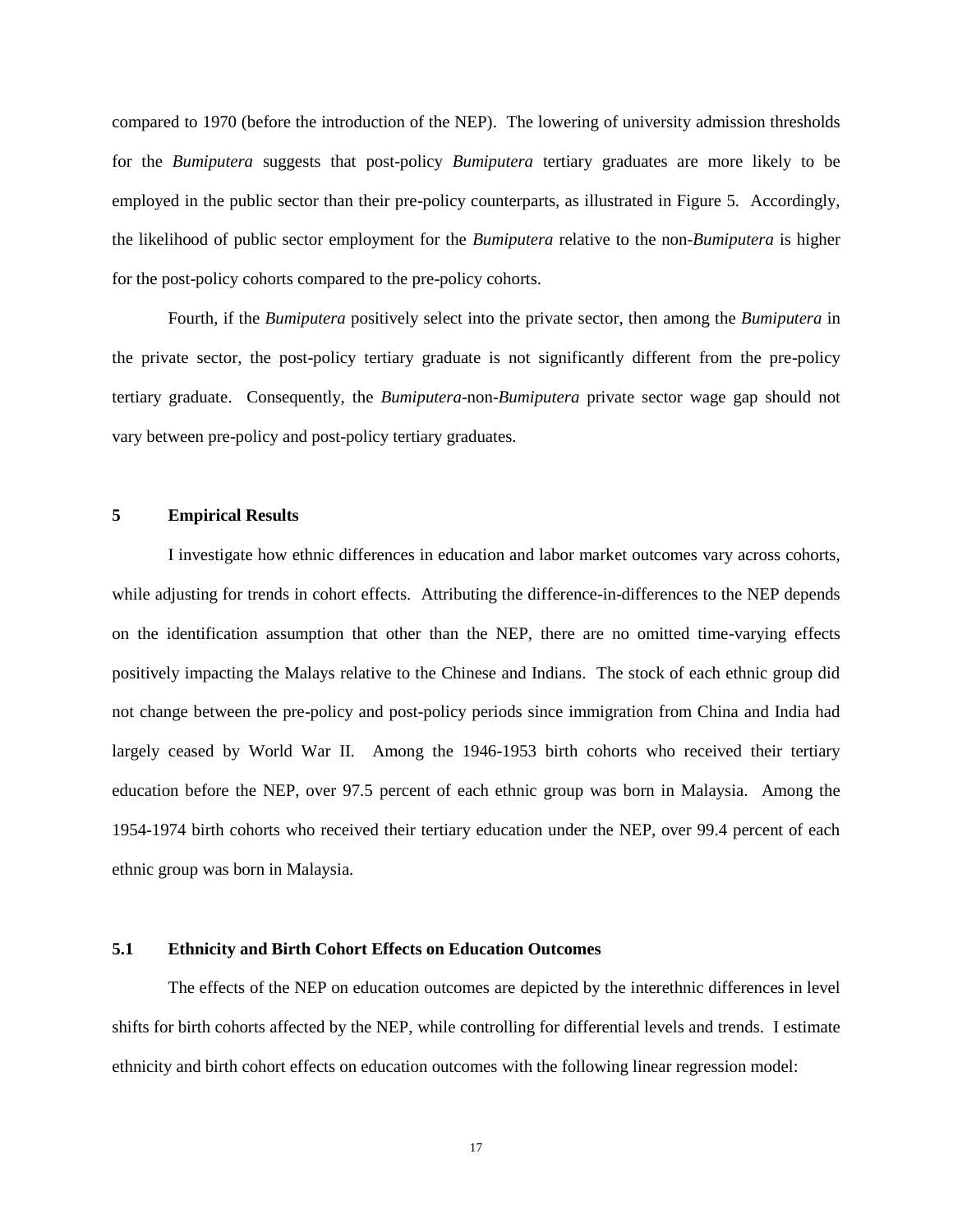$S_i = \beta_0 + \beta_{1E} \cdot \text{Ethnicity}_i + \beta_2 \cdot \text{Post}_i + \beta_{3E} \cdot \text{Ethnicity}_i * \text{Post}_i$  $+ \beta_4 \cdot Birth\, Cohort_i * Pre_i + \beta_{5E} \cdot Ethnicity_i * Birth\, Cohort_i * Pre_i$ 

+  $\beta_6$  · Birth Cohort<sub>i</sub> \* Post<sub>i</sub> +  $\beta_{7E}$  · Ethnicity<sub>i</sub> \* Birth Cohort<sub>i</sub> \* Post<sub>i</sub> +  $\beta_8$  ·  $X_i$  +  $\varepsilon_i$ (1)

where  $S_i$  is a dummy variable indicating whether individual *i* completed his schooling at a given level; *Ethnicity<sub>i</sub>* is a vector of dummies indicating the individual's ethnicity: Malay, Chinese, Indian; Birth Cohort<sub>i</sub> is a series of integers indicating the individual's birth cohort, with 0 being the youngest pre-policy cohort; Pre<sub>i</sub> is a dummy variable with a value of 1 for pre-policy birth cohorts; Post<sub>i</sub> is a dummy variable with a value of 1 for post-policy birth cohorts; and  $X_i$  is a vector of controls. The interaction variables are interpreted in the following manner:  $Ethnicity_i * Post_i$  is the differential level effect for the post-policy birth cohorts of a given ethnic group; Birth Cohort<sub>i</sub> \* Pre<sub>i</sub> is the time trend for the pre-policy birth cohorts; *Ethnicity<sub>i</sub>* \* *Birth Cohort<sub>i</sub>* \* *Pre<sub>i</sub>* is the differential time trend for the prepolicy birth cohorts of a given ethnic group; Birth Cohort<sub>i</sub> \* Post<sub>i</sub> is the time trend for the post-policy birth cohorts; *Ethnicity<sub>i</sub>* \* *Birth Cohort<sub>i</sub>* \* *Post<sub>i</sub>* is the differential time trend for the post-policy birth cohorts of a given ethnic group. The omitted ethnic group is the Chinese. The main variable of interest is  $Malay * Post$  which depicts the post-policy change in the Malay-Chinese gap. Figure A2 illustrates how the levels and slopes of each ethnic group's pre-policy and post-policy trends are obtained. Standard errors are adjusted for heteroskedasticity and clustered by birth cohort.

Tables 6.1 and 6.2 present the results for secondary education and tertiary education, respectively.<sup>25</sup> Columns (1) and (3) in Table 6.1, and columns (1), (3), (5), and (7) in Table 6.2 show the results without any controls, while columns (2) and (4) in Table 6.1, and columns (2), (4), (6), and (8) in Table 6.2 show the results controlling for sex, the interaction of sex and ethnicity, urban-rural location, state of residence, district of residence, state of birth, and birth cohort fixed effects. The level effects of the NEP are depicted in the coefficients of the variables *Post* and *Ethnicity*  $* Post$ , while the slope

 $\overline{a}$ 

<sup>&</sup>lt;sup>25</sup> These specifications impose linear time trends on the data; allowing for quadratic time trends, however, does not increase the  $\mathbb{R}^2$ .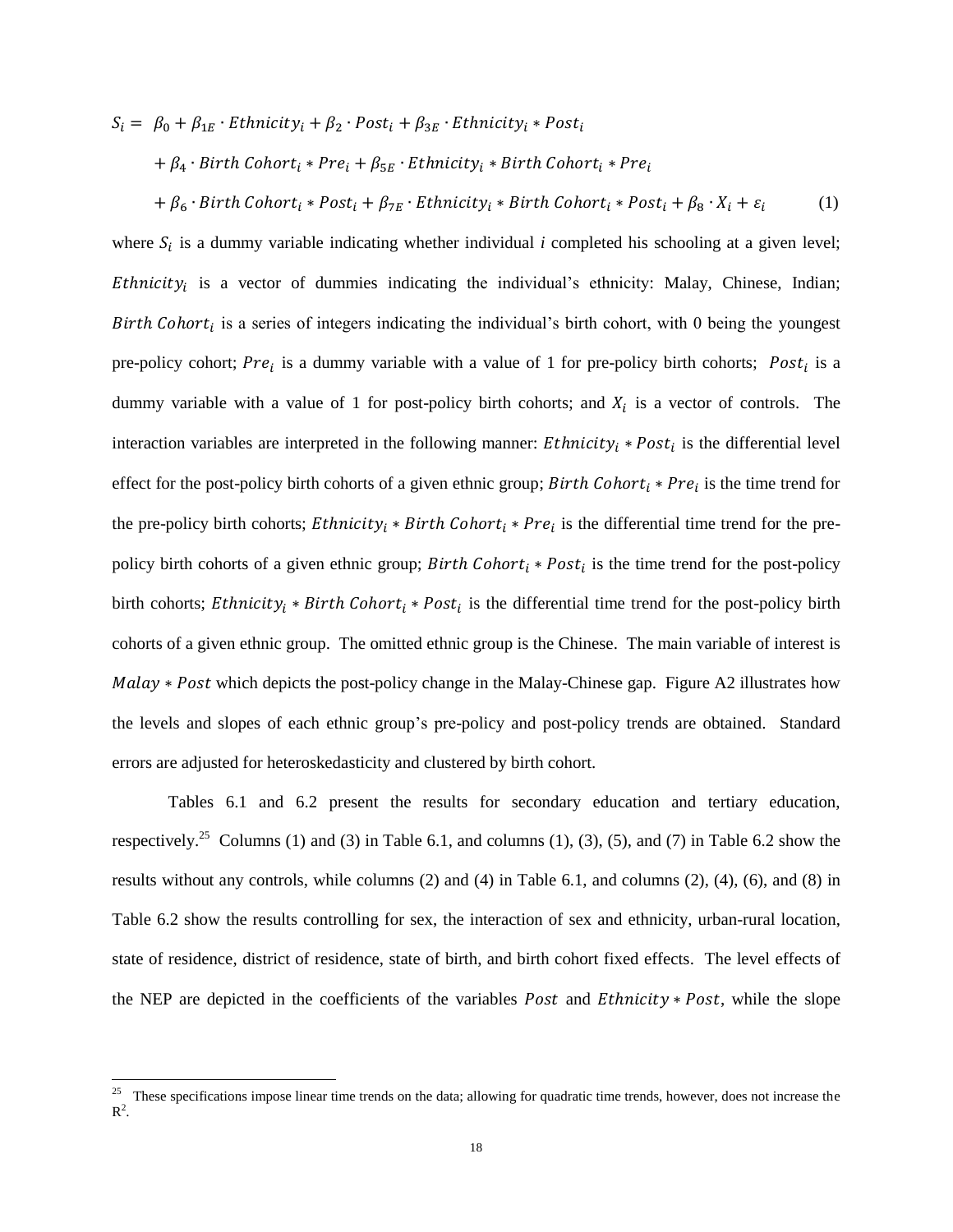effects are represented by the coefficients of the variables  $Birth \nChort * Post$  and  $Ethnicity *$ Birth Cohort \* Post.

 The linear specifications with controls in columns (2) and (4) in Table 6.1 indicate that the NEP had statistically significant level effects on the secondary educational attainment of the Malays. The prepolicy likelihoods of obtaining lower and upper secondary education were higher for the Malays relative to the Chinese by 16.6 and 16.2 percentage points, respectively, reflecting the effects of the National Education Policy (1961). The NEP further increased the Malay probability of obtaining lower secondary education by 4.8 percentage points, and of obtaining upper secondary education by 5.7 percentage points. The slightly negative slope effect for post-policy Malays at the lower secondary level reflects that lower secondary educational attainment levels off at approximately 90.0 percent beginning with the 1969 cohorts.

These regressions yield an interesting result: post-policy Indian cohorts have a 3.9 percentage points increased likelihood of completing upper secondary school. However, these effects are somewhat muted due to the slight negative coefficient on the Indian post-policy trend. Also, pre-policy Indians are 25.5 percentage points less likely than their Malay peers of obtaining upper secondary education. One possible channel through which the younger Indians benefitted is the building of non-exclusive secondary schools, especially in rural areas. Unfortunately, I am unable to explore this further as the PHC data does not have information on whether an individual's region of birth is urban or rural.

The estimates on tertiary education in Table 6.2 indicate that the Malay gains in tertiary education are driven by public institutions. Column (2) shows that pre-policy Malays were 3.3 percentage points more likely to obtain tertiary education (certificates/diplomas/degrees) relative to their Chinese peers; this likelihood increased by another 1.1 percentage points post-policy. These gains can be traced to public tertiary education; as shown in column (4), the likelihood of obtaining public tertiary education, relative to the Chinese, is 2.2 percentage points for pre-policy Malays, and 3.6 percentage points for post-policy Malays—an increase of 1.4 percentage points.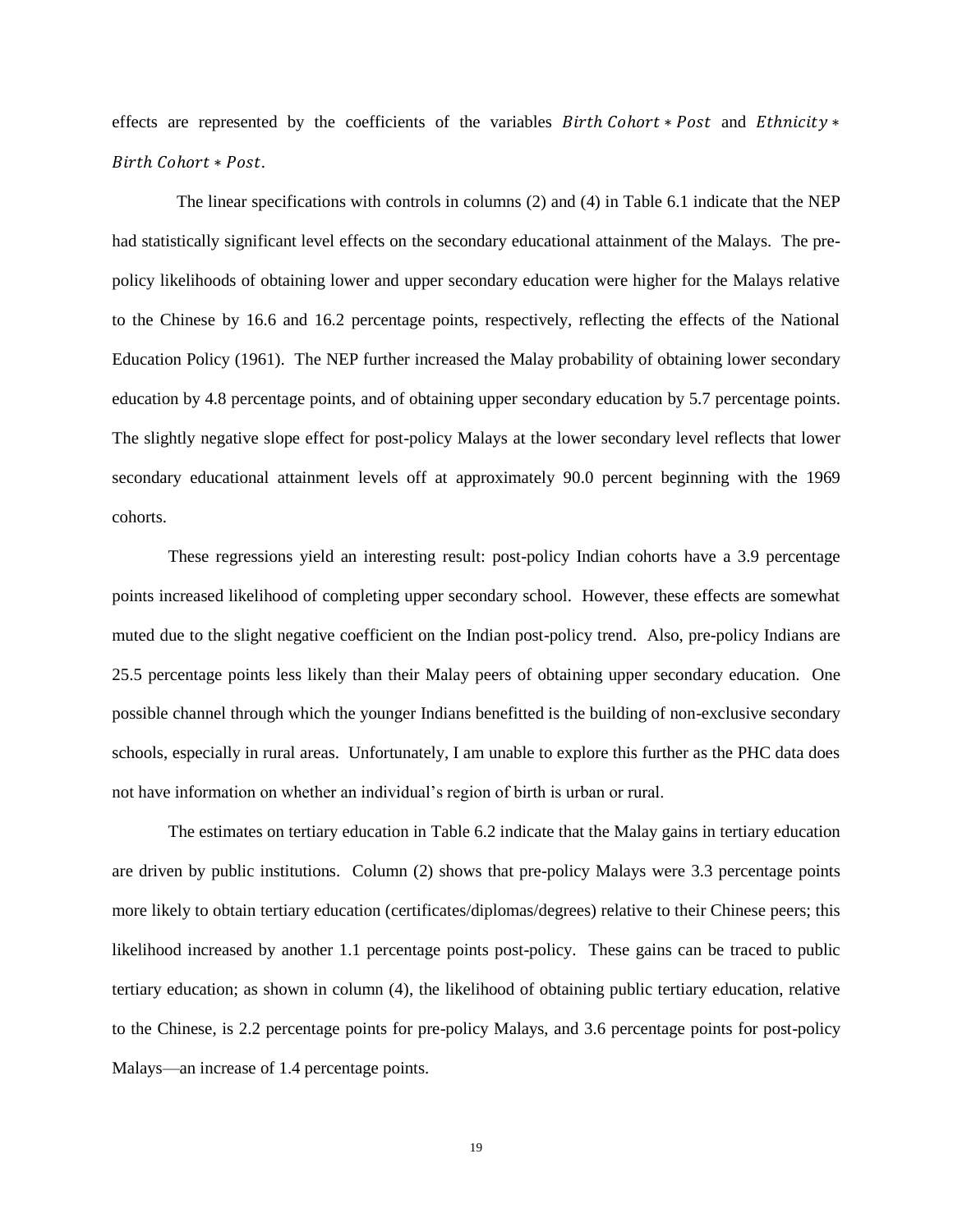Analogous results for degrees and degrees from public institutions are shown in columns (6) and (8). Both pre-policy and post-policy Malays are 2.0 percentage points more likely than their Chinese and Indian peers to obtain degrees. However, degree attainment from public institutions exhibit very different trends. The Malay likelihood of obtaining a degree from a public institution, relative to the Chinese and Indians, doubles from 1.0 percentage points pre-policy to 2.2 percentage points post-policy.

#### **5.2 Education, Ethnicity, and Birth Cohort Effects on Labor Market Outcomes**

The effects of the NEP on labor market outcomes are captured by the interethnic differences in level shifts for birth cohorts affected by the NEP—post-1953 tertiary graduates and post-1958 secondary school graduates—while controlling for differential levels and trends. I estimate education, ethnicity, and birth cohort effects on labor market outcomes, such as wages, employment sector, and occupation:

$$
L_i = \gamma_0 + \gamma_{1E} \cdot \text{Ethnicity}_i + \gamma_{2S} \cdot \text{Schooling}_i + \gamma_{3ES} \cdot \text{Ethnicity}_i * \text{Stooling}_i
$$

 $+\gamma_4 \cdot Post\ 1953_i + \gamma_{5E} \cdot Ethnicity_i * Post\ 1953_i$ 

 $+\gamma_{6S}$ 

 $+\gamma_8 \cdot$  Post 1958<sub>i</sub> +  $\gamma_{9E} \cdot$  Ethnicity<sub>i</sub> \* Post 1958<sub>i</sub>

$$
+ \gamma_{10S}
$$
 *· Schooling<sub>i</sub> \* Post* 1958<sub>i</sub> +  $\gamma_{11ES}$  *· Ethnicity<sub>i</sub> \* Schooling<sub>i</sub> \* Post* 1958<sub>i</sub>

$$
+ \gamma_{12} \cdot Birth\; Cohort_i + \gamma_{13E} \cdot Ethnicity_i * Birth\; Cohort_i + \gamma_{14} \cdot X_i + \mu_i \tag{2}
$$

where  $L_i$  is labor market outcomes; *Ethnicity*<sub>i</sub> is a vector of dummies indicating the individual's ethnicity;  $S_i$  is the individual's schooling level; Post 1953<sub>i</sub> is a dummy variable with a value of 1 for cohorts born after 1953 whose tertiary education would have been affected by the NEP; Post 1958 $_i$  is a dummy variable with a value of 1 for cohorts born after 1958 whose secondary education would have been affected by the NEP; *Birth Cohort<sub>i</sub>* is a series of integers indicating the individual's birth cohort, with 0 being the youngest pre-policy cohort; and  $X_i$  is a vector of controls. The interaction variables are interpreted in the following manner: Ethnicity<sub>i</sub> \* Schooling<sub>i</sub> is the differential effect of education for a given ethnic group; Ethnicity<sub>i</sub> \* Post 1953<sub>i</sub> and Ethnicity<sub>i</sub> \* Post 1958<sub>i</sub> are the differential effects for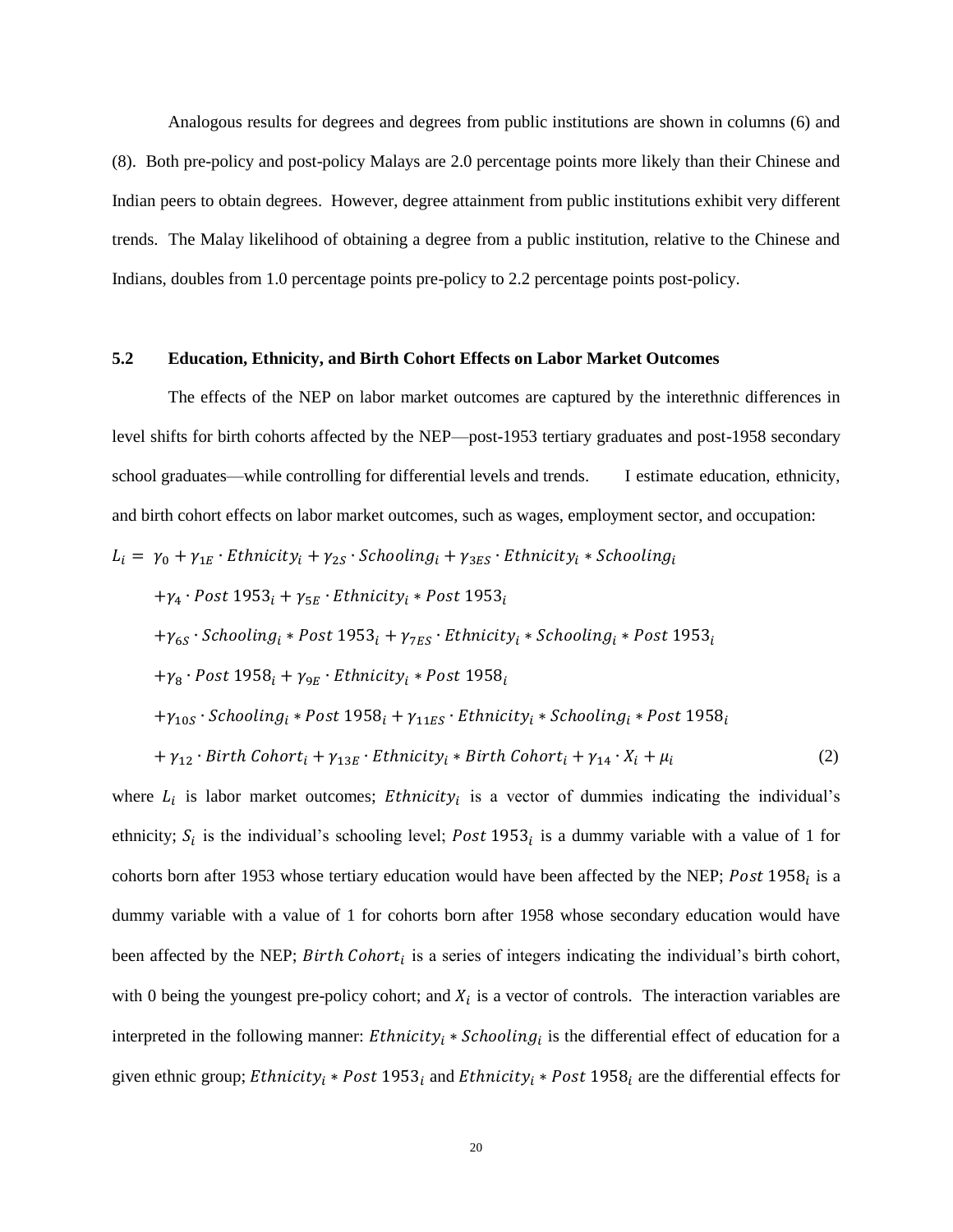the post-policy birth cohorts of a given ethnic group; Schooling<sub>i</sub> \* Post 1953<sub>i</sub> and Schooling<sub>i</sub> \* Post 1958; are the differential effects of education for the post-policy birth cohorts; Ethnicity; \* Schooling<sub>i</sub> \* Post 1953<sub>i</sub> and Ethnicity<sub>i</sub> \* Schooling<sub>i</sub> \* Post 1958<sub>i</sub> are the differential effects of education for the post-policy birth cohorts of a given ethnic group; *Ethnicity<sub>i</sub>* \* *Birth Cohort<sub>i</sub>* is the differential time trend for a given ethnic group. The omitted ethnic group is the Chinese, while the omitted schooling level is upper secondary. The main variables of interest are Malay  $*$  Tertiary  $*$ Post 1953 which depicts the post-policy change in the Malay-Chinese gap among tertiary graduates, and  $Malay * Post 1958$  which depicts the post-policy change in the Malay-Chinese gap among secondary school graduates. Standard errors are adjusted for heteroskedasticity and clustered by birth cohort.

#### **5.21 Education, Ethnicity, and Birth Cohort Effects on Wage Outcomes**

To study education, ethnicity, and birth cohort effects on wage outcomes, I turn to the 1992 and 1999 Household Income Surveys. I focus my analysis on males in Peninsular Malaysia for three reasons. First, as shown in Figure 2, 95 percent of males are employed, compared to 43 percent of females. Second, the male employment profile is similar across ethnic groups. Third, by focusing on males only, I avoid complexities arising from the gender wage gap which might vary across ethnic groups and over time.

I estimate equation (2) with log wages as the dependent variable. The NEP potentially affected wage outcomes through a variety of channels: education, hiring, and the awarding of government contracts and licenses. Since positive discrimination in employment and business opportunities affected all Malays regardless of birth cohort, to the degree that those effects are not correlated with educational attainment, those effects will be captured in the coefficient on *Malay*. Positive discrimination in tertiary education affected the post-1953 cohorts, denoted by the coefficient on  $Malay * Tertiary * Post$  1953, while positive discrimination in secondary education affected the post-1958 cohorts, denoted by the coefficient on Malay \* Post 1958.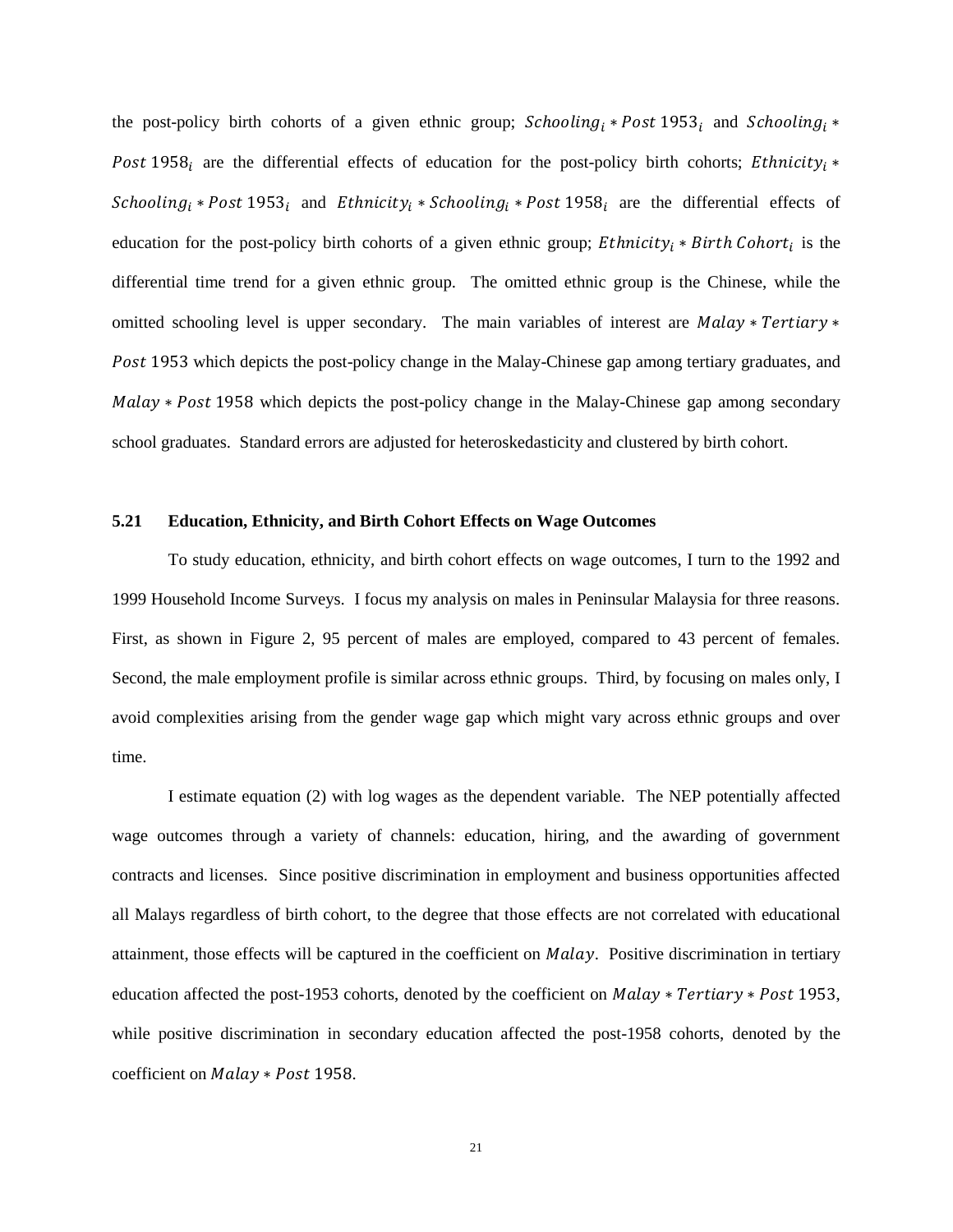Table 7.1 shows the results for the regressions on wages in 1999. While 96.0 percent of males are employed, wages are observed for only 71.8 percent of employed males. Of the sample of employed males, 75.2 percent are employees and 24.8 percent are self-employed. The likelihood of reporting wages is very different between employees and self-employed; 99.6 percent of employees report wages, versus 3.5 percent of self-employed. Hence, in addition to columns (1)-(3) which are limited to the sample of males for whom wages are observed, I consider two alternative procedures to correct for sample selection. Columns (4)-(6) use estimated selection probabilities as weights; the likelihood of observing wages conditional on sex, ethnicity, age, state, urban-rural location, and education is calculated, and the inverse of that likelihood is multiplied by the original weights. Columns (7)-(9) employ the Heckman correction methodology which assumes that the error terms are jointly normal.

Columns (1), (4), and (7) show that there are interethnic differences in wages; Malays and Indians earn less than Chinese. I control for education in columns (2), (5), and (8); the negative coefficient on Malay falls, but the negative coefficient on Indian rises. Columns (3), (6), and (9) control ethnicity, education, and policy cohorts. Due to the sample selection problem, and since the estimates for the weighted sample and Heckman correction methodologies are consistent, I focus on the latter two results in columns (6) and (9). Malay secondary school graduates earn between -0.526 and -0.634 less than their Chinese counterparts, and these estimates are statistically significant at the 1 percent level. The wage gap is consistent for all policy cohorts, as reflected by the non-statistically significant coefficients on  $Malay *$ Post 1953 and Malay \* Post 1958. These results indicate that the value of secondary school certification for Malays, relative to Chinese and Indians, did not deteriorate after the implementation of the NEP.

For Malay tertiary graduates, the weighted sample methodology in column (6) indicate that prepolicy cohorts earn 0.244 less than their Chinese counterparts; the post-1953 cohorts, however, earn 0.653 less than their Chinese counterparts, and the results are statistically significant at the 5 percent level. The Heckman correction methodology in column (9) yields estimated Malay-Chinese wage differentials of -0.313 for the pre-policy cohorts, and -0.553 for the post-1953 cohorts, although these results are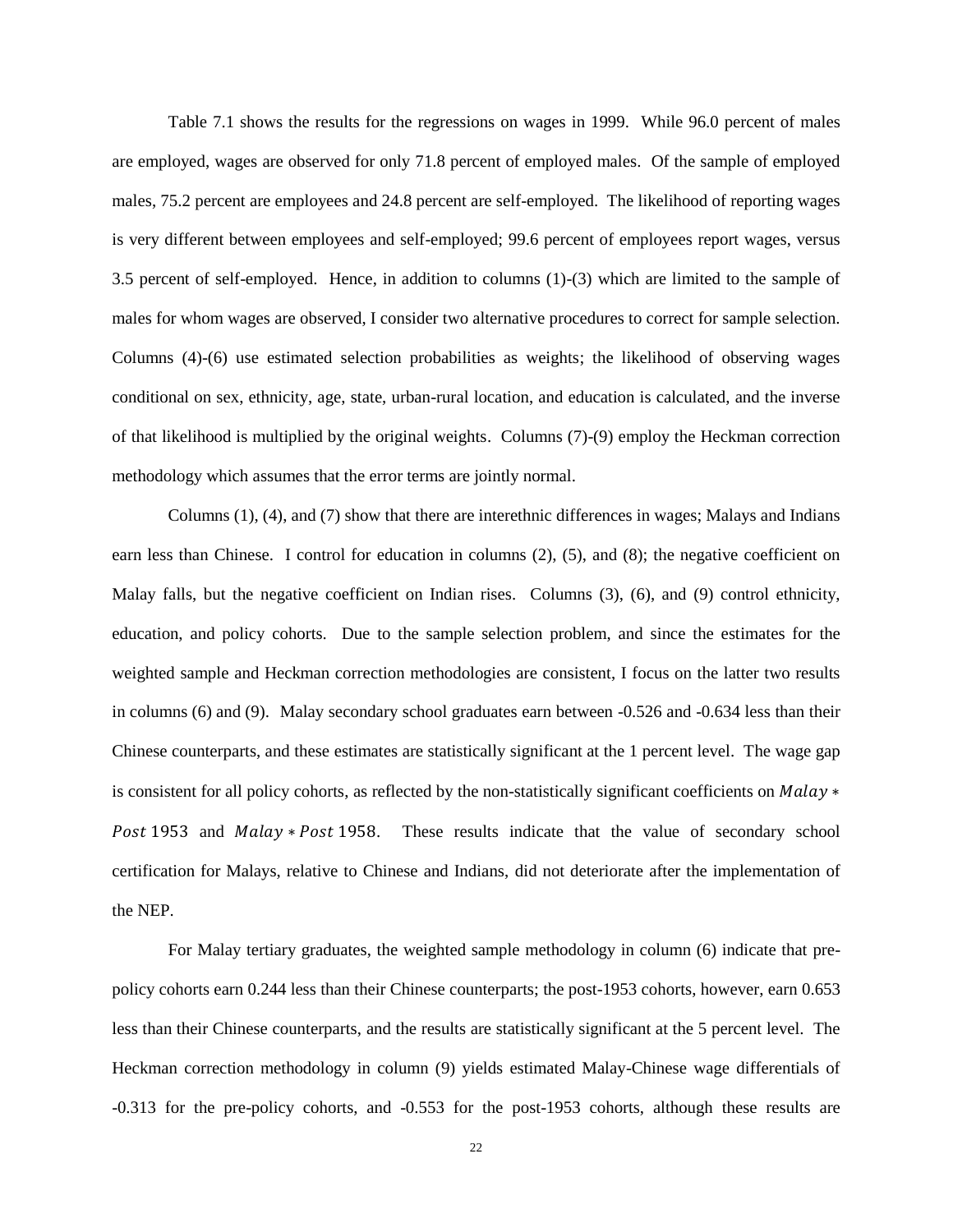statistically significant only at the 10 percent level. The widening of the Malay-Chinese wage gap indicate that compared to pre-policy Malays, Malays who obtained tertiary education in the NEP era see a lower return to their education, relative to the Chinese.<sup>26</sup>

#### **5.22 Education, Ethnicity, and Birth Cohort Effects on Employment Sector Outcomes**

I investigate the consequences of affirmative action in public sector hiring. I estimate equation (2) with employment in the public sector as the dependent variable. Table 8.1 reports the results for the 2000 PHC data. Column (1) estimates the ethnic effects, controlling for sex, geography, and birth cohort. Compared to the Chinese, Malays and Indians are 27.7 and 3.6 percentage points more likely to be employed in the public sector. Column (2) controls for schooling. Among secondary school graduates, Malays and Indians are 31.7 and 6.2 percentage points more likely to be employed in the public sector relative to their Chinese counterparts. For tertiary graduates, the likelihoods rise to 40.0 and 11.1 percentage points for the Malays and Indians, respectively, relative to the Chinese. Column (3) allows the likelihood of public sector employment to vary between pre-policy and post-policy secondary school graduates, and between pre-policy and post-policy tertiary graduates. Among secondary school graduates, the likelihood of being employed in the public sector, relative to the Chinese, is 29.3 percentage points for pre-policy Malays, and 37.1 percentage points for post-1953 Malays. Among tertiary graduates, that likelihood is 23.4 percentage points for pre-policy Malays, 31.2 percentage points for post-1953 Malays, and 43.2 percentage points for post-1958 Malays. Similarly, Malay secondary school and tertiary graduates are more likely than their Indian counterparts to be employed in the public sector, and that likelihood increases for the post-1953 cohorts relative to the pre-policy cohorts. These estimates are statistically significant at the 5 percent level.

l

<sup>26</sup> As a further check, I estimate equation (2) on the 1992 HIS data; the results are shown in Table 7.2. Similar to the 1999 data, the Malay-Chinese wage differential among secondary school graduates is consistent across all policy cohorts. Among tertiary graduates, the Malay-Chinese wage gap rises from -0.059 for the pre-policy cohorts to -0.408 for the post-1953 cohorts according to the weighted sample methodology in column (6), and from -0.156 to -0.462 according to the Heckman correction methodology in column (9); these estimates are statistically significant only at the 10 percent level.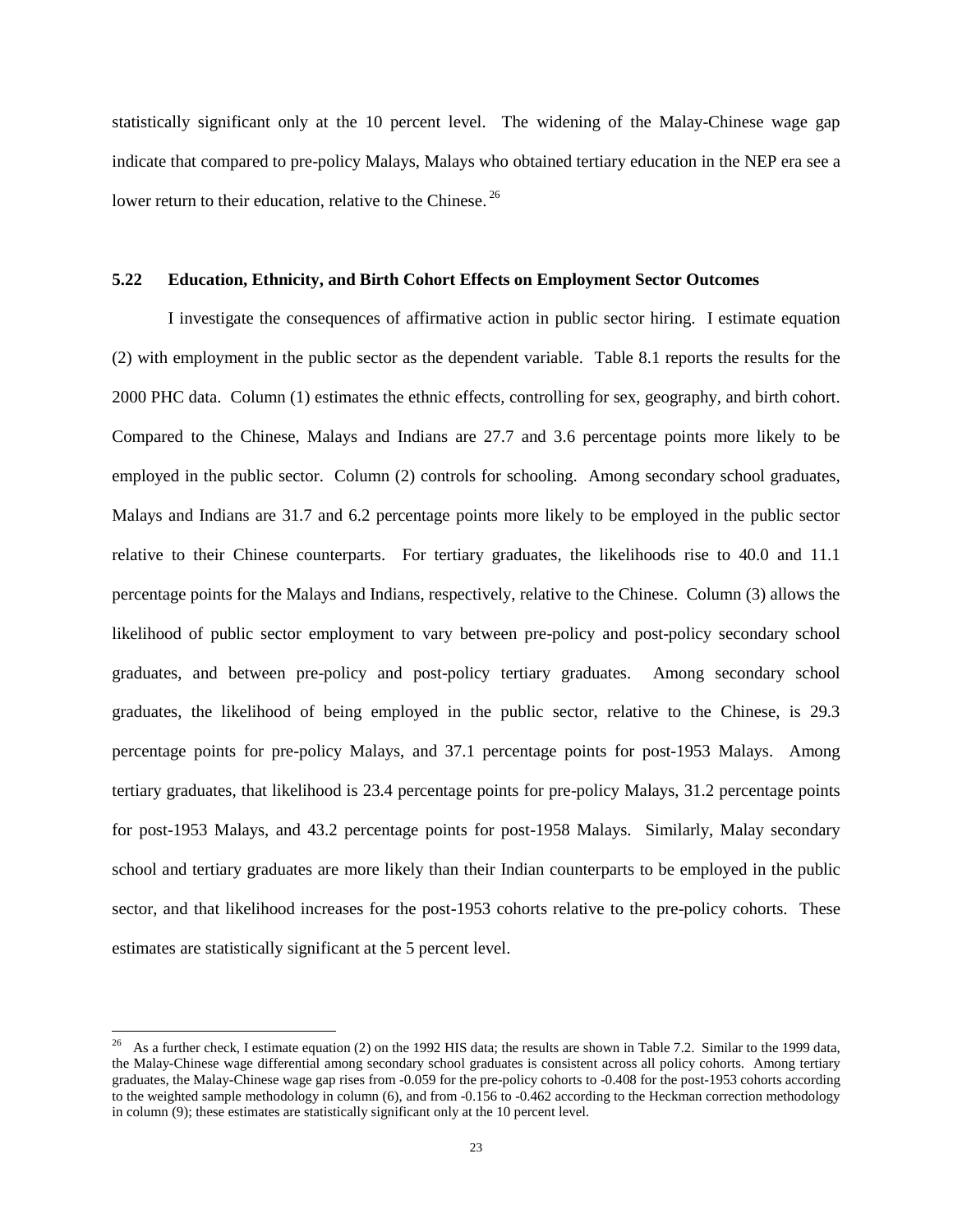It would be informative to compare ethnic patterns in public sector employment pre-NEP and post-NEP. Unfortunately, employment sector is found only in the 2000 PHC data, and not in the 1970 PHC data. As shown in Table 5, over two-thirds of individuals employed in Public Administration and Defense and in Education in 2000 were in the public sector. Hence, I use Public Administration and Defense and Education as proxies for the public sector. Table 8.1, columns (4)-(6) and columns (7)-(9) report the results for employment in Public Administration and Defense and in Education, respectively, based on the 2000 PHC data. Table 8.2, columns (1)-(2) and columns (3)-(4) present the analogous results for the 1970 PHC data.

Table 8.1, columns (4) and (7) estimate the ethnic effects in 2000. Compared to the Chinese, Malays are 13.2 percentage points more likely to be employed in Public Administration and 6.6 percentage points more likely to be employed in Education, while Indians are 2.3 percentage points more likely to be employed in Public Administration and Defense, and 2.4 percentage points less likely to be employed in Education. Compare these likelihoods to the 1970 estimates, shown in Table 8.2, columns (1) and (3). In 1970, relative to the Chinese, Malays are 8.1 percentage points more likely to be employed in Public Administration and Defense and 3.1 percentage points less likely to be employed in Education. The corresponding likelihoods are 8.2 and -2.1 percentage points for the Indians. Within three decades, the Malays have come to dominate both the Public Administration and Defense and the Education sectors.

Ethnic patterns in employment sectors vary by education levels. Table 8.1, columns (5) and (8) show that in 2000, between the two industry sectors, Malay secondary school graduates are drawn to Public Administration and Defense, while Malay tertiary graduates are drawn to Education. Malay secondary school graduates are 19.0 and 14.6 percentage points more likely than their Chinese and Indian counterparts of being employed in Public Administration and Defense, while Malay tertiary graduates are 17.5 and 12.3 percentage points more likely than their Chinese and Indian counterparts of being employed in Education. Table 8.2, columns (2) and (4) show that in 1970, Malay secondary school graduates are 11.2 and 0.3 percentage points more likely than their Chinese and Indian counterparts of being employed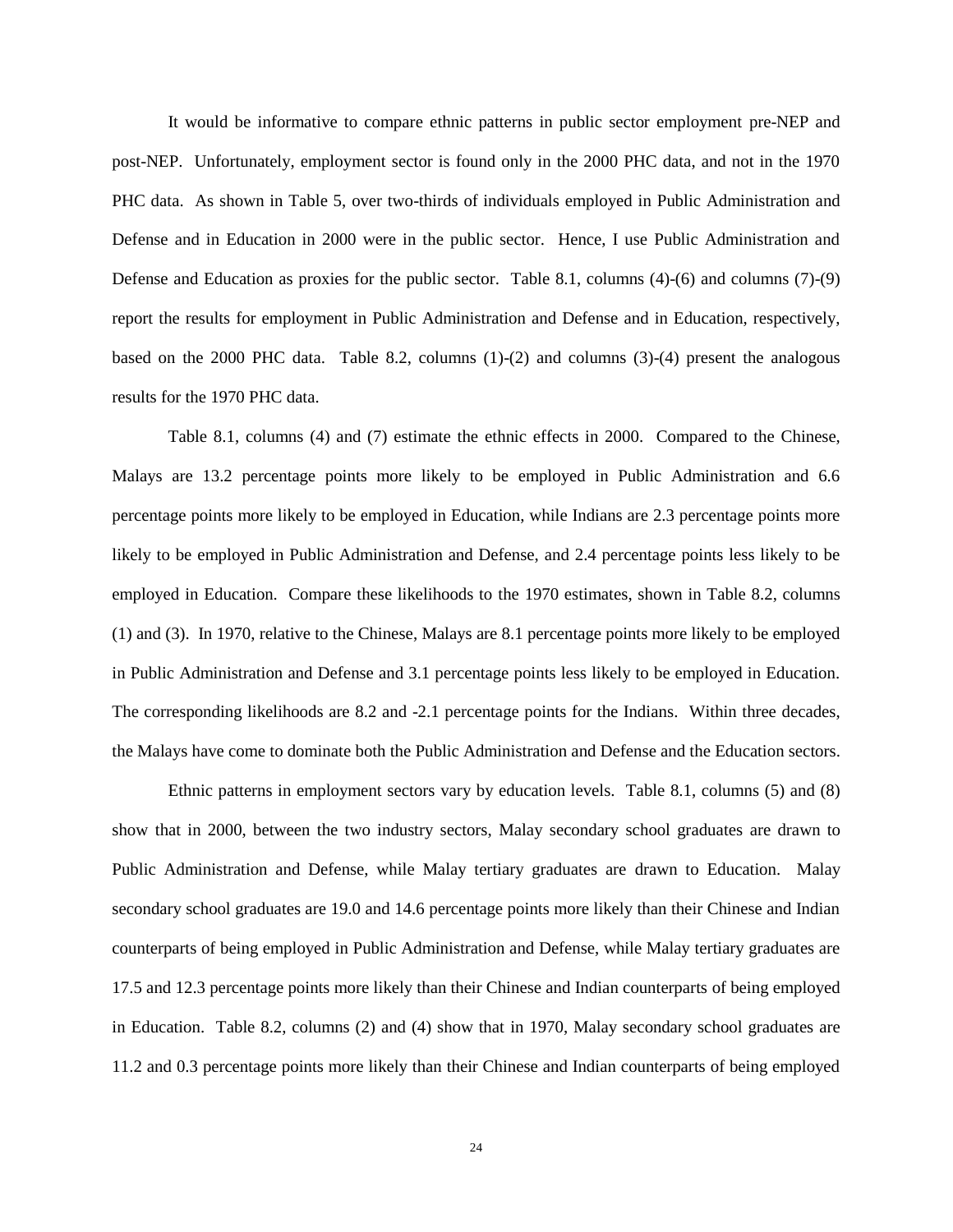in Public Administration and Defense, while Malay tertiary graduates are 7.8 and 21.2 percentage points more likely to be employed in Education.

Ethnicity, education, and policy cohort effects are shown in Table 8.1, columns (6) and (9). Among secondary school graduates, Malay pre-policy cohorts are 14.9 percentage points more likely than their Chinese peers of being employed in Public Administration and Defense. This likelihood rises to 21.6 percentage points for the post-1953 cohorts. Among tertiary graduates, the likelihood of being employed in Education, relative to the Chinese, is 10.1 percentage points for pre-policy Malays, 12.3 percentage points for post-1953 Malays, and 15.4 percentage points for post-1958 Malays. These estimates are statistically significant at the 5 percent level. Clearly, the presence of Malays in the public sector is facilitated by Malay secondary school graduates in Public Administration and Defense, and Malay tertiary graduates in Education.

Next, I compare employment sector outcomes in upper-tier occupations.<sup>27</sup> Table 9 shows the results. The sample is limited to individuals who report an employment sector. Columns (1), (4), (7), and (10) depict the ethnic patterns. Compared to the Chinese, Malays are 0.8 percentage points more likely to be Legislators and Directors in the public sector, and 1.7 percentage points less likely to be Legislators and Directors in the private sector. Similarly, Malays are 0.8 percentage points less likely to be Non-Teaching Professionals in the public sector, and 1.9 percentage points less likely to be Non-Teaching Professionals in the private sector. The positive coefficients for Malays in the public sector and the negative coefficients for Malays in the private sector remain after controlling for education, as shown in columns (2), (5), (8), and (11). These estimates are statistically significant at the 1 percent level.

Columns (3), (6), (9), and (12) allow ethnicity and education effects to vary by policy cohorts. Among tertiary graduates, the likelihood of being employed as Legislators and Directors, relative to the Chinese, falls from 7.4 percentage points for the pre-policy Malays to 3.8 percentage points for the post-1958 Malays. The corresponding likelihood of being employed as Legislators and Directors in the private

l

<sup>27</sup> Table A1 shows the distribution of upper-tier occupations by employment sectors. Since 93.2 percent of Managers are in the private sector (which includes individual/family enterprises), and 83.6 percent of Teaching Professionals are in the public sector, I examine only Legislators and Directors and Non-Teaching Professionals.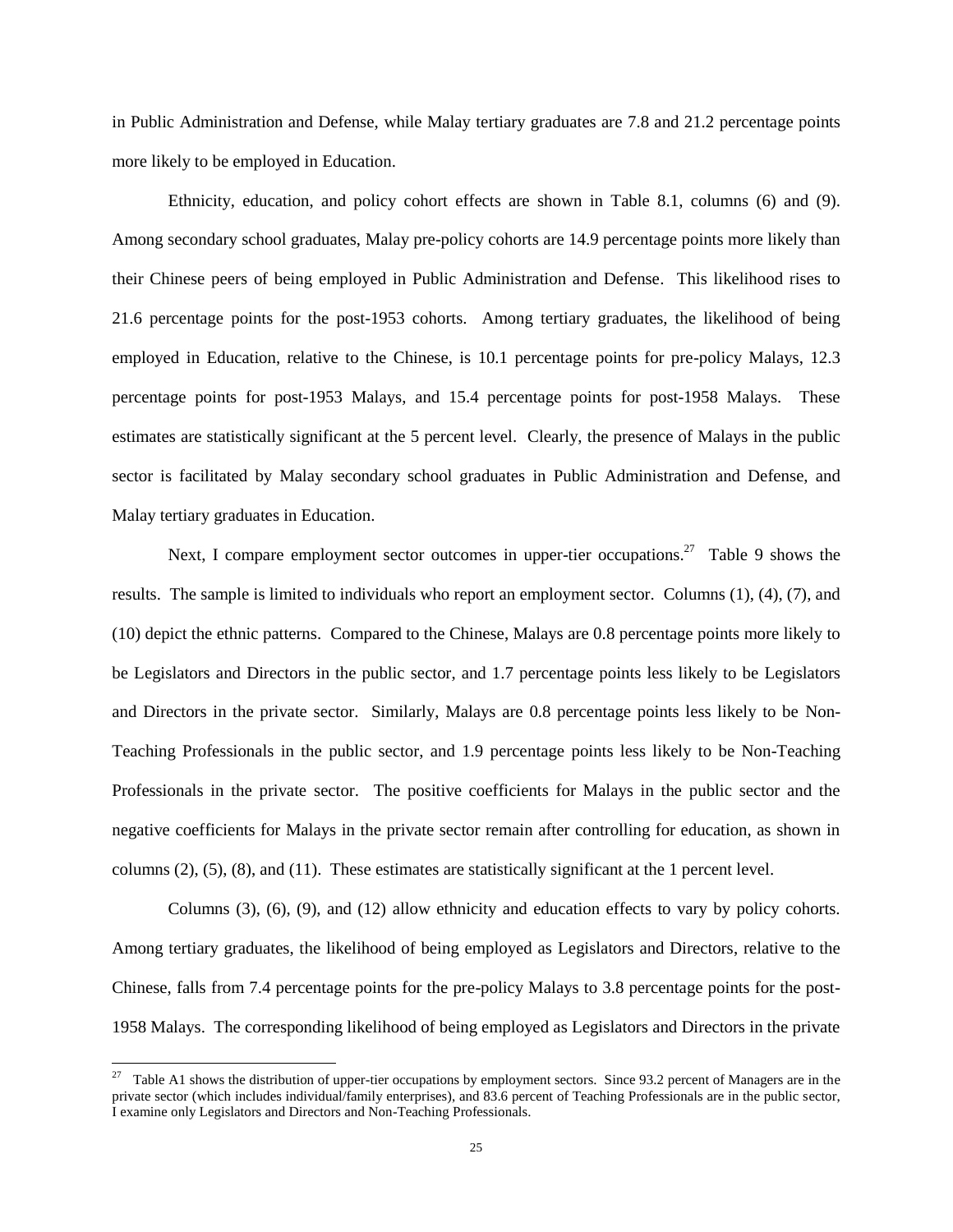sector falls from -2.0 percentage points for the pre-policy Malays to -8.3 percentage points for the post-1953 Malays. Malay tertiary graduates are 2.8 percentage points more likely than their Chinese counterparts of being employed as Non-Teaching Professionals in the public sector, and this likelihood is constant across all policy cohorts. On the other hand, pre-1958 and post-1958 Malay tertiary graduates are 13.9 and 11.1 percentage points less likely than the Chinese to be employed as Non-Teaching Professionals in the private sector. These estimates are statistically significant at the 5 percent level, and suggest that the representation of Malays in upper-tier occupations is facilitated through the public sector.

# **5.23 Ethnicity, Tertiary Education, and Tertiary Institution Effects on Employment Sector Outcomes**

As shown in the model on the choice between the public sector and the private sector, preferential treatment in public sector hiring suggests that the beneficiaries positively select into the private sector. As I do not have data on examination results, I will test for positive selection in two ways by exploiting the fact that tertiary education is more heterogeneous than secondary education. First, as shown in Figure A1, degree programs take three to four years to complete, in addition to one to two years of pre-university studies, and are considered more rigorous than certificate and diploma programs which do not require preuniversity studies and take only two to three years to complete.<sup>28</sup> If Malays positively select into the private sector, we should see Malays with degrees entering the private sector at higher rates than Malays with certificates and diplomas.

I limit the sample to individuals with tertiary education, and estimate the effects of ethnicity and tertiary education on employment outcomes:

 $E_i = \delta_0 + \delta_{1E} \cdot \text{Ethnicity}_i + \delta_{2S} \cdot$  (3) where  $E_i$  is employment outcomes; *Ethnicity<sub>i</sub>* is a vector of dummies indicating the individual's ethnicity;  $S_i$  is the individual's schooling; and  $X_i$  is a vector of controls. Standard errors are adjusted for

 $\overline{a}$ 

In 2000, 54.6 percent of Malay tertiary graduates, 57.5 percent of Chinese tertiary graduates, and 60.3 percent of Indian tertiary graduates were degree holders. The rest were certificate or diploma holders.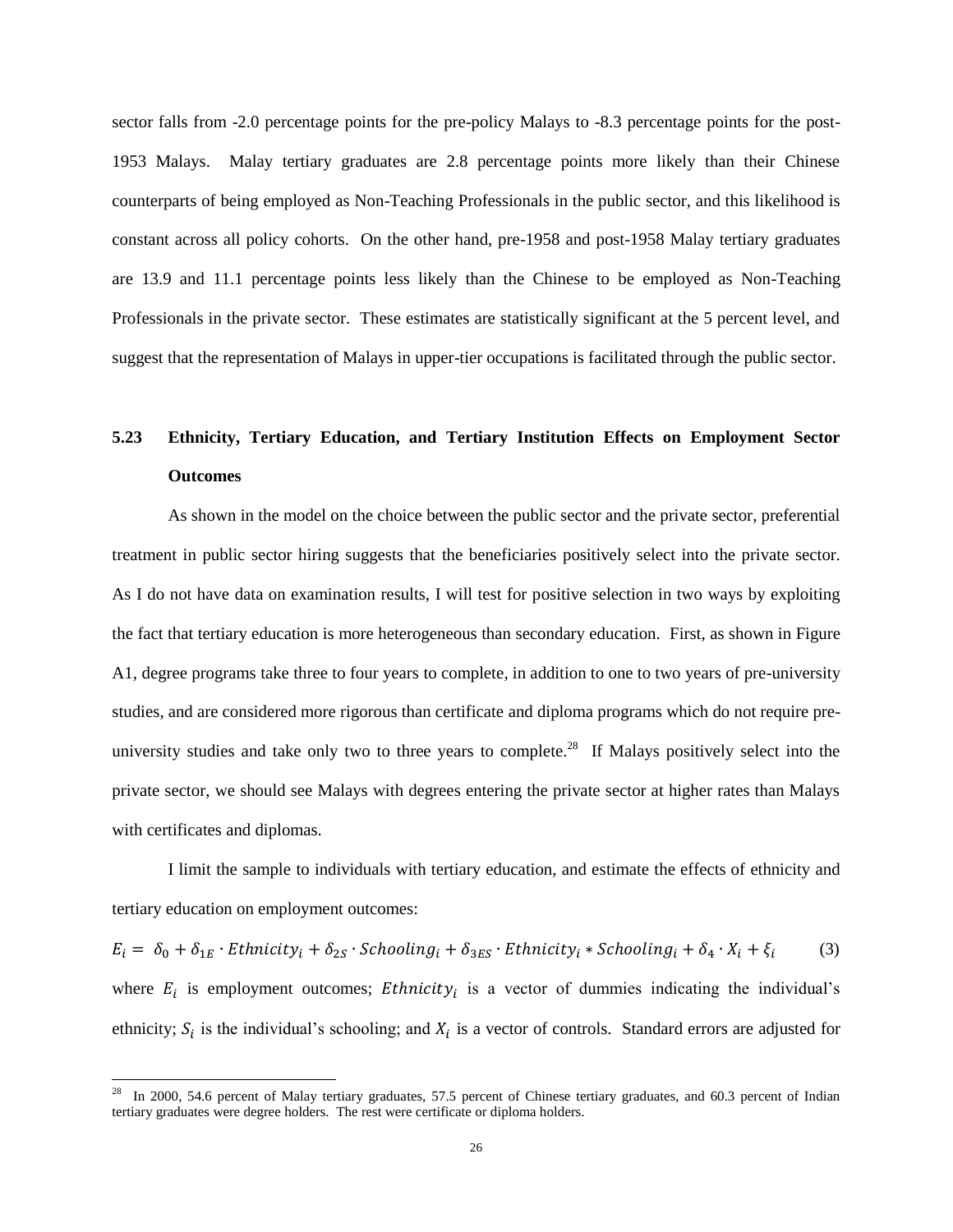heteroskedasticity and clustered by birth cohort. The omitted ethnic group is the Chinese, while the omitted schooling level is certificates / diplomas.

The results are shown in Table 10. Column (1) suggests that degree holders are not significantly more likely than certificate or diploma holders to enter the private sector. However, column (2) indicates that although ethnic differences exist in the likelihood of being employed as Legislators and Directors in the private sector, within each ethnic group, degree holders are 6.5 percentage points more likely than certificate and diploma holders to be employed in that position in the private sector. Column (3) shows that Malays with tertiary education are 5.4 percentage points less likely than their Chinese and Indian counterparts to be employed as Non-Teaching Professionals in the private sector. However, degree holders from all ethnic groups are 13.5 percentage points more likely than their counterparts with certificates or diplomas to be Non-Teaching Professionals in the private sector. These estimates are statistically significant at the one percent level, and imply that degree holders are more likely than certificate and diploma holders to be employed in upper-tier occupations in the private sector.

Second, the 2000 data contains information on the type of tertiary institution attended—public, private, or overseas—for 85.0 percent of degree holders.<sup>29</sup> Overseas institutions are generally more highly esteemed than local public or private institutions. The government offers prestigious overseas scholarships to the most promising students, and these scholarships are largely reserved for the Bumiputera.<sup>30</sup> Therefore, Malays who attended overseas institutions are likely to be academically superior to Malays who attended local public or private institutions. Furthermore, employers perceive overseas graduates to be superior to local graduates (Quah et al., 2009). Positive selection into the private sector implies that within each ethnic group, overseas graduates have greater presence in the private sector compared to public university graduates.

 $\overline{\phantom{a}}$ 

 $29$  Only 1.9 percent of certificate and diploma holders report their institution types as overseas institution while 21.6 percent of degree holders report their institution types as overseas institutions. Table A2 shows degree institution types by ethnicity. In 1995, out of an estimated 50,600 students enrolled in degree courses overseas, 18,300 students were sponsored by the government (*The Seventh Malaysia Plan*, 1996).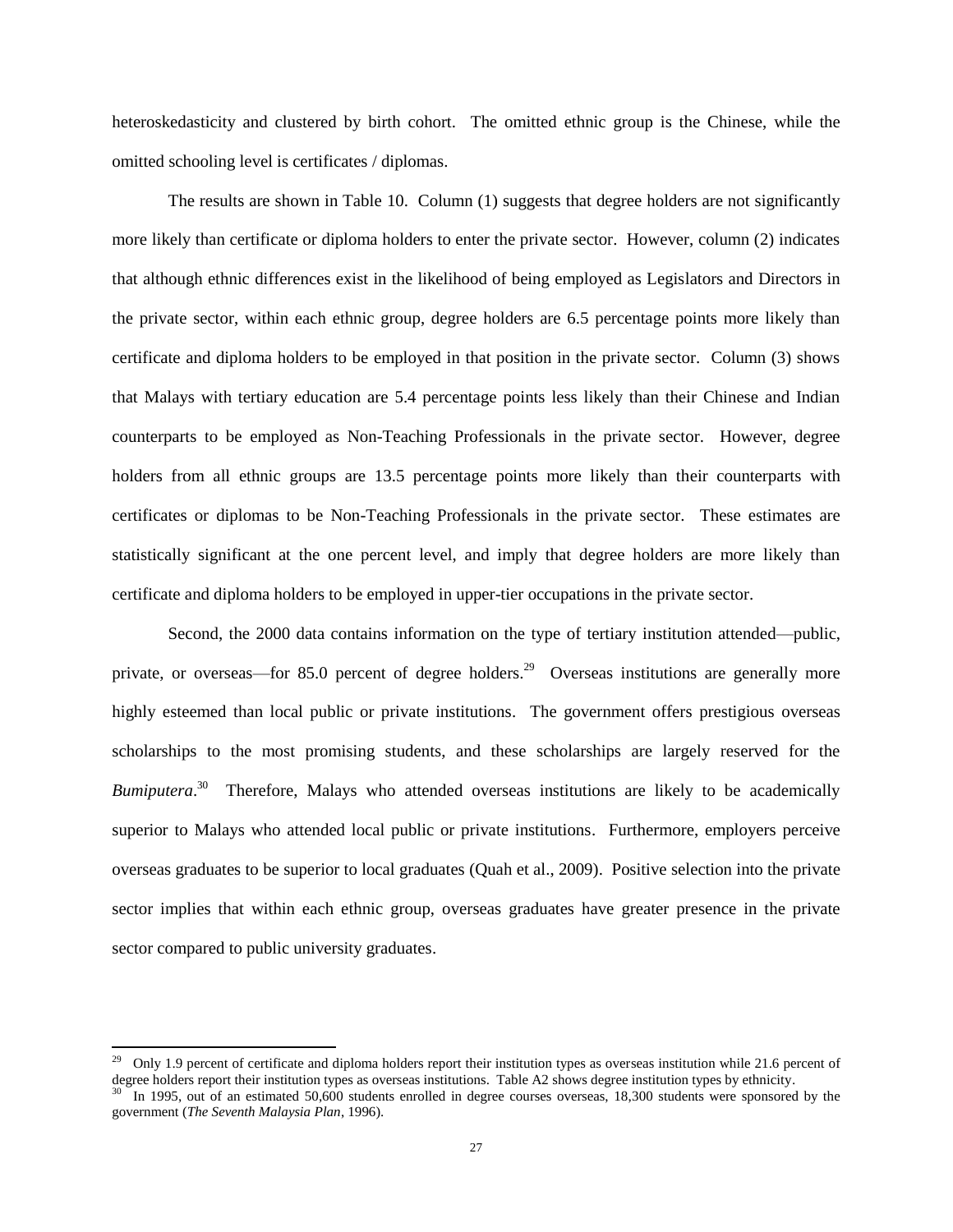I limit the sample to degree holders, and estimate the effects of ethnicity and tertiary institution types on employment outcomes:

$$
E_i = \lambda_0 + \lambda_{1E} \cdot \text{Ethnicity}_i + \lambda_{2T} \cdot \text{Institution Type}_i + \lambda_{3ET} \cdot \text{Ethnicity}_i * \text{Institution Type}_i
$$
  
+  $\lambda_4 \cdot X_i + v_i$  (4)

where  $E_i$  is employment outcomes; *Ethnicity<sub>i</sub>* is a vector of dummies indicating the individual's ethnicity;  $T_i$  is the individual's institution type; and  $X_i$  is a vector of controls. Standard errors are adjusted for heteroskedasticity and clustered by birth cohort. The omitted ethnic group is the Chinese, while the omitted institution type is public.

Table 11 shows the results. Column (1) indicates that Malays, Chinese, and Indians degree holders from public institutions enter the private sector at different rates; Malays are 34.7 and 20.9 percentage points less likely than Chinese and Indians, respectively, to be in the private sector. However, within each ethnic group, overseas graduates are 16.0 percentage points more likely to be employed in the private sector compared to their counterparts who graduated from public universities. Columns (2) and (3) show the probability of being employed as Legislators and Directors and as Non-Teaching Professionals in the private sector. For each ethnic group, overseas graduates are 8.3 percentage points more likely than public university graduates to be employed as Legislators and Directors in the private sector. The probability of overseas graduates being employed as Non-Teaching Professionals in the private sector, compared to public university graduates, is 4.7 percentage points for Malays and Chinese, and 18.8 percentage points for Indians.

Columns (4) and (5) show the probability of being employed in Public Administration and Defense and in Education. Malay overseas graduates are 7.0 percentage points less likely to be employed in Public Administration and Defense than Malay public university graduates. The corresponding likelihood for Chinese and Indian overseas graduates relative to their public university counterparts is -3.2 percentage points. Likewise, overseas graduates are less likely to be employed in Education compared to public university graduates; the estimated likelihood is -10.8 percentage points for the Malays and Chinese, and -19.2 for the Indians. These results indicate that overseas graduates of all three ethnic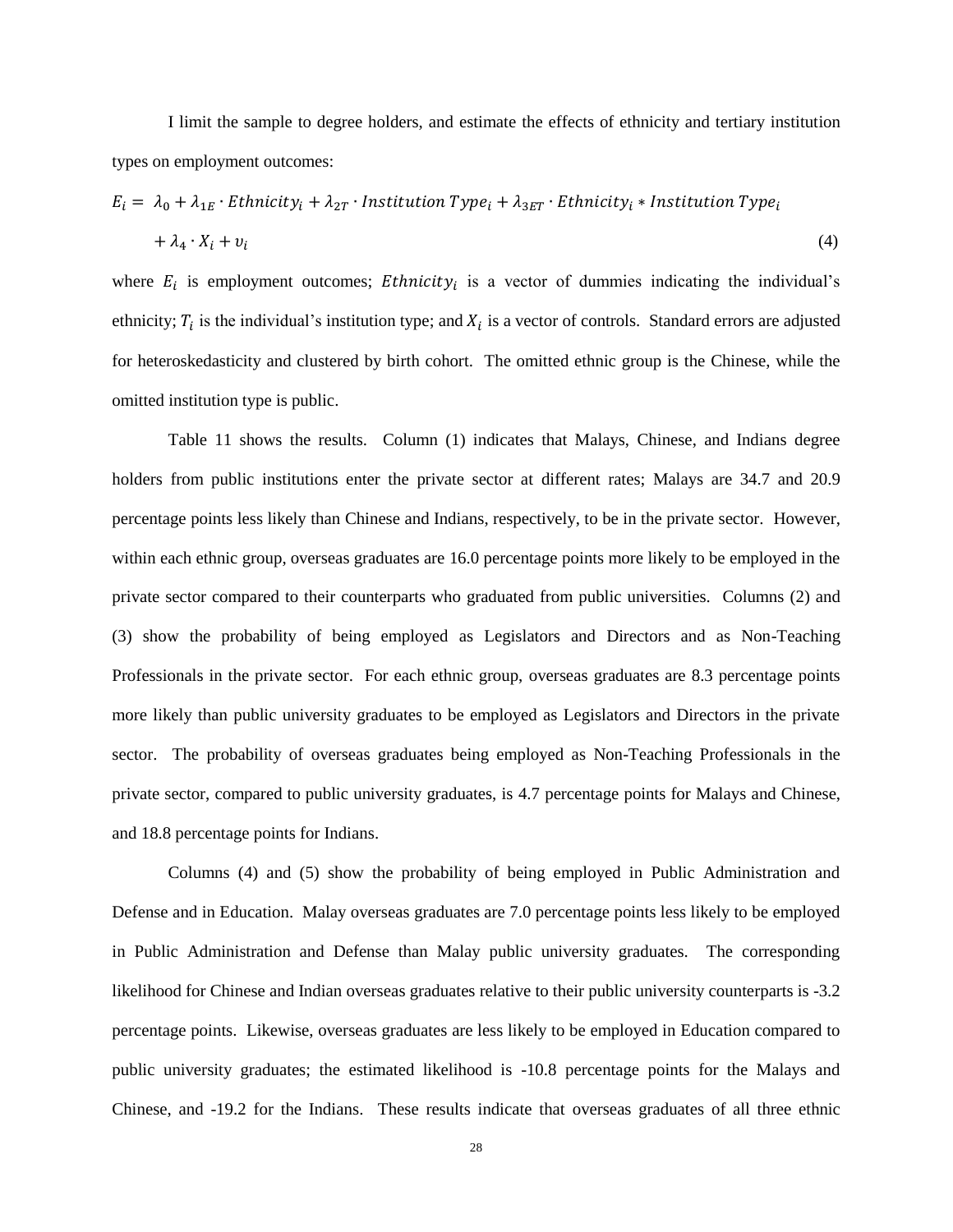groups are more likely to be employed in the private sector, and less likely to be employed in Public Administration and Defense and in Education.

# **5.24 Education, Ethnicity, and Birth Cohort Effects on Wage Outcomes in Private Sector Industries**

The HIS data, although lacking information on employment sector, contains industry categories. As shown in Table 5, certain industries are more closely identified with the public sector, e.g., Education (69.4 percent), Public Administration and Defense (67.8 percent), Health and Social Work (52.7 percent), Electricity, Gas, and Water  $(20.3 \text{ percent})$ .<sup>31</sup> In the rest of the industries, between 1.7 and 9.6 percent of employees report themselves as public sector employees.<sup>32</sup> I consider these industries to be private sector industries, and estimate equation (2) with log wages as the dependent variable on the sample of private sector industries.

The estimation results for the private sector industries in 1999 is shown in Table 12.1, and are analogous to the results for all industries shown in Table 7.1. Columns (1)-(3) are limited to the sample of males for whom wages are observed, columns (4)-(6) use estimated selection probabilities as weights, and columns  $(7)-(9)$  employ the Heckman correction methodology. The coefficients on Tertiary are higher in Table 12.1, the sample of private sector industries, compared to Table 12.2, the sample of all industries, indicating that returns to tertiary education relative to secondary education is higher in private sector industries. As in Table 7.1, the coefficients on *Malay* are negative and statistically significant. However, unlike in Table 7.1 where the coefficient on  $Malay * Tertiary * Post 1953$  is negative and statistically significant at the 5 percent level for the weighted sample methodology, and at the 10 percent level for the Heckman correction methodology, that same coefficient for the sample of private sector industries in Table 12.1 is not statistically significant. Furthermore, in Table 12.1, none of the

 $\overline{\phantom{a}}$ 

<sup>&</sup>lt;sup>31</sup> Including Electricity, Gas, and Water as a private sector industry does not fundamentally affect the results.<br><sup>32</sup> These industries comprise Agriculture Eishing, and Forestry: Mining: Manufacturing: Construction: Wh

<sup>32</sup> These industries comprise Agriculture, Fishing, and Forestry; Mining; Manufacturing; Construction; Wholesale and Retail Trade; Hotels and Restaurants; Transportation and Communication; Financial Services and Insurance; Real Estate and Business Services; Other Services; Private Household Services; and Unknown.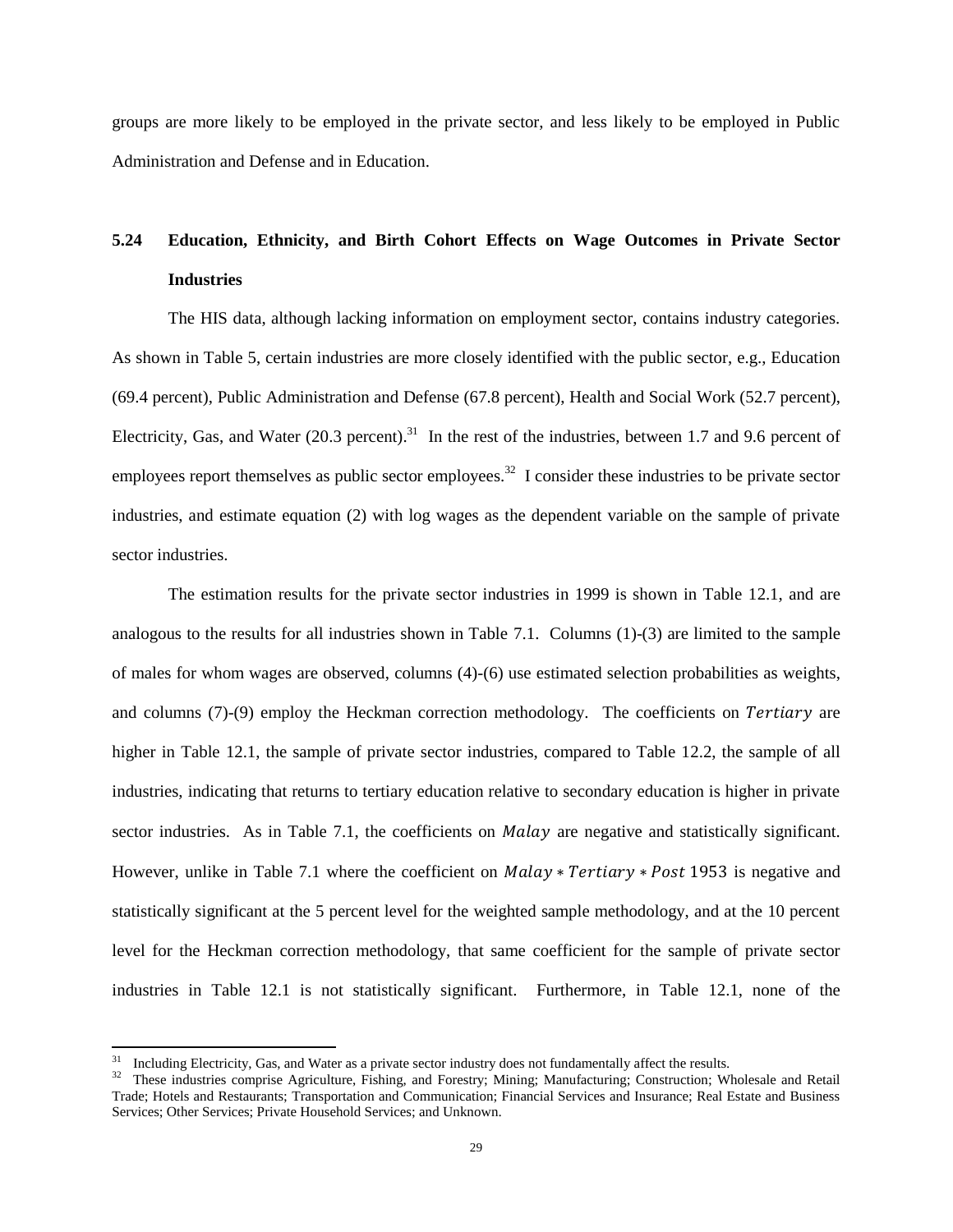coefficients on Malay \* Post 1953, Malay \* Post 1958, or Malay \* Tertiary \* Post 1958 are statistically significant. While the Malay-Chinese wage gap widens for the post-1953 cohorts relative to the pre-policy cohorts in the sample of all industries in Table 7.1, the Malay-Chinese wage gap is not differentiable across policy cohorts in the sample of private sector industries in Table 12.1.  $33$  These results collectively imply that the overall increase in the racial wage gap amongst tertiary graduates is due to the greater representation of Malays in the public sector.

#### **6 Conclusion**

 $\overline{\phantom{a}}$ 

My analysis shows that capacity constraints in education dictate the type of affirmative action policies that are implemented, which in turn affect labor market outcomes. Affirmative action in secondary education did not unduly affect the relative earnings of the Malays and Chinese. However, quotas in capacity-constrained tertiary education resulted in different standards for different ethnic groups, and consequently, a widening of the Malay-Chinese wage gap for the post-policy cohorts.

Positive discrimination in public sector employment, in addition to affirmative action in education, has implications on selection into employment sectors, and consequently on wage outcomes. Malay tertiary graduates are more likely than their Chinese counterparts to be employed in the public sector; the likelihood varies across policy cohorts, from 23.4 percentage points for the pre-policy cohorts to 31.2 percentage points for the post-1953 cohorts to 43.2 percentage points for the post-1958 cohorts. Affirmative action in public sector employment likely intensified the positive selection of Malay tertiary graduates into the private sector. Malay degree holders are 6.5-13.5 percentage points more likely than Malay certificate or diploma holders to be employed in upper-tier occupations in the private sector, and Malay degree holders from overseas institutions are 16.0 percentage points more likely than Malay degree holders from local public institutions to enter the private sector. Subsequently, within private sector

 $33$  The results for private sector industries in 1992, shown in Table 12.2, are analogous to the results for all industries in Table 7.2. The estimates suggest that within the private sector, the Malay-Chinese wage gap is either unchanged or may even be narrowing for both post-policy secondary school graduates as well as post-policy tertiary graduates, in contrast to the widening wage gap in the sample of all industries in Table 7.2.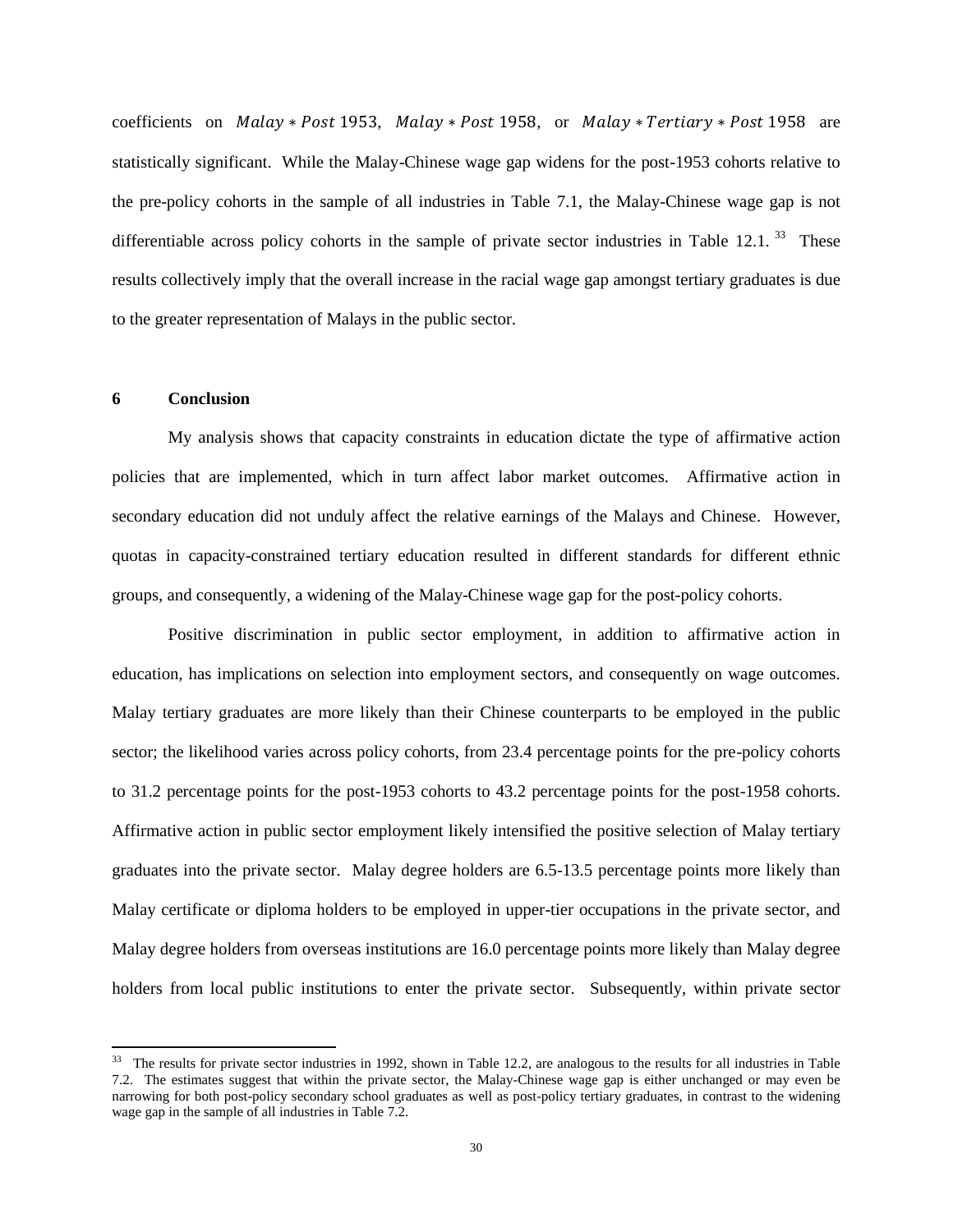industries, the Malay-Chinese wage gap among tertiary graduates is constant across policy cohorts. Positive selection into the private sector suggests that the public sector is propping up affirmative action in tertiary education by hiring graduates who might find it difficult to compete in the private sector.

The NEP is a challenging topic to study for several reasons. First, pro-*Bumiputera* policies existed even before the NEP. For example, the *Bahasa Malaysia* policy and the building of secondary schools implemented under the National Education Policy (1961) largely benefitted the Malays. Second, the NEP is not a one-time shock, but rather a shift in political ideology. Therefore, the effects of the NEP are not constrained to the span of a few years; on the contrary, positive discrimination policies continue to this day. Third, there are likely general equilibrium effects which are difficult to measure. The target group of the NEP was unusually large; the policy accorded preferential treatment to over half the population, implicitly discriminating against the rest. Increasing the stock of educated individuals could have had general equilibrium effects on the returns to education, which in turn, would affect individuals' educational choice. Moreover, the wide-ranging nature of the NEP, encompassing education, employment, business, and asset ownership, suggest that there are spillover effects in other aspects of life. The policy possibly impacted educational choice, occupational choice, and even how much effort to exert in school and at work. The NEP has been criticized for focusing on equality of outcomes, rather than on equality of opportunities. Preferential treatment for the *Bumiputera* might have the unintended consequence of removing incentives for the *Bumiputera* to work hard, and of spurring the non-*Bumiputera* to work even harder, as proposed by Coate and Loury (1993). Furthermore, the policy likely affected fertility and migration decisions. <sup>34</sup>

One caveat worth bearing in mind is that my analysis is constrained to individuals currently residing in Malaysia. I am unable to account for migration. Anecdotal evidence suggests that non-

l

In 1970, Malays comprised 47.1 percent of the population, indigenous peoples 8.5 percent, Chinese 33.9 percent, and Indians 9.0 percent. In 2000, the share of Malays and indigenous peoples had increased to 53.4 percent and 11.7 percent respectively, while the share of Chinese and Indians had shrunk to 26.0 percent and 7.7 percent respectively.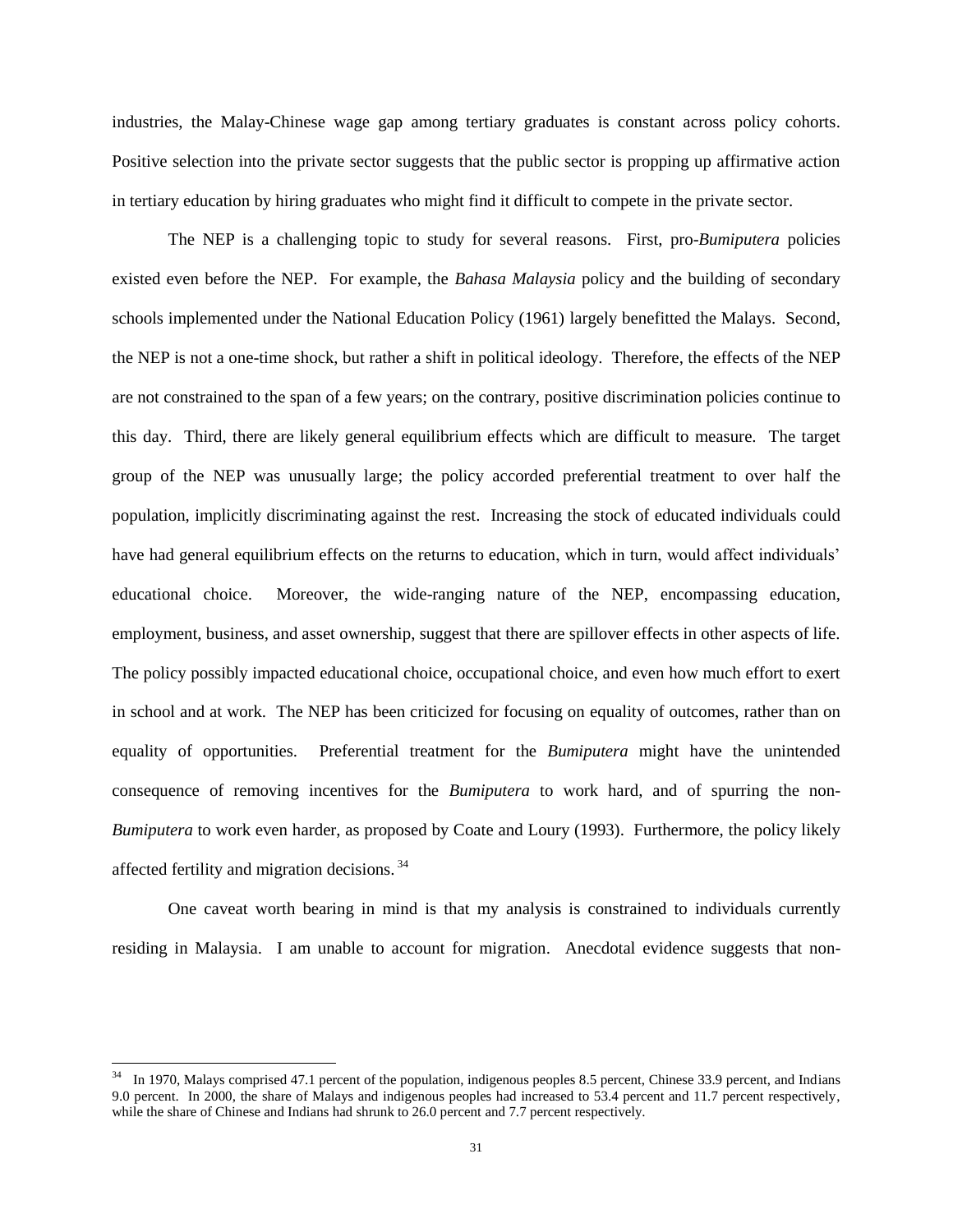*Bumiputera* studying abroad are less likely to return than *Bumiputera*. 35 The departure of high ability non-*Bumiputera* from the country has strong implications for the aggregate effect of the NEP.

Furthermore, the fixation on wealth redistribution targets has engendered an unhealthy mix of business and politics. In addition to the distribution of government contracts and licenses, privatization opportunities are allocated by the government. The rampant and distortionary nature of nepotism and cronyism in business practices have been recognized as having hindered the country's development (Jomo, 2004).

This paper focused on the effect of the NEP on education outcomes, and the consequent education, ethnic, and birth cohort effects on labor market outcomes. There remain broader questions regarding the NEP's aggregate impact on the economy. The multi-faceted effects of the NEP would have to be considered carefully when assessing the gains in equity versus the losses in efficiency. Studying these topics will be the subject of future work.

 $\overline{\phantom{a}}$ 

<sup>35</sup> Malott reports in The Wall Street Journal (Feb 8, 2011) "Almost 500,000 Malaysians left the country between 2007 and 2009, more than doubling the number of Malaysian professionals who live overseas. It appears that most were skilled ethnic Chinese and Indian Malaysians, tired of being treated as second-class citizens in their own country and denied the opportunity to compete on a level playing field, whether in education, business, or government. Many of these emigrants, as well as the many Malaysian students who study overseas and never return (again, most of whom are ethnic Chinese and Indian), have the business, engineering, and scientific skills that Malaysia needs for its future."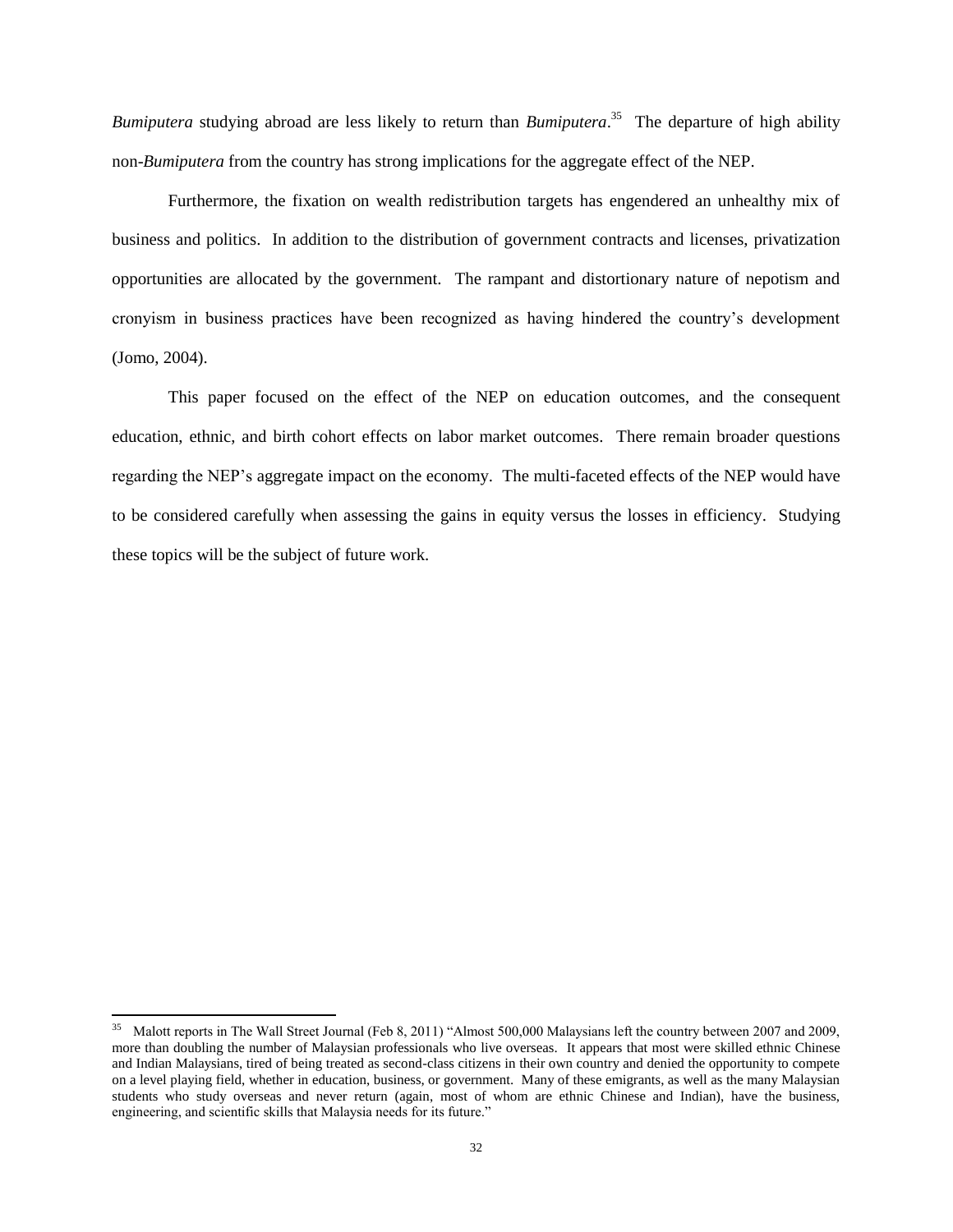#### **References**

- Agadjanian, Victor and Hui Peng Liew. 2005. "Preferential Policies and Ethnic Differences in Post-Secondary Education in Peninsular Malaysia." *Race, Ethnicity and Education* 8(2), 213-230.
- Brown, Graham K. 2007. "Making Ethnic Citizens: The Politics and Practice of Education in Malaysia." *International Journal of Educational Development* 27(3), 318-330.
- Centre for Public Policy Studies. 2006. "Toward a More Representative and World-Class Civil Service." Accessed April 15, 2011. Available from http://www.cpps.org.my/resource\_centre/%28C%29\_ Malaysian\_ Civil\_Service1\_1\_.pdf
- Coate, Stephen and Glenn C. Loury. 1993. "Will Affirmative-Action Policies Eliminate Negative Stereotypes?" *The American Economic Review* 83(5), 1220-1240.
- Fang, Hanming and Peter Norman. 2006. "Government-Mandated Discriminatory Policies: Theory and Evidence." *International Economic Review* 47(2), 361-389.
- Gomez, Edmund T. and K.S. Jomo. 1999. *Malaysia's Political Economy: Politics, Patronage, and Profits.* Second edition. Cambridge: Cambridge University Press.
- Gooch, Liz. "Loss of Young Talent Thwarts Malaysia's Growth." *The New York Times.* October 1, 2010.
- Government of Malaysia. 1966. *The First Malaysia Plan, 1966-1970*. Kuala Lumpur: Government Printer.
- Government of Malaysia. 1971. *The Second Malaysia Plan, 1971-1975*. Kuala Lumpur: Government Printer.
- Government of Malaysia. 1976. *The Third Malaysia Plan, 1976-1980*. Kuala Lumpur: Government Printer.
- Government of Malaysia. 1981. *The Fourth Malaysia Plan, 1981-1985*. Kuala Lumpur: Government Printer.
- Government of Malaysia. 1986. *The Fifth Malaysia Plan, 1986-1990*. Kuala Lumpur: Government Printer.
- Government of Malaysia. 1996. *The Seventh Malaysia Plan, 1996-2000*. Kuala Lumpur: Government Printer.
- Government of Malaysia. 2006. *The Ninth Malaysia Plan, 2006-2010*. Kuala Lumpur: Government Printer.
- "Government releases list of Approved Permit holders." *The Star.* July 19, 2005. Accessed September 30, 2012. Available from http://thestar.com.my/news/story.asp?file=/2005/7/19/nation/11521812& sec=nation.
- Hassan, Ahmad Mustapha. 2007. *The Unmaking of Malaysia.* Kuala Lumpur: Strategic Information and Research Development Centre.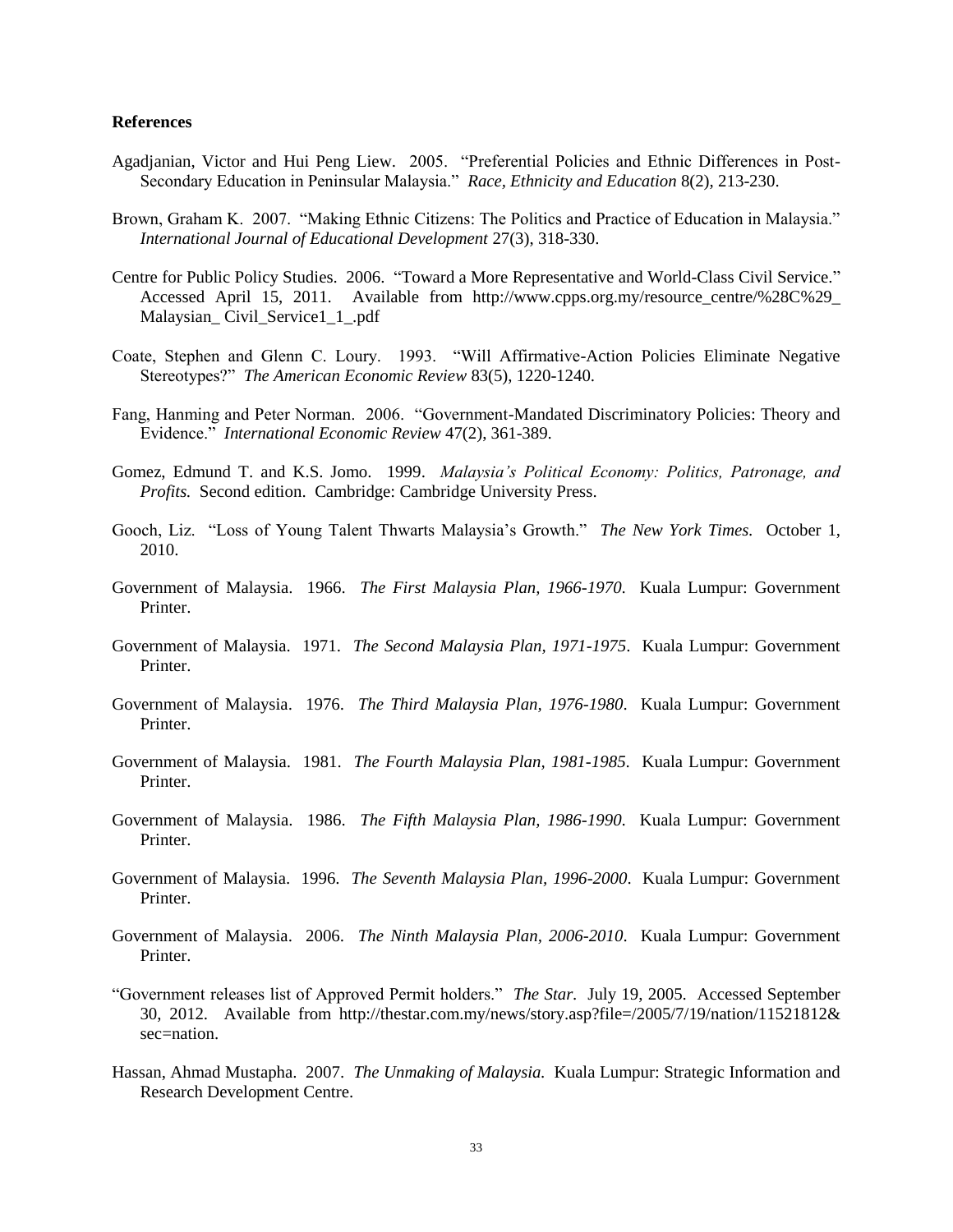Household and Income Survey. 1992. Economic Planning Unit, Malaysia.

Household and Income Survey. 1999. Economic Planning Unit, Malaysia.

- Jomo, K.S. 1990. "Whither Malaysia's New Economic Policy?" *Pacific Affairs* 63(4), 469-499.
- Jomo, K.S. 2004. "The New Economic Policy and Interethnic Relations in Malaysia?" *Identities, Conflict and Cohesion*, Programme Paper Number 7*.* United Nations Research Institute for Social Development.
- Jesudason, James V. 1989. *Ethnicity and the Economy: The State, Chinese Business and Multinationals in Malaysia.* Singapore: Oxford University Press.
- Khoo, Boo Teik. "Ethnic Structure, Inequality and Governance in the Public Sector*.*" 2005. *Democracy, Governance and Human Rights*, Programme Paper Number 20. United Nations Research Institute for Social Development.
- Kua, Kia Soong. 2007. *May 13: Declassified Documents on the Malaysian Riots of 1969.* Kuala Lumpur: Suaram Komunikasi.
- Lee, Hock Guan. 2005. "Affirmative Action in Malaysia." *Southeast Asian Affairs* pp. 211-228.
- Lee, Hwok-Aun. 2010. "Racial Inequality and Affirmative Action in Malaysia and South Africa." Dissertation. University of Massachusetts, 2010. Accessed April 15, 2011. Available from http://scholarworks.umass.edu/open\_access\_dissertations/291.
- Malott, John R. "The Price of Malaysia's Racism." *The Wall Street Journal.* February 8, 2011.
- Means, Gordon P. 1972. "'Special Rights' as a Strategy for Development." *Comparative Politics* 5(1).
- Means, Gordon P. 1986. "Ethnic Preference Policies in Malaysia." *Ethnic Preference and Public Policy in Developing States.* Eds. Neil Nevitte and Charles H. Kennedy. Boulder, Colorado: Lynne Reinner Publishers.
- Mehmet, Ozay. 1986. *Development in Malaysia. Poverty, Wealth and Trusteeship.* London: Croom Helm.
- Mehmet, Ozay and Yip Yeat Hoong. 1986. *Human Capital Formation in Malaysian Universities.* Kuala Lumpur: University of Malaya.
- Mohamed, Rugayah. "Public Enterprises*.*" In K.S. Jomo (ed.), *Privatizing Malaysia: Rents, Rhetoric, Realities*. 1995. Boulder: Westview Press.
- Population and Housing Census. 1970. Department of Statistics, Malaysia. Minnesota Population Center. *Integrated Public Use Microdata Series, International: Version 6.1* [Machine-readable database]. Minneapolis: University of Minnesota, 2011.
- Population and Housing Census. 2000. Department of Statistics, Malaysia. Minnesota Population Center. *Integrated Public Use Microdata Series, International: Version 6.1* [Machine-readable database]. Minneapolis: University of Minnesota, 2011.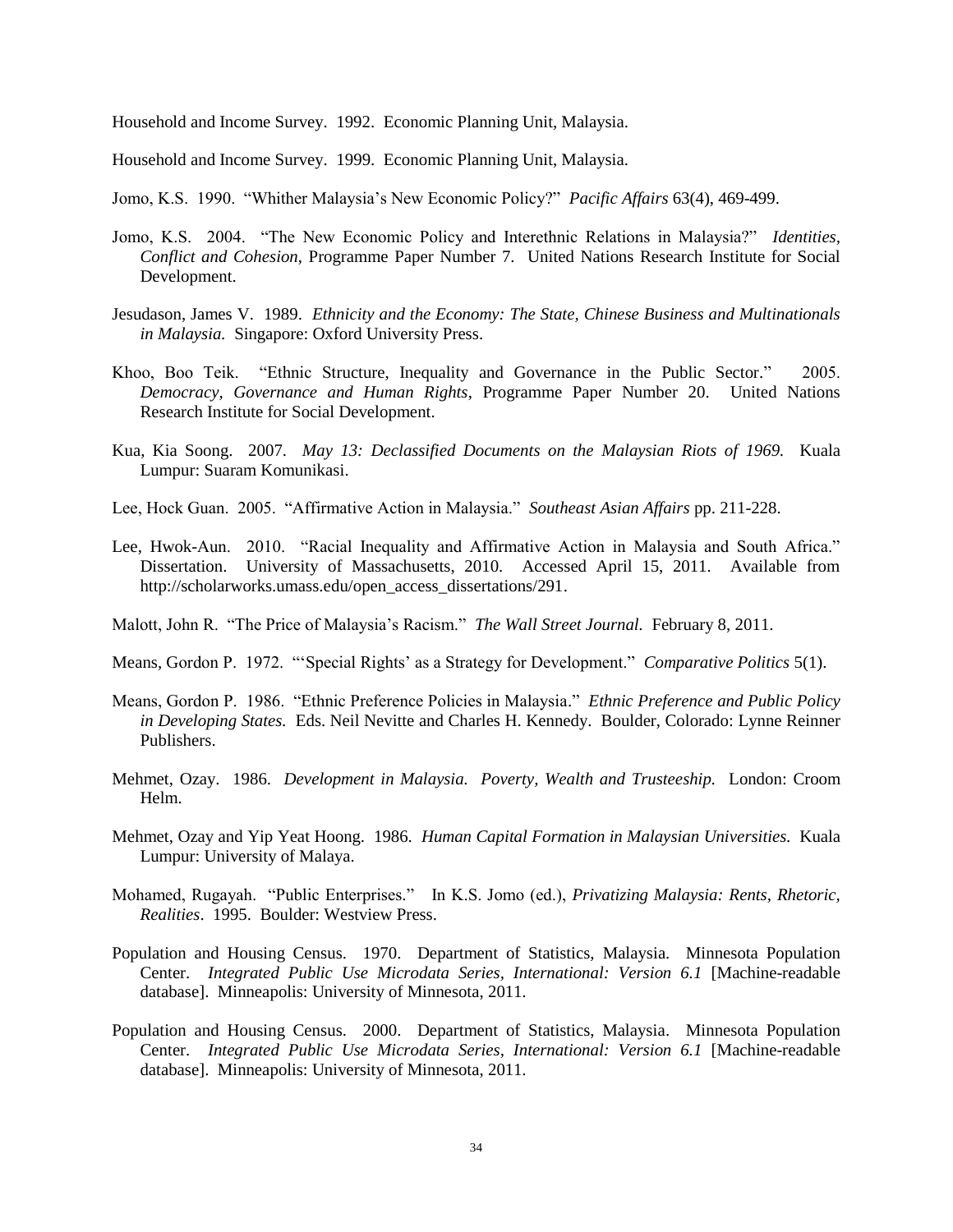- Pong, Suet-ling. 1993. "Preferential Policies and Secondary School Attainment in Peninsular Malaysia." *Sociology of Education* 66(4), 245-261.
- Puthucheary, Mavis. 1978. *The Politics of Administration: The Malaysian Experience.* Kuala Lumpur: Oxford University Press.
- Quah, Chun Hoo, Aizzat Nasurdin, Guok Eng Chai, and Joshua Ignatius. 2009. "Employers' Preference for Foreign Trained Graduates—Myth or Reality?" *European Journal of Scientific Research* 34(3), 372-383.
- Selvaratnam, Viswanathan. 1988. "Ethnicity, Inequality, and Higher Education in Malaysia." *Comparative Education Review* 32(2), 173-196.

Slimming, John. 1969. *Malaysia: Death of a Democracy.* London: John Murray Publishers Ltd.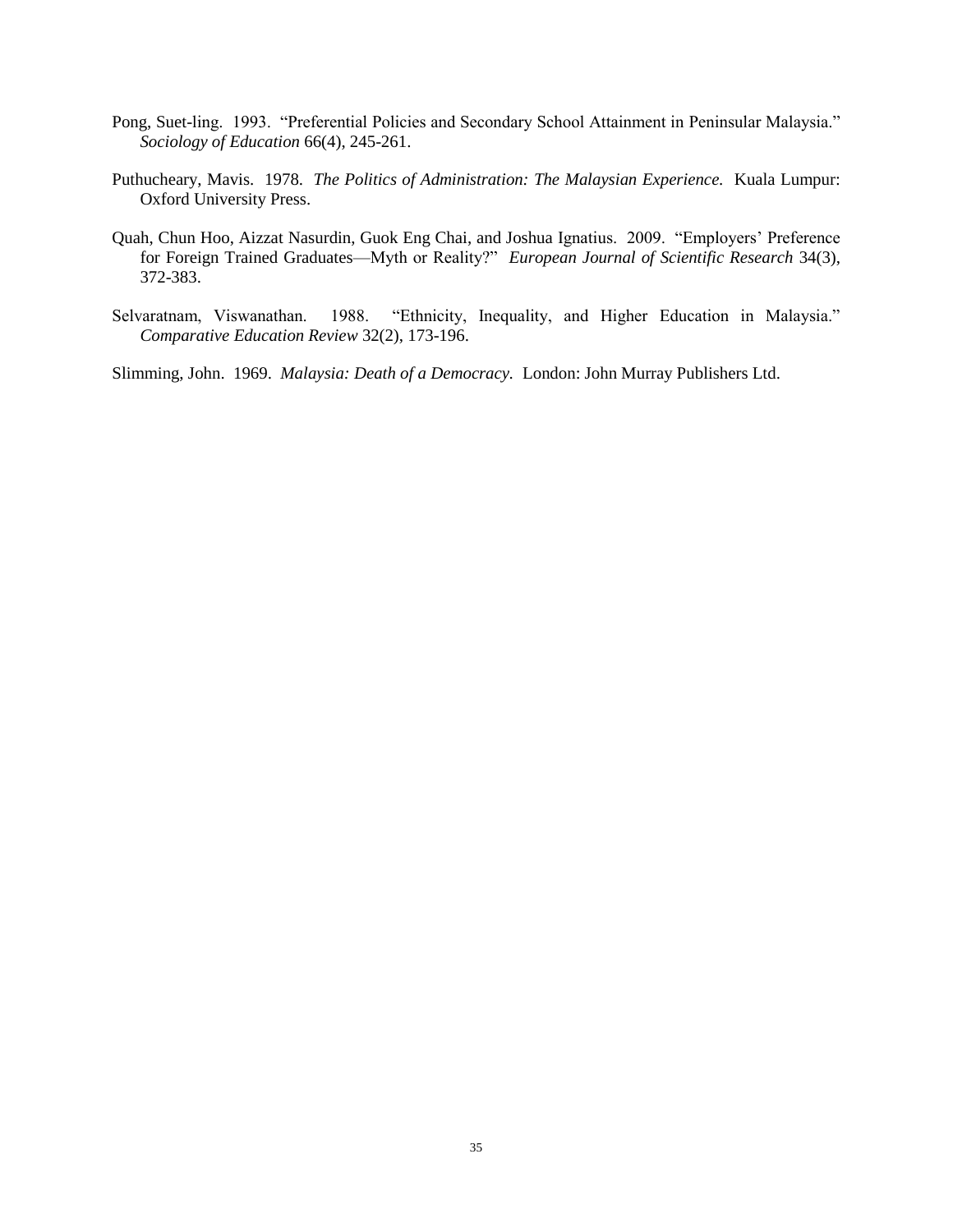|                         | 1970              |                |         |                   | 1975           |        |                   | 1980           |        |                   | 1985           |        |  |
|-------------------------|-------------------|----------------|---------|-------------------|----------------|--------|-------------------|----------------|--------|-------------------|----------------|--------|--|
|                         | <b>Bumiputera</b> | <b>Chinese</b> | Indian  | <b>Bumiputera</b> | <b>Chinese</b> | Indian | <b>Bumiputera</b> | <b>Chinese</b> | Indian | <b>Bumiputera</b> | <b>Chinese</b> | Indian |  |
| Population distribution | 55.6%             | 33.9%          | $9.0\%$ | 57.1%             | 33.0%          | 8.8%   | 58.6%             | 32.1%          | 8.6%   | 60.1%             | 30.9%          | 8.4%   |  |
| Primary                 | 53.4%             | 36.0%          | 10.0%   | 55.2%             | 34.7%          | 9.6%   | 58.4%             | 32.2%          | 7.7%   | 61.0%             | 29.7%          | 7.6%   |  |
| Lower Secondary         | 51.0%             | 38.8%          | 9.6%    | 54.4%             | 35.4%          | 9.7%   | 60.3%             | 30.0%          | 8.5%   | 65.2%             | 27.3%          | 5.7%   |  |
| <b>Upper Secondary</b>  | 48.8%             | 43.4%          | 7.0%    | 60.7%             | 32.4%          | 6.2%   | 66.3%             | 27.0%          | 6.0%   | 68.1%             | 25.2%          | 6.0%   |  |
| Pre-University          | 43.4%             | 49.6%          | 6.0%    | 54.0%             | 40.5%          | 4.9%   | 61.4%             | 32.9%          | 4.7%   | 56.9%             | 36.4%          | 5.8%   |  |
| Certificate & Diploma   | 82.9%             | 15.5%          | 1.0%    | 85.4%             | 13.4%          | 1.0%   | 87.5%             | 10.9%          | 1.4%   | 88.0%             | 10.7%          | 1.2%   |  |
| Degree                  | 39.7%             | 49.2%          | 7.3%    | 57.2%             | 36.6%          | 5.2%   | 62.0%             | 31.2%          | 5.7%   | 63.0%             | 29.7%          | 6.5%   |  |

**Table 1: Enrollment by Level of Education and Ethnicity**

Notes:

[1] The 1975 population distribution are estimated based on the 1970 and 1980 population distributions.

[2] Enrollment in Certificate & Diploma and Degree programs are limited to local public tertiary institutions and Tunku Abdul Rahman College (TARC), a private institution established by a political party, the Malaysian Chi Association (MCA) and receiving minimal government support. The TARC share of Chinese enrollment in Certificate & Diploma programs was 64 percent in 1975, 53 percent in 1980, and 63 percent in 1985. The TARC share of Chinese enrollment in Degree programs was 25 percent in 1980 and 19 percent in 1985.

Sources: Population and Housing Census of Malaysia, 1970; *The Third Malaysia Plan* , 1976; *The Fifth Malaysia Plan* , 1986.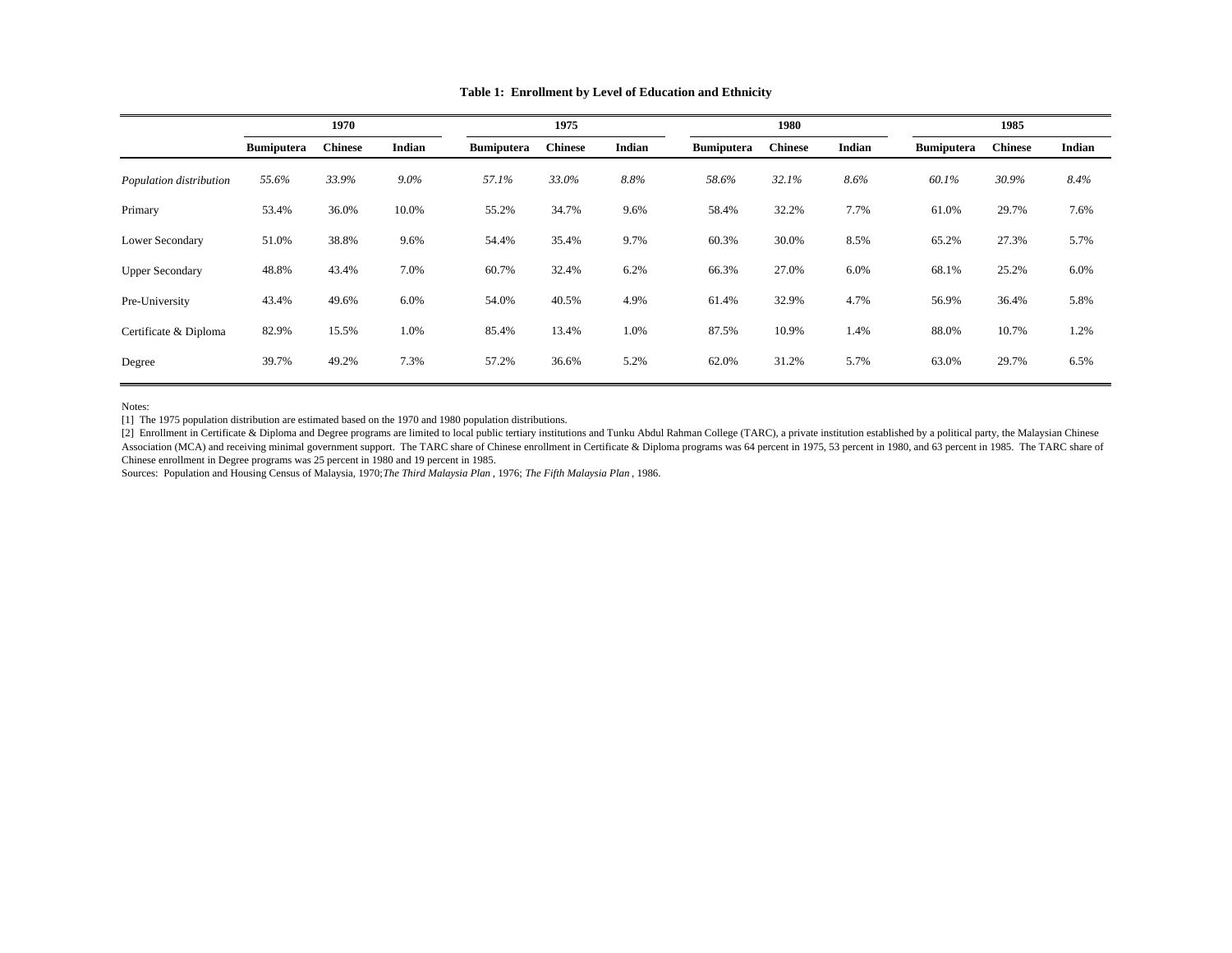|                                                 |                            | 1970    |                                                                      |                                   | 1975              |                                                    |                                   | 1980      |                                                                      | 1985                              |            |                                                    |
|-------------------------------------------------|----------------------------|---------|----------------------------------------------------------------------|-----------------------------------|-------------------|----------------------------------------------------|-----------------------------------|-----------|----------------------------------------------------------------------|-----------------------------------|------------|----------------------------------------------------|
|                                                 | Total<br><b>Enrollment</b> |         | Non-<br><b>Bumiputera Bumiputera</b><br><b>Enrollment</b> Enrollment | <b>Total</b><br><b>Enrollment</b> | <b>Enrollment</b> | Non-<br><b>Bumiputera Bumiputera</b><br>Enrollment | <b>Total</b><br><b>Enrollment</b> |           | Non-<br><b>Bumiputera</b> Bumiputera<br><b>Enrollment</b> Enrollment | <b>Total</b><br><b>Enrollment</b> | Enrollment | Non-<br><b>Bumiputera Bumiputera</b><br>Enrollment |
| Primary                                         | 1,421,469                  | 759,064 | 662,405                                                              | 1,586,909                         | 875,975           | 710,934                                            | 2,008,587                         | 1,173,015 | 835,572                                                              | 2,191,676                         | 1,336,922  | 854,754                                            |
| Lower Secondary                                 | 378,535                    | 193,054 | 185,481                                                              | 561,471                           | 305,700           | 255,771                                            | 809,406                           | 488,072   | 321,334                                                              | 914,434                           | 596,211    | 318,223                                            |
| Percent of<br><b>Primary Enrollment</b>         | 26.6%                      | 25.4%   | 28.0%                                                                | 35.4%                             | 34.9%             | 36.0%                                              | 40.3%                             | 41.6%     | 38.5%                                                                | 41.7%                             | 44.6%      | 37.2%                                              |
| <b>Upper Secondary</b>                          | 89,400                     | 43,627  | 45,773                                                               | 167,109                           | 101,486           | 65,623                                             | 247,039                           | 163,787   | 83,252                                                               | 329,950                           | 224,696    | 105,254                                            |
| Percent of<br>Lower Secondary Enrollment        | 23.6%                      | 22.6%   | 24.7%                                                                | 29.8%                             | 33.2%             | 25.7%                                              | 30.5%                             | 33.6%     | 25.9%                                                                | 36.1%                             | 37.7%      | 33.1%                                              |
| Certificate & Diploma<br>Percent of             | 3,457                      | 2,865   | 592                                                                  | 13,547                            | 11,579            | 1,968                                              | 14,865                            | 13,055    | 1,810                                                                | 31,924                            | 28,194     | 3,730                                              |
| <b>Upper Secondary Enrollment</b>               | 3.9%                       | 6.6%    | 1.3%                                                                 | 8.1%                              | 11.4%             | 3.0%                                               | $6.0\%$                           | 8.0%      | 2.2%                                                                 | 9.7%                              | 12.5%      | 3.5%                                               |
| Degree                                          | 8,148                      | 3,237   | 4,911                                                                | 14,254                            | 8,153             | 6,101                                              | 21,944                            | 13,605    | 8,339                                                                | 37,838                            | 23,838     | 14,000                                             |
| Percent of<br><b>Upper Secondary Enrollment</b> | 9.1%                       | 7.4%    | 10.7%                                                                | 8.5%                              | 8.0%              | 9.3%                                               | 8.9%                              | 8.3%      | 10.0%                                                                | 11.5%                             | 10.6%      | 13.3%                                              |

#### **Table 2: Growth in Enrollment at Various Levels of Education**

Note:

[1] Enrollment in Certificate & Diploma and Degree programs are limited to local public tertiary institutions and Tunku Abdul Rahman College (TARC), a private institution established by a political party, the Malaysian Chi (MCA) and receiving minimal government support. The TARC share of nonBumiputera enrollment in Certificate & Diploma programs was 61 percent in 1975, 62 percent in 1980, and 57 percent in 1985. The TARC share of non-Bumiput enrollment in Degree programs was 21 percent in 1980 and 15 percent in 1985.

Sources: Population and Housing Census of Malaysia, 1970; *The Third Malaysia Plan* , 1976; *The Fifth Malaysia Plan* , 1986.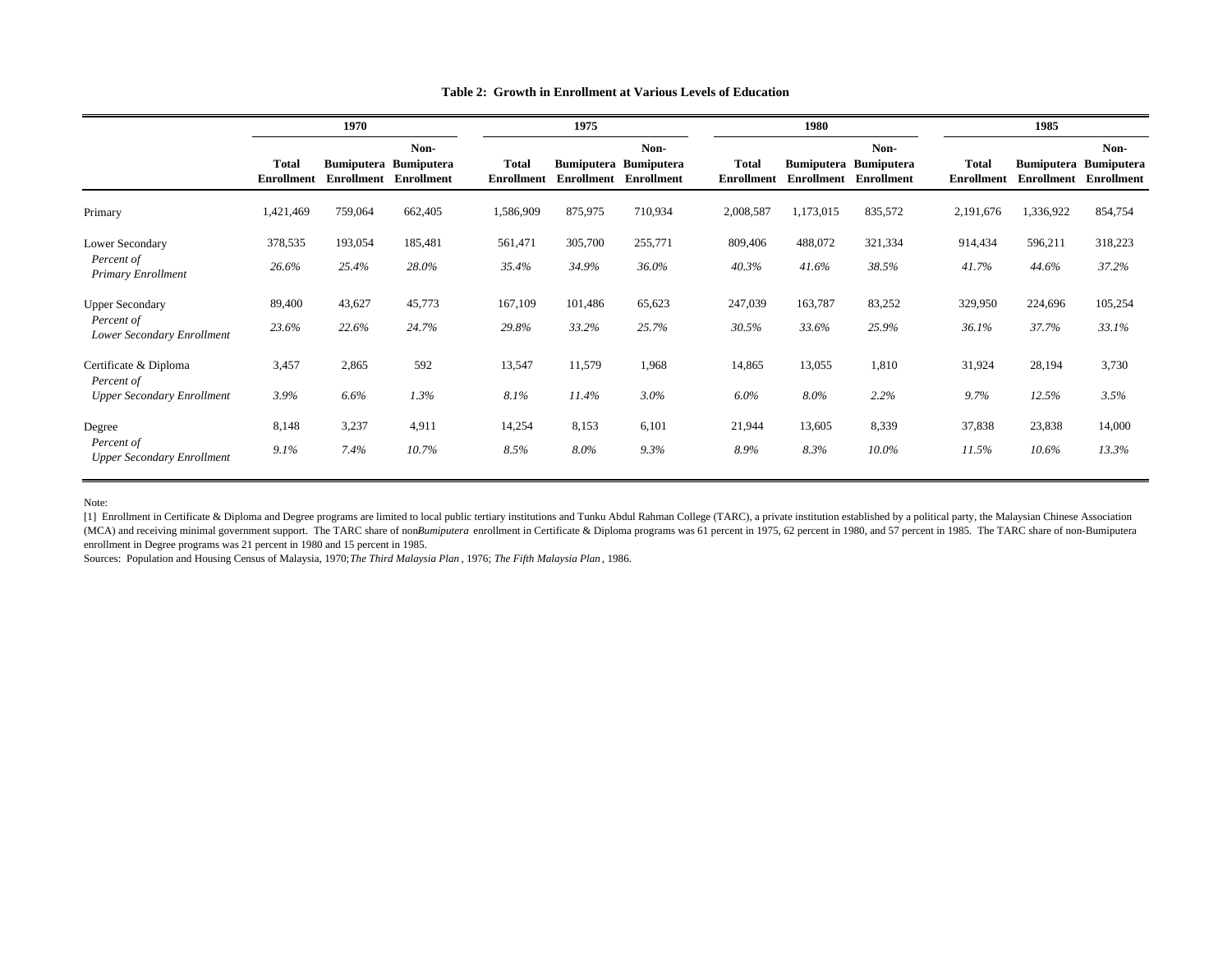#### **Table 3: Expansion of the Public Sector**

|                | 1966-1970 | 1971-1975 | 1976-1980 | 1981-1985 |
|----------------|-----------|-----------|-----------|-----------|
| RM billion     | 4.6       | 10.3      | 31.1      | 48.9      |
| Percent of GDP | 8.7%      | 11.3%     | 15.7%     | 14.1%     |

*Panel A: Growth in Public Expenditure Budgets in the 5-year Malaysia Plans*

#### *Panel B: Growth in the Number of Public Enterprises by Industry Category*

|                                  | 1965         | 1970             | 1975             | 1980         | 1985  |
|----------------------------------|--------------|------------------|------------------|--------------|-------|
| Agriculture                      | 5            | 10               | 38               | 83           | 127   |
| <b>Building and Construction</b> | 9            | 9                | 33               | 65           | 121   |
| <b>Extractive Industries</b>     | 1            | 3                | 6                | 25           | 30    |
| Finance                          | 9            | 17               | 50               | 78           | 116   |
| Manufacturing                    | 11           | 40               | 132              | 212          | 289   |
| Services                         | 6            | 13               | 76               | 148          | 258   |
| Transport                        | 13           | 17               | 27               | 45           | 63    |
| Others                           | $\mathbf{0}$ | $\boldsymbol{0}$ | $\boldsymbol{0}$ | $\mathbf{0}$ | 6     |
| <b>Total</b>                     | 54           | 109              | 362              | 656          | 1,010 |

*Panel C: Growth in Public Sector Employment (Excluding Military and Police Personnel)*

|                                   | 1970    | 1983    |
|-----------------------------------|---------|---------|
| Number of public sector employees | 139,467 | 521,818 |

Sources: The First Malaysia Plan, 1966; The Second Malaysia Plan, 1971; The Third Malaysia Plan, 1976; The Fourth Malaysia Plan, 1981; Mohamed, 1995; Mehmet, 1986.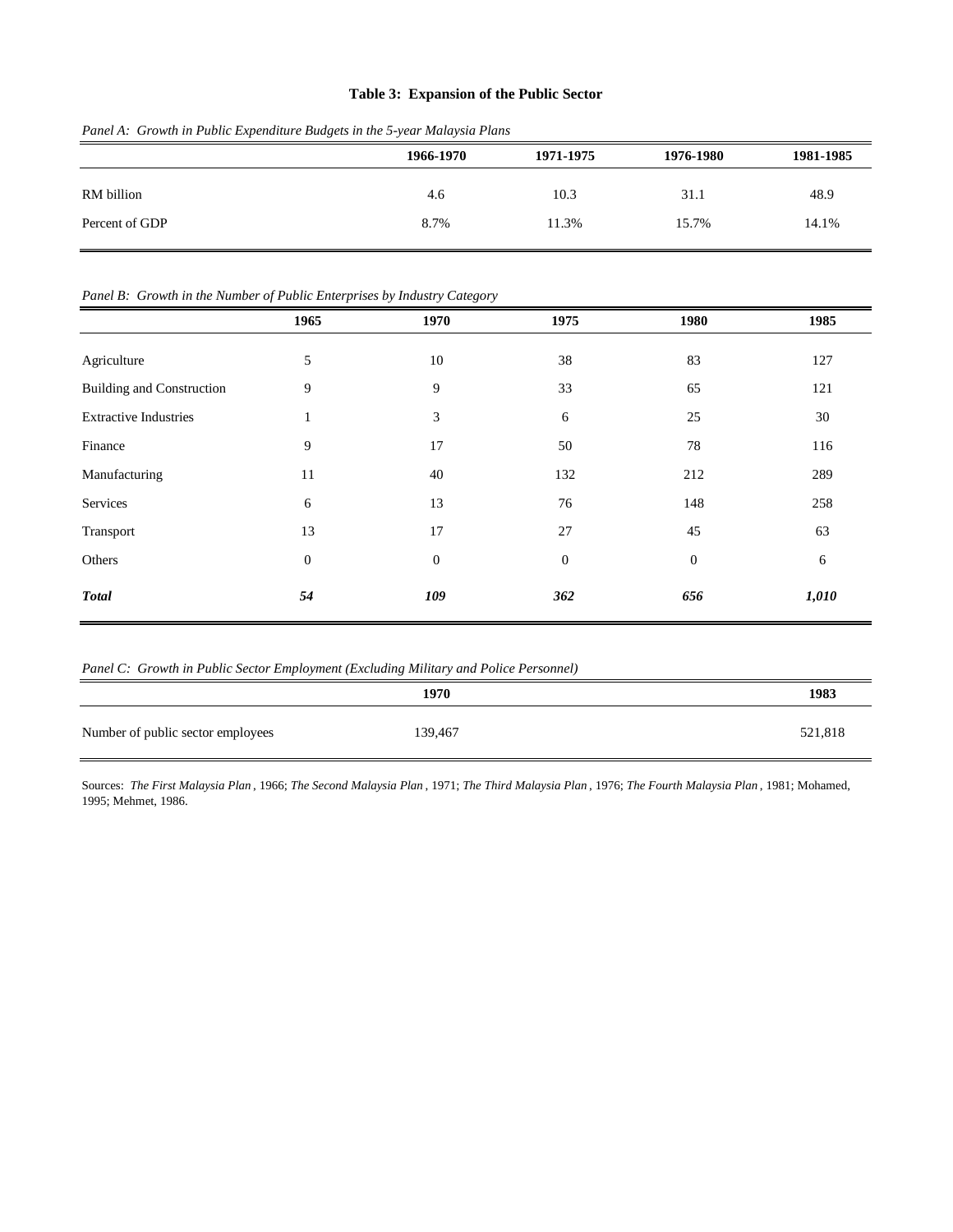#### **Table 4: Descriptive Statistics of the Data**

#### *Panel A: Population and Housing Census*

|                                                |              | 1970           |        |              | 2000           |        |
|------------------------------------------------|--------------|----------------|--------|--------------|----------------|--------|
|                                                | <b>Malay</b> | <b>Chinese</b> | Indian | <b>Malay</b> | <b>Chinese</b> | Indian |
| Number of Observations                         | 24,889       | 16,489         | 5,154  | 69,301       | 36,554         | 12,112 |
| Share of Sample by Ethnicity                   | 53.5%        | 35.4%          | 11.1%  | 58.7%        | 31.0%          | 10.3%  |
| Share of Ethnic Group in Urban Areas           | 22.5%        | 72.5%          | 48.9%  | 56.4%        | 88.0%          | 80.5%  |
| Education (by Share of Ethnic Group)           |              |                |        |              |                |        |
| Lower Secondary Education or Higher            | 6.4%         | 17.1%          | 17.4%  | 70.3%        | 62.9%          | 60.5%  |
| Upper Secondary Education or Higher            | 3.3%         | 10.0%          | 10.5%  | 51.2%        | 40.3%          | 34.0%  |
| <b>Tertiary Education</b>                      | 0.3%         | 1.0%           | 1.0%   | 11.5%        | 11.6%          | 7.7%   |
| Tertiary Education from a Public Institution   |              |                |        | 7.4%         | 3.6%           | 3.1%   |
| Employment (by Share of Ethnic Group)          |              |                |        |              |                |        |
| Share of Males Employed                        | 90.9%        | 91.1%          | 89.4%  | 94.6%        | 94.5%          | 94.4%  |
| Share of Males Employed in the Public Sector   |              |                |        | 23.0%        | 2.2%           | 9.2%   |
| Share of Females Employed                      | 41.4%        | 32.6%          | 39.6%  | 41.7%        | 44.9%          | 49.2%  |
| Share of Females Employed in the Public Sector |              |                |        | 12.9%        | 3.6%           | 4.6%   |
|                                                |              |                |        |              |                |        |

#### *Panel B: Household Income Survey*

|                                       |                   | 1992           |        |                   | 1999           |        |
|---------------------------------------|-------------------|----------------|--------|-------------------|----------------|--------|
|                                       | <b>Bumiputera</b> | <b>Chinese</b> | Indian | <b>Bumiputera</b> | <b>Chinese</b> | Indian |
| Number of Observations                | 10,671            | 6,268          | 1,836  | 7,762             | 4,225          | 1,313  |
| Share of Sample by Ethnicity          | 56.5%             | 33.6%          | 9.9%   | 57.3%             | 32.5%          | 10.2%  |
| Share of Ethnic Group in Urban Areas  | 47.6%             | 80.4%          | 68.6%  | 45.8%             | 76.4%          | 66.2%  |
| Education (by Share of Ethnic Group)  |                   |                |        |                   |                |        |
| Lower Secondary Education or Higher   | 49.9%             | 42.2%          | 42.6%  | 63.5%             | 55.2%          | 56.5%  |
| Upper Secondary Education or Higher   | 36.8%             | 29.6%          | 25.5%  | 48.2%             | 39.8%          | 35.8%  |
| <b>Tertiary Education</b>             | 8.4%              | 7.4%           | 5.3%   | 11.0%             | 11.1%          | 8.1%   |
| Employment (by Share of Ethnic Group) |                   |                |        |                   |                |        |
| Share of Males Employed               | 96.5%             | 95.6%          | 95.9%  | 96.3%             | 95.8%          | 95.4%  |
| Share of Males with Wage Data         | 74.3%             | 68.0%          | 84.0%  | 72.0%             | 68.0%          | 83.0%  |
| Mean Log(Wage) for Males              | 9.07              | 9.47           | 9.11   | 9.56              | 9.97           | 9.65   |
| Share of Females Employed             | 39.6%             | 41.8%          | 49.9%  | 42.4%             | 45.5%          | 48.0%  |
| Share of Females with Wage Data       | 31.5%             | 33.7%          | 47.3%  | 35.1%             | 38.6%          | 45.0%  |
| Mean Log(Wage) for Females            | 8.90              | 9.12           | 8.62   | 9.38              | 9.67           | 9.19   |

Notes:

<sup>[1]</sup> Each sample is restricted to 26-54 year olds in Peninsular Malaysia.

<sup>[2]</sup> The Household Income Survey data are 30 percent weighted samples provided by the Economic Planning Unit of Malaysia. Shares are calculated using the weights provided.

Sources: Population and Housing Census of Malaysia, 1970; Population and Housing Census of Malaysia, 2000; Household Income Survey of Malaysia, 1992; Household Income Survey of Malaysia, 1999.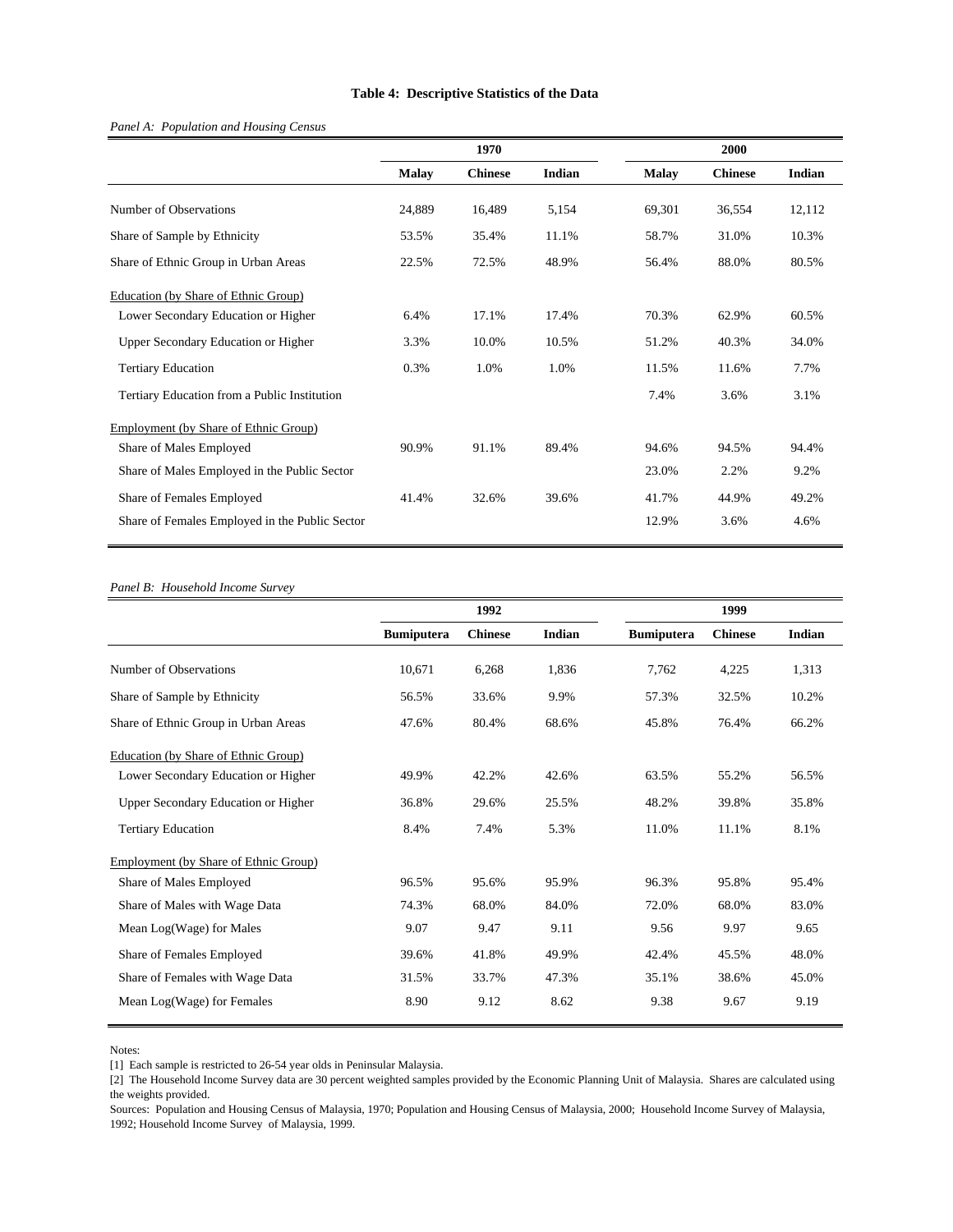|                                    | <b>Public Sector</b> | <b>Private Sector</b> | <b>Individual or</b><br>Family | <b>Unknown</b> | <b>Total</b> |
|------------------------------------|----------------------|-----------------------|--------------------------------|----------------|--------------|
| Agriculture, Fishing, and Forestry | 345                  | 3,081                 | 9,193                          | 707            | 13,326       |
|                                    | 2.6%                 | 23.1%                 | 69.0%                          | 5.3%           | 100.0%       |
| Mining                             | 10                   | 238                   | 34                             | 21             | 303          |
|                                    | 3.3%                 | 78.5%                 | 11.2%                          | 6.9%           | 100.0%       |
| Manufacturing                      | 387                  | 13,495                | 2,843                          | 1,204          | 17,929       |
|                                    | 2.2%                 | 75.3%                 | 15.9%                          | 6.7%           | 100.0%       |
| Electricity, Gas, and Water        | 204                  | 664                   | 82                             | 53             | 1,003        |
|                                    | 20.3%                | 66.2%                 | 8.2%                           | 5.3%           | 100.0%       |
| Construction                       | 130                  | 3,622                 | 2,605                          | 353            | 6,710        |
|                                    | 1.9%                 | 54.0%                 | 38.8%                          | 5.3%           | 100.0%       |
| <b>Wholesale and Retail Trade</b>  | 196                  | 4,967                 | 5,707                          | 743            | 11,613       |
|                                    | 1.7%                 | 42.8%                 | 49.1%                          | 6.4%           | 100.0%       |
| <b>Hotels and Restaurants</b>      | 96                   | 2,083                 | 2,650                          | 295            | 5,124        |
|                                    | 1.9%                 | 40.7%                 | 51.7%                          | 5.8%           | 100.0%       |
| Transportation and Communication   | 336                  | 4,442                 | 1,611                          | 402            | 6,791        |
|                                    | 4.9%                 | 65.4%                 | 23.7%                          | 5.9%           | 100.0%       |
| Financial Services and Insurance   | 278                  | 2,705                 | 332                            | 242            | 3,557        |
|                                    | 7.8%                 | 76.0%                 | 9.3%                           | 6.8%           | 100.0%       |
| Public Administration and Defense  | 8,396                | 2,513                 | 818                            | 651            | 12,378       |
|                                    | 67.8%                | 20.3%                 | 6.6%                           | 5.3%           | 100.0%       |
| Real Estate and Business Services  | 199                  | 2,427                 | 652                            | 218            | 3,496        |
|                                    | 5.7%                 | 69.4%                 | 18.6%                          | 6.2%           | 100.0%       |
| Education                          | 5,690                | 1,592                 | 445                            | 470            | 8,197        |
|                                    | 69.4%                | 19.4%                 | 5.4%                           | 5.7%           | 100.0%       |
| Health and Social Work             | 1,403                | 819                   | 279                            | 163            | 2,664        |
|                                    | 52.7%                | 30.7%                 | 10.5%                          | 6.1%           | 100.0%       |
| Other Services                     | 161                  | 952                   | 443                            | 116            | 1,672        |
|                                    | 9.6%                 | 56.9%                 | 26.5%                          | 6.9%           | 100.0%       |
| Private Household Services         | 19                   | 264                   | 215                            | 101            | 599          |
|                                    | 3.2%                 | 44.1%                 | 35.9%                          | 16.9%          | 100.0%       |
| Unknown                            | 129                  | 1,678                 | 1,174                          | 228            | 3,209        |
|                                    | 4.0%                 | 52.3%                 | 36.6%                          | 7.1%           | 100.0%       |
| Total                              | 17,979               | 45,542                | 29,083                         | 5,967          | 98,571       |
|                                    | 18.2%                | 46.2%                 | 29.5%                          | 6.1%           | 100.0%       |

#### **Table 5: Industry Category and Employment Sector (2000 Population and Housing Census)**

Note:

[1] The sample is restricted to 26-54 year old employed individuals in Peninsular Malaysia.

Source: Population and Housing Census, 2000.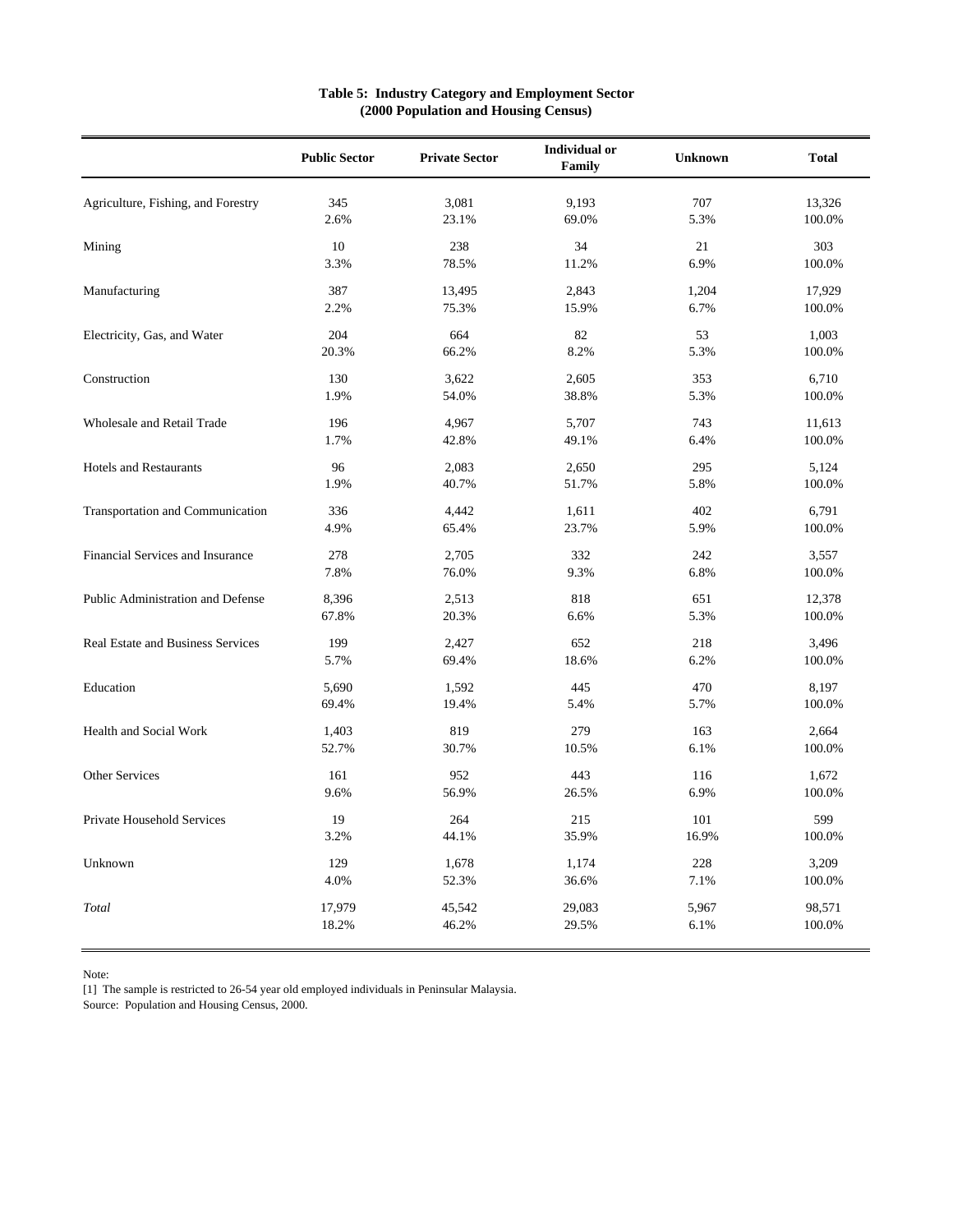|                              | <b>Lower Secondary Education</b><br>or Higher |              | <b>Upper Secondary Education</b><br>or Higher |              |
|------------------------------|-----------------------------------------------|--------------|-----------------------------------------------|--------------|
|                              | (1)                                           | (2)          | (3)                                           | (4)          |
| Constant                     | $0.565$ ***                                   | $0.481$ ***  | $0.339$ ***                                   | $0.284$ ***  |
|                              | (0.014)                                       | (0.014)      | (0.008)                                       | (0.015)      |
| Malay                        | $0.073$ ***                                   | $0.166$ ***  | $0.086$ ***                                   | $0.162$ ***  |
|                              | (0.009)                                       | (0.009)      | (0.011)                                       | (0.010)      |
| Indian                       | $-0.059$ ***                                  | $-0.065$ *** | $-0.090$ ***                                  | $-0.093$ *** |
|                              | (0.018)                                       | (0.015)      | (0.011)                                       | (0.009)      |
| Post                         | 0.006                                         | $-0.006$     | 0.008                                         | 0.001        |
|                              | (0.016)                                       | (0.011)      | (0.011)                                       | (0.011)      |
| Malay * Post                 | $0.053$ ***                                   | $0.048$ **   | $0.058$ ***                                   | $0.057$ ***  |
|                              | (0.018)                                       | (0.018)      | (0.019)                                       | (0.017)      |
| Indian * Post                | $0.043*$                                      | 0.032        | $0.049$ ***                                   | $0.039$ ***  |
|                              | (0.024)                                       | (0.020)      | (0.017)                                       | (0.014)      |
| Birth cohort * Pre           | $0.018$ ***                                   | $0.015$ ***  | $0.010$ ***                                   | $0.008$ ***  |
|                              | (0.002)                                       | (0.001)      | (0.001)                                       | (0.001)      |
| Malay * Birth cohort * Pre   | $0.014$ ***                                   | $0.014$ ***  | $0.014$ ***                                   | $0.013$ ***  |
|                              | (0.001)                                       | (0.001)      | (0.001)                                       | (0.001)      |
| Indian * Birth cohort * Pre  | $-0.008$ ***                                  | $-0.006$ *** | $-0.007$ ***                                  | $-0.005$ *** |
|                              | (0.003)                                       | (0.002)      | (0.002)                                       | (0.002)      |
| Birth cohort * Post          | $0.017$ ***                                   | $0.017$ ***  | $0.014$ ***                                   | $0.013$ ***  |
|                              | (0.001)                                       | (0.001)      | (0.001)                                       | (0.001)      |
| Malay * Birth cohort * Post  | $-0.001$                                      | $-0.003$ *   | 0.002                                         | 0.000        |
|                              | (0.002)                                       | (0.001)      | (0.002)                                       | (0.002)      |
| Indian * Birth cohort * Post | $-0.001$                                      | $-0.001$     | $-0.003$ **                                   | $-0.003$ **  |
|                              | (0.001)                                       | (0.001)      | (0.001)                                       | (0.001)      |
| Controls                     | No                                            | Yes          | No                                            | Yes          |
| $R^2$                        | 0.146                                         | 0.231        | 0.107                                         | 0.193        |
| Number of observations       | 119,703                                       | 119,703      | 119,703                                       | 119,703      |

#### **Table 6.1: Ethnicity and Birth Cohort Effects on Secondary Education (2000 Population and Housing Census Data)**

Notes:

[1] The sample is restricted to 26-54 year olds in Peninsular Malaysia.

[2] The omitted ethnic group is the Chinese. Controls comprise sex, ethnicity\*sex, urban-rural location, state of residence, district of residence, state of birth, and birth cohort fixed effects.

[3] Post is a dummy variable with a value of 1 for the 1959-1974 birth cohorts.

[4] Standard errors are in parentheses, and are robust and clustered by birth cohort.

[5] \*\*\* denotes statistical significance at the 1 percent level; \*\* at the 5 percent level; and \* at the 10 percent level. Source: Population and Housing Census of Malaysia, 2000.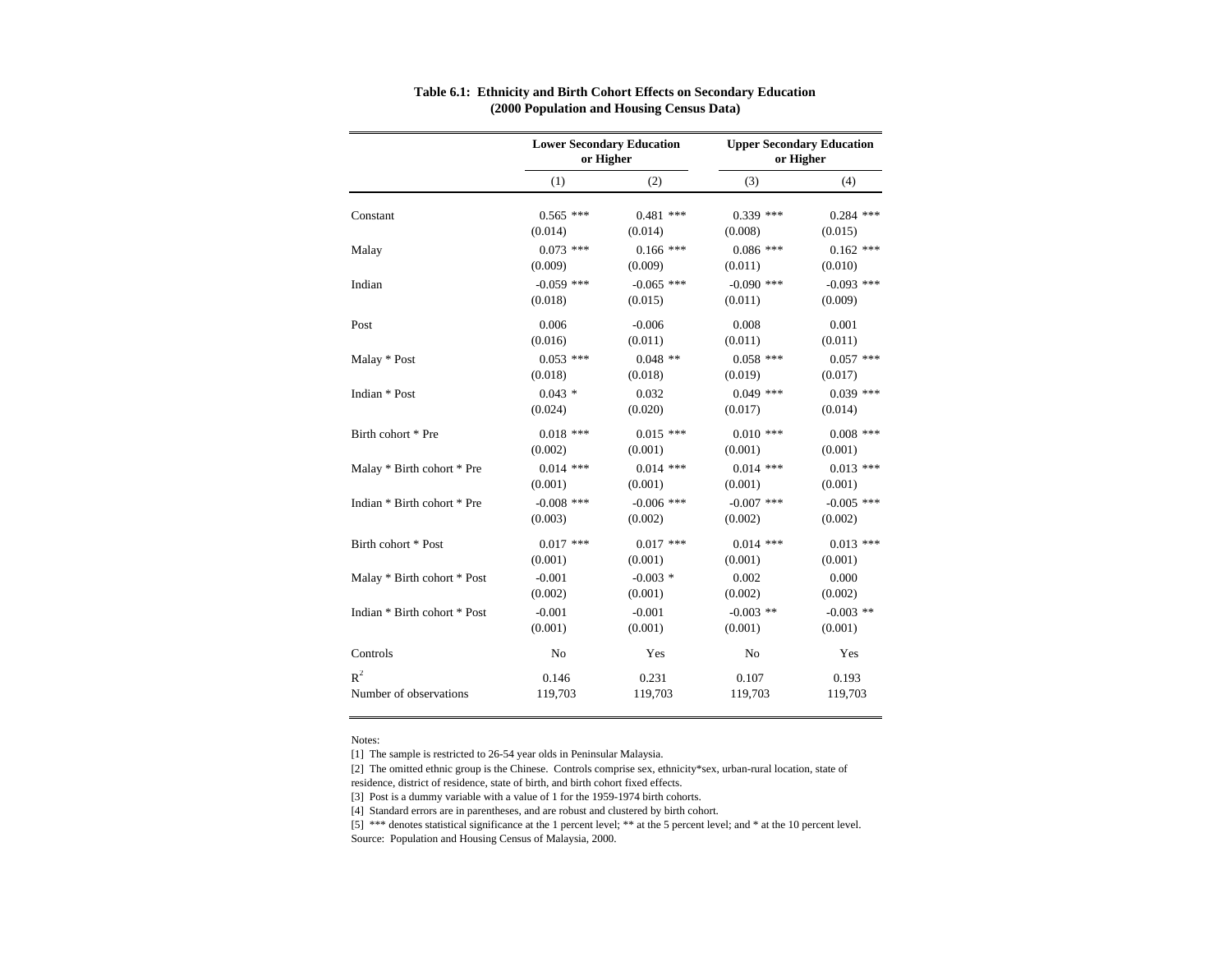|                              | <b>Certificates/Diplomas/Degrees</b> |              | <b>Certificates/Diplomas/Degrees</b><br>from Public Institutions |              | <b>Degrees</b> |              | <b>Degrees</b><br>from Public Institutions |              |
|------------------------------|--------------------------------------|--------------|------------------------------------------------------------------|--------------|----------------|--------------|--------------------------------------------|--------------|
|                              | (1)                                  | (2)          | (3)                                                              | (4)          | (5)            | (6)          | (7)                                        | (8)          |
| Constant                     | $0.063$ ***                          | $0.024$ ***  | $0.025$ ***                                                      | $0.016$ ***  | $0.043$ ***    | 0.006        | $0.018$ ***                                | $0.005*$     |
|                              | (0.003)                              | (0.006)      | (0.003)                                                          | (0.003)      | (0.004)        | (0.004)      | (0.003)                                    | (0.002)      |
| Malay                        | $0.006$ ***                          | $0.033$ ***  | $0.016$ ***                                                      | $0.022$ ***  | $-0.002$       | $0.020$ ***  | $0.003$ *                                  | $0.010$ ***  |
|                              | (0.002)                              | (0.003)      | (0.002)                                                          | (0.003)      | (0.003)        | (0.003)      | (0.002)                                    | (0.002)      |
| Indian                       | $-0.022$ ***                         | $-0.014$ *   | $-0.010$ ***                                                     | $-0.005$     | $-0.012$       | $-0.002$     | $-0.003$                                   | 0.001        |
|                              | (0.008)                              | (0.007)      | (0.003)                                                          | (0.003)      | (0.009)        | (0.008)      | (0.004)                                    | (0.004)      |
| Post                         | $-0.006$                             | $-0.006$     | $-0.006$                                                         | $-0.011$ *** | $-0.002$       | $-0.001$     | $-0.005$                                   | $-0.006$ *** |
|                              | (0.006)                              | (0.004)      | (0.004)                                                          | (0.002)      | (0.006)        | (0.003)      | (0.004)                                    | (0.001)      |
| Malay * Post                 | 0.008                                | $0.011$ **   | $0.012$ ***                                                      | $0.014$ ***  | 0.002          | 0.004        | $0.010$ ***                                | $0.011$ ***  |
|                              | (0.005)                              | (0.005)      | (0.003)                                                          | (0.003)      | (0.005)        | (0.004)      | (0.002)                                    | (0.002)      |
| Indian * Post                | 0.020                                | $0.019*$     | $0.014$ ***                                                      | $0.013$ ***  | 0.010          | 0.009        | 0.006                                      | 0.005        |
|                              | (0.012)                              | (0.010)      | (0.004)                                                          | (0.004)      | (0.011)        | (0.009)      | (0.005)                                    | (0.005)      |
| Birth cohort * Pre           | 0.001                                | 0.001        | 0.001                                                            | $0.002$ ***  | $0.002$ **     | $0.002$ ***  | 0.001                                      | $0.002$ ***  |
|                              | (0.001)                              | (0.001)      | (0.001)                                                          | (0.000)      | (0.001)        | (0.000)      | (0.001)                                    | (0.000)      |
| Malay * Birth cohort * Pre   | $0.003$ ***                          | $0.003$ *    | $0.002$ ***                                                      | $0.002$ ***  | 0.001          | 0.000        | 0.000                                      | 0.000        |
|                              | (0.001)                              | (0.001)      | (0.000)                                                          | (0.000)      | (0.001)        | (0.001)      | (0.000)                                    | (0.000)      |
| Indian * Birth cohort * Pre  | $-0.003$                             | $-0.002$     | $-0.001$                                                         | $-0.001$     | $-0.003$       | $-0.002$     | 0.000                                      | 0.000        |
|                              | (0.002)                              | (0.002)      | (0.001)                                                          | (0.001)      | (0.002)        | (0.002)      | (0.001)                                    | (0.001)      |
| Birth cohort * Post          | $0.006$ ***                          | $0.006$ ***  | $0.002$ ***                                                      | $0.002$ ***  | $0.003$ ***    | $0.002$ ***  | $0.001$ ***                                | $0.001$ ***  |
|                              | (0.000)                              | (0.000)      | (0.000)                                                          | (0.000)      | (0.000)        | (0.000)      | (0.000)                                    | (0.000)      |
| Malay * Birth cohort * Post  | $-0.001$ ***                         | $-0.002$ *** | $0.001$ ***                                                      | $0.001$ ***  | $-0.001$ *     | $-0.001$ *** | $0.000$ **                                 | 0.000        |
|                              | (0.000)                              | (0.000)      | (0.000)                                                          | (0.000)      | (0.000)        | (0.000)      | (0.000)                                    | (0.000)      |
| Indian * Birth cohort * Post | $-0.004$ ***                         | $-0.004$ *** | $-0.001$ ***                                                     | $-0.001$ *** | $-0.002$ ***   | $-0.002$ *** | $0.000$ ***                                | $0.000$ ***  |
|                              | (0.001)                              | (0.001)      | (0.000)                                                          | (0.000)      | (0.000)        | (0.000)      | (0.000)                                    | (0.000)      |
| Controls                     | No                                   | Yes          | No                                                               | Yes          | No             | Yes          | No                                         | Yes          |
| $R^2$                        | 0.018                                | 0.076        | 0.016                                                            | 0.042        | 0.007          | 0.052        | 0.006                                      | 0.026        |
| Number of observations       | 119,703                              | 119,703      | 119,703                                                          | 119,703      | 119,703        | 119,703      | 119,703                                    | 119,703      |

#### **Table 6.2: Ethnicity and Birth Cohort Effects on Tertiary Education (2000 Population and Housing Census Data)**

Notes:

[1] The sample is restricted to 26-54 year olds in Peninsular Malaysia.

[2] The omitted ethnic group is the Chinese. Controls comprise sex, ethnicity\*sex, urban-rural location, state of residence, district of residence, state of birth, and birth cohort fixed effects.

[3] Post is a dummy variable with a value of 1 for the 1954-1974 birth cohorts.

[4] Standard errors are in parentheses, and are robust and clustered by birth cohort.

[5] \*\*\* denotes statistical significance at the 1 percent level; \*\* at the 5 percent level; and \* at the 10 percent level.

Source: Population and Housing Census of Malaysia, 2000.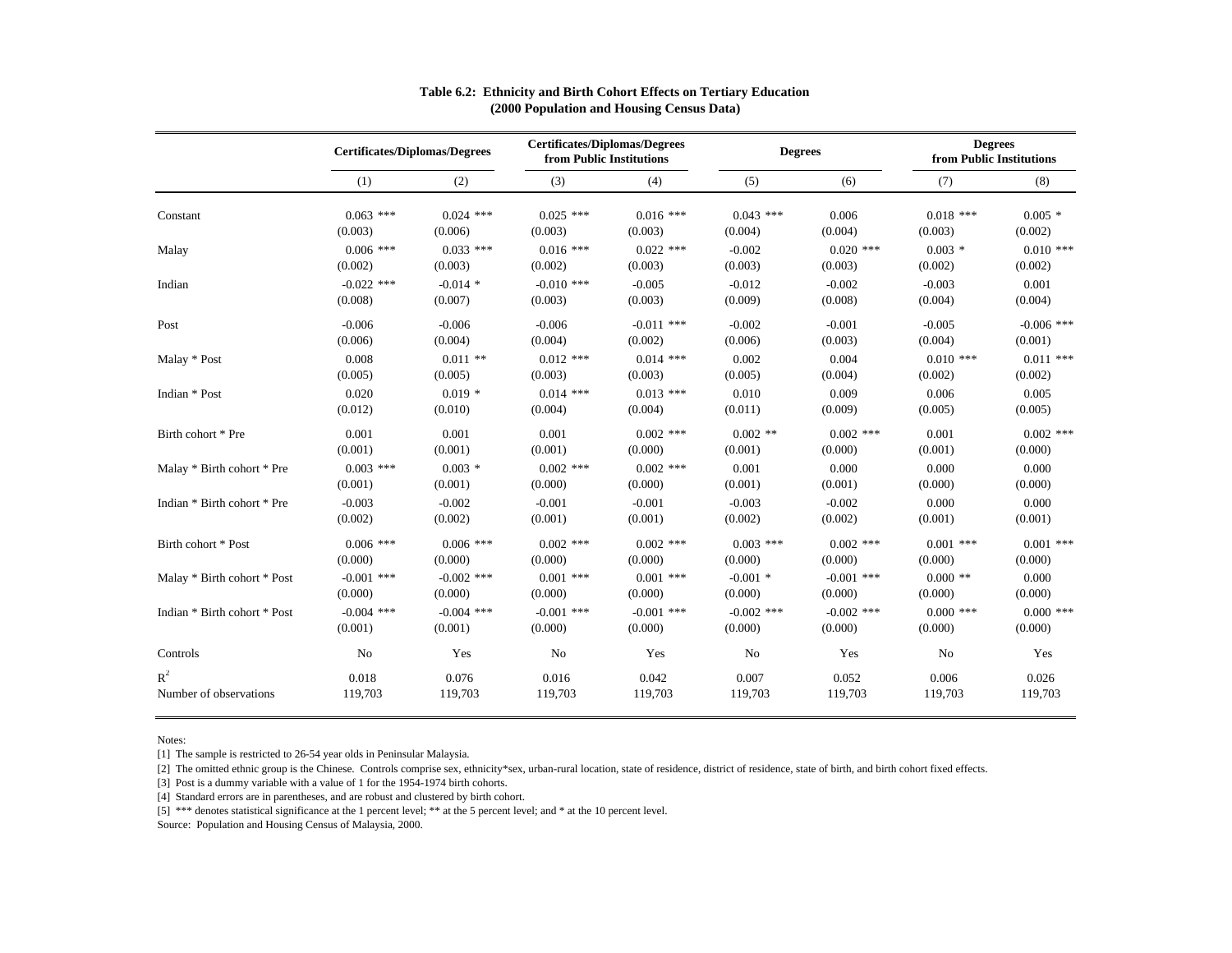|                                 |                         | <b>Sample of Observed Wages</b> |                         |                         | <b>Weighted Sample of Observed Wages</b> |                         | <b>Heckman Correction</b> |                         |                         |
|---------------------------------|-------------------------|---------------------------------|-------------------------|-------------------------|------------------------------------------|-------------------------|---------------------------|-------------------------|-------------------------|
|                                 | (1)                     | (2)                             | (3)                     | (4)                     | (5)                                      | (6)                     | (7)                       | (8)                     | (9)                     |
| Constant                        | 9.987 ***<br>(0.054)    | $10.190$ ***<br>(0.065)         | $10.050$ ***<br>(0.085) | $9.920$ ***<br>(0.060)  | $10.160$ ***<br>(0.069)                  | $10.080$ ***<br>(0.087) | $10.650$ ***<br>(0.229)   | $10.890$ ***<br>(0.156) | $10.530$ ***<br>(0.258) |
| Malay                           | $-0.237$ ***<br>(0.028) | $-0.305$ ***<br>(0.039)         | $-0.456$ ***<br>(0.082) | $-0.219$ ***<br>(0.033) | $-0.308$ ***<br>(0.041)                  | $-0.526$ ***<br>(0.088) | $-0.437$ ***<br>(0.070)   | $-0.621$ ***<br>(0.078) | $-0.634$ ***<br>(0.123) |
| Indian                          | $-0.300$ ***<br>(0.039) | $-0.169$ ***<br>(0.057)         | $-0.059$<br>(0.091)     | $-0.256$ ***<br>(0.042) | $-0.160$ ***<br>(0.053)                  | $-0.115$<br>(0.093)     | $-0.589$ ***<br>(0.112)   | $-0.474$ ***<br>(0.084) | $-0.325$ *<br>(0.175)   |
| Tertiary                        |                         | $0.731$ ***<br>(0.048)          | $0.715$ ***<br>(0.080)  |                         | $0.742$ ***<br>(0.054)                   | $0.666$ ***<br>(0.076)  |                           | $0.440$ ***<br>(0.077)  | $0.522$ ***<br>(0.125)  |
| Malay * Tertiary                |                         | $-0.026$<br>(0.047)             | 0.186<br>(0.128)        |                         | $-0.026$<br>(0.050)                      | $0.282**$<br>(0.122)    |                           | 0.081<br>(0.049)        | $0.321$ **<br>(0.135)   |
| Indian * Tertiary               |                         | $-0.153$<br>(0.104)             | $-0.333$<br>(0.219)     |                         | $-0.161$<br>(0.102)                      | $-0.291$<br>(0.235)     |                           | 0.178<br>(0.120)        | $-0.100$<br>(0.267)     |
| Post 1953                       |                         |                                 | $0.267$ **<br>(0.100)   |                         |                                          | $0.213*$<br>(0.121)     |                           |                         | $0.199*$<br>(0.112)     |
| Malay * Post 1953               |                         |                                 | 0.060<br>(0.092)        |                         |                                          | 0.168<br>(0.112)        |                           |                         | 0.059<br>(0.095)        |
| Indian * Post 1953              |                         |                                 | $-0.166$<br>(0.139)     |                         |                                          | $-0.041$<br>(0.156)     |                           |                         | $-0.131$<br>(0.150)     |
| Tertiary * Post 1953            |                         |                                 | 0.085<br>(0.120)        |                         |                                          | 0.189<br>(0.137)        |                           |                         | 0.008<br>(0.127)        |
| Malay * Tertiary * Post 1953    |                         |                                 | $-0.249*$<br>(0.139)    |                         |                                          | $-0.409$ ***<br>(0.145) |                           |                         | $-0.240*$<br>(0.139)    |
| Indian * Tertiary * Post 1953   |                         |                                 | $-0.043$<br>(0.293)     |                         |                                          | $-0.185$<br>(0.320)     |                           |                         | 0.165<br>(0.295)        |
| Post 1958                       |                         |                                 | $-0.129$<br>(0.082)     |                         |                                          | $-0.155$<br>(0.108)     |                           |                         | $-0.188$ **<br>(0.086)  |
| Malay * Post 1958               |                         |                                 | $0.150*$<br>(0.085)     |                         |                                          | 0.129<br>(0.107)        |                           |                         | 0.124<br>(0.085)        |
| Indian * Post 1958              |                         |                                 | 0.033<br>(0.127)        |                         |                                          | $-0.002$<br>(0.138)     |                           |                         | 0.141<br>(0.142)        |
| Tertiary * Post 1958            |                         |                                 | $-0.096$<br>(0.109)     |                         |                                          | $-0.134$<br>(0.135)     |                           |                         | 0.050<br>(0.133)        |
| Malay * Tertiary * Post 1958    |                         |                                 | 0.018<br>(0.073)        |                         |                                          | 0.073<br>(0.093)        |                           |                         | $-0.108$<br>(0.095)     |
| Indian * Tertiary * Post 1958   |                         |                                 | 0.319<br>(0.234)        |                         |                                          | 0.418<br>(0.252)        |                           |                         | $-0.001$<br>(0.290)     |
| $R^2$<br>Number of observations | 0.229<br>4,818          | 0.485<br>4,818                  | 0.494<br>4,818          | 0.252<br>4,818          | 0.486<br>4,818                           | 0.496<br>4,818          | 0.231<br>4,818            | 0.488<br>4,818          | 0.495<br>4,818          |

#### **Table 7.1: Education, Ethnicity, and Birth Cohort Effects on Wage Outcomes (1999 Household Income Survey Data)**

Notes:

[1] The sample is restricted to 26-54 year old employed males in Peninsular Malaysia.

[2] The omitted ethnic group is the Chinese. Education levels are primary, lower secondary, upper secondary, post-secondary, and tertiary. The omitted education level is upper secondary. Controls comprise birth cohort, ethnicity\*birth cohort, urban-rural location, state of residence, and birth cohort fixed effects.

[3] Standard errors are in parentheses, and are robust and clustered by birth cohort.

[4] \*\*\* denotes statistical significance at the 1 percent level; \*\* at the 5 percent level; and \* at the 10 percent level.

Source: Household Income Survey of Malaysia, 1999.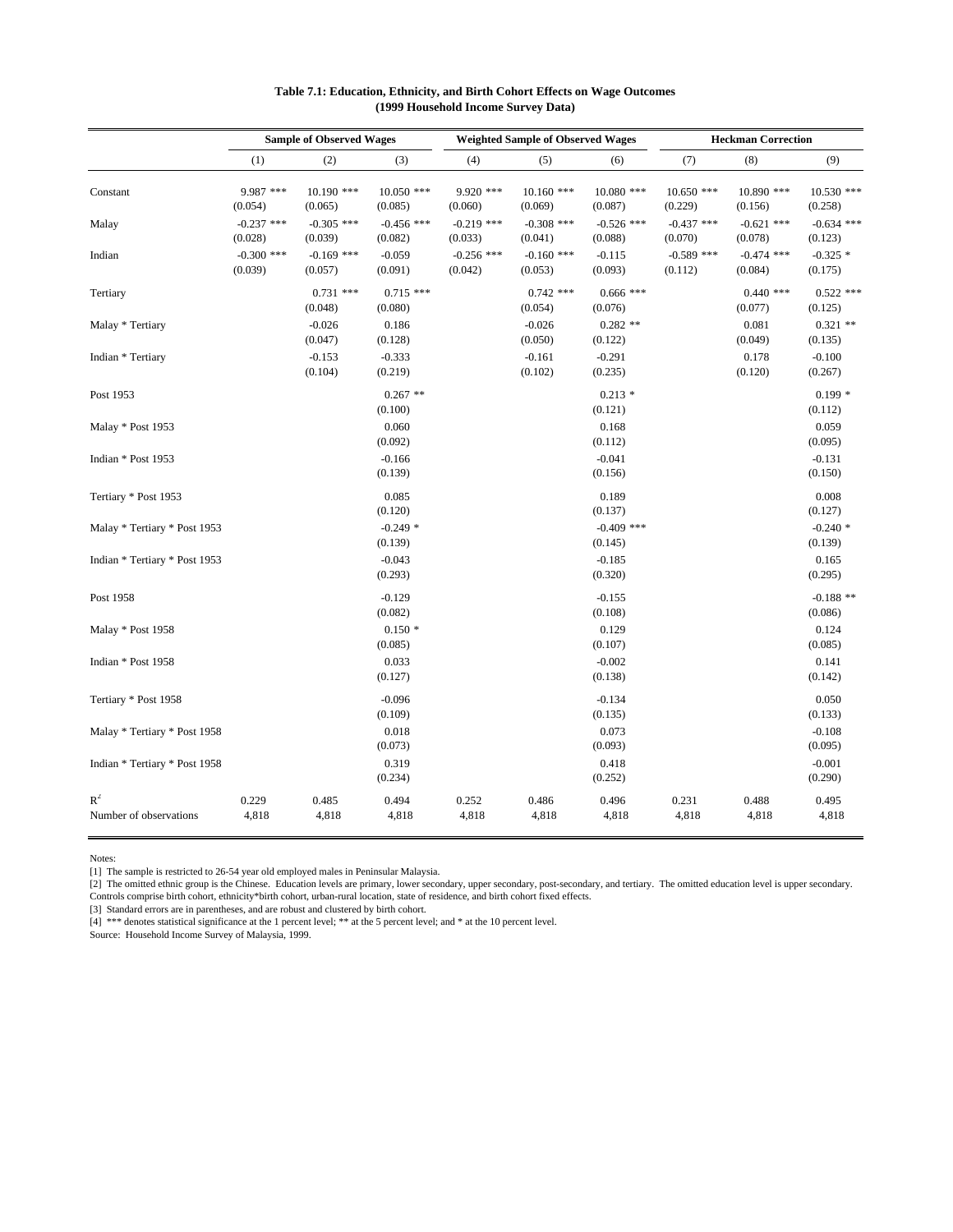|                                 |                         | <b>Sample of Observed Wages</b> |                         |                         | <b>Weighted Sample of Observed Wages</b> |                         | <b>Heckman Correction</b> |                         |                         |
|---------------------------------|-------------------------|---------------------------------|-------------------------|-------------------------|------------------------------------------|-------------------------|---------------------------|-------------------------|-------------------------|
|                                 | (1)                     | (2)                             | (3)                     | (4)                     | (5)                                      | (6)                     | (7)                       | (8)                     | (9)                     |
| Constant                        | $9.524$ ***<br>(0.068)  | 9.767 ***<br>(0.048)            | 9.469 ***<br>(0.071)    | $9.525$ ***<br>(0.070)  | 9.798 ***<br>(0.057)                     | 9.458 ***<br>(0.079)    | 9.992 ***<br>(0.147)      | $10.150$ ***<br>(0.102) | $9.604$ ***<br>(0.122)  |
| Malay                           | $-0.172$ ***<br>(0.017) | $-0.295$ ***<br>(0.035)         | $-0.413$ ***<br>(0.087) | $-0.161$ ***<br>(0.019) | $-0.293$ ***<br>(0.037)                  | $-0.351$ ***<br>(0.090) | $-0.379$ ***<br>(0.071)   | $-0.486$ ***<br>(0.062) | $-0.490$ ***<br>(0.100) |
| Indian                          | $-0.309$ ***<br>(0.029) | $-0.228$ ***<br>(0.048)         | $-0.355$ ***<br>(0.117) | $-0.282$ ***<br>(0.030) | $-0.231$ ***<br>(0.051)                  | $-0.318**$<br>(0.121)   | $-0.543$ ***<br>(0.085)   | $-0.369$ ***<br>(0.063) | $-0.437$ ***<br>(0.133) |
| Tertiary                        |                         | $0.543$ ***<br>(0.053)          | $0.409$ ***<br>(0.075)  |                         | $0.549$ ***<br>(0.053)                   | $0.420$ ***<br>(0.081)  |                           | $0.319$ ***<br>(0.080)  | $0.349$ ***<br>(0.086)  |
| Malay * Tertiary                |                         | $0.154$ **<br>(0.069)           | $0.306$ ***<br>(0.085)  |                         | $0.145$ **<br>(0.070)                    | $0.292$ ***<br>(0.089)  |                           | $0.232$ ***<br>(0.072)  | $0.334$ ***<br>(0.086)  |
| Indian * Tertiary               |                         | $0.185*$<br>(0.106)             | 0.290<br>(0.194)        |                         | $0.189*$<br>(0.110)                      | 0.285<br>(0.196)        |                           | $0.443$ ***<br>(0.135)  | $0.413*$<br>(0.225)     |
| Post 1953                       |                         |                                 | $0.309$ ***<br>(0.088)  |                         |                                          | $0.377$ ***<br>(0.100)  |                           |                         | $0.298$ ***<br>(0.090)  |
| Malay * Post 1953               |                         |                                 | $0.202*$<br>(0.108)     |                         |                                          | 0.160<br>(0.116)        |                           |                         | $0.205*$<br>(0.109)     |
| Indian * Post 1953              |                         |                                 | 0.136<br>(0.129)        |                         |                                          | 0.106<br>(0.138)        |                           |                         | 0.192<br>(0.141)        |
| Tertiary * Post 1953            |                         |                                 | $0.266*$<br>(0.143)     |                         |                                          | 0.243<br>(0.150)        |                           |                         | 0.211<br>(0.146)        |
| Malay * Tertiary * Post 1953    |                         |                                 | $-0.355*$<br>(0.175)    |                         |                                          | $-0.349*$<br>(0.179)    |                           |                         | $-0.306*$<br>(0.179)    |
| Indian * Tertiary * Post 1953   |                         |                                 | $-0.388$<br>(0.304)     |                         |                                          | $-0.385$<br>(0.313)     |                           |                         | $-0.447$<br>(0.315)     |
| Post 1958                       |                         |                                 | $-0.067$<br>(0.076)     |                         |                                          | $-0.099$<br>(0.083)     |                           |                         | $-0.053$<br>(0.077)     |
| Malay * Post 1958               |                         |                                 | 0.001<br>(0.087)        |                         |                                          | $-0.037$<br>(0.094)     |                           |                         | 0.014<br>(0.086)        |
| Indian * Post 1958              |                         |                                 | 0.038<br>(0.107)        |                         |                                          | 0.019<br>(0.117)        |                           |                         | 0.032<br>(0.108)        |
| Tertiary * Post 1958            |                         |                                 | $-0.145$<br>(0.143)     |                         |                                          | $-0.120$<br>(0.146)     |                           |                         | $-0.095$<br>(0.145)     |
| Malay * Tertiary * Post 1958    |                         |                                 | 0.204<br>(0.184)        |                         |                                          | 0.193<br>(0.187)        |                           |                         | 0.133<br>(0.193)        |
| Indian * Tertiary * Post 1958   |                         |                                 | 0.397<br>(0.261)        |                         |                                          | 0.388<br>(0.272)        |                           |                         | 0.408<br>(0.262)        |
| $R^2$<br>Number of observations | 0.224<br>7,189          | 0.457<br>7,189                  | 0.472<br>7,189          | 0.248<br>7,189          | 0.453<br>7,189                           | 0.468<br>7,189          | 0.226<br>7,189            | 0.459<br>7,189          | 0.473<br>7,189          |

#### **Table 7.2: Education, Ethnicity, and Birth Cohort Effects on Wage Outcomes (1992 Household Income Survey Data)**

Notes:

[1] The sample is restricted to 26-54 year old employed males in Peninsular Malaysia.

[2] The omitted ethnic group is the Chinese. Education levels are primary, lower secondary, upper secondary, post-secondary, and tertiary. The omitted education level is upper secondary. Controls comprise birth cohort, ethnicity\*birth cohort, urban-rural location, state of residence, and birth cohort fixed effects.

[3] Standard errors are in parentheses, and are robust and clustered by birth cohort.

[4] \*\*\* denotes statistical significance at the 1 percent level; \*\* at the 5 percent level; and \* at the 10 percent level.

Source: Household Income Survey of Malaysia, 1992.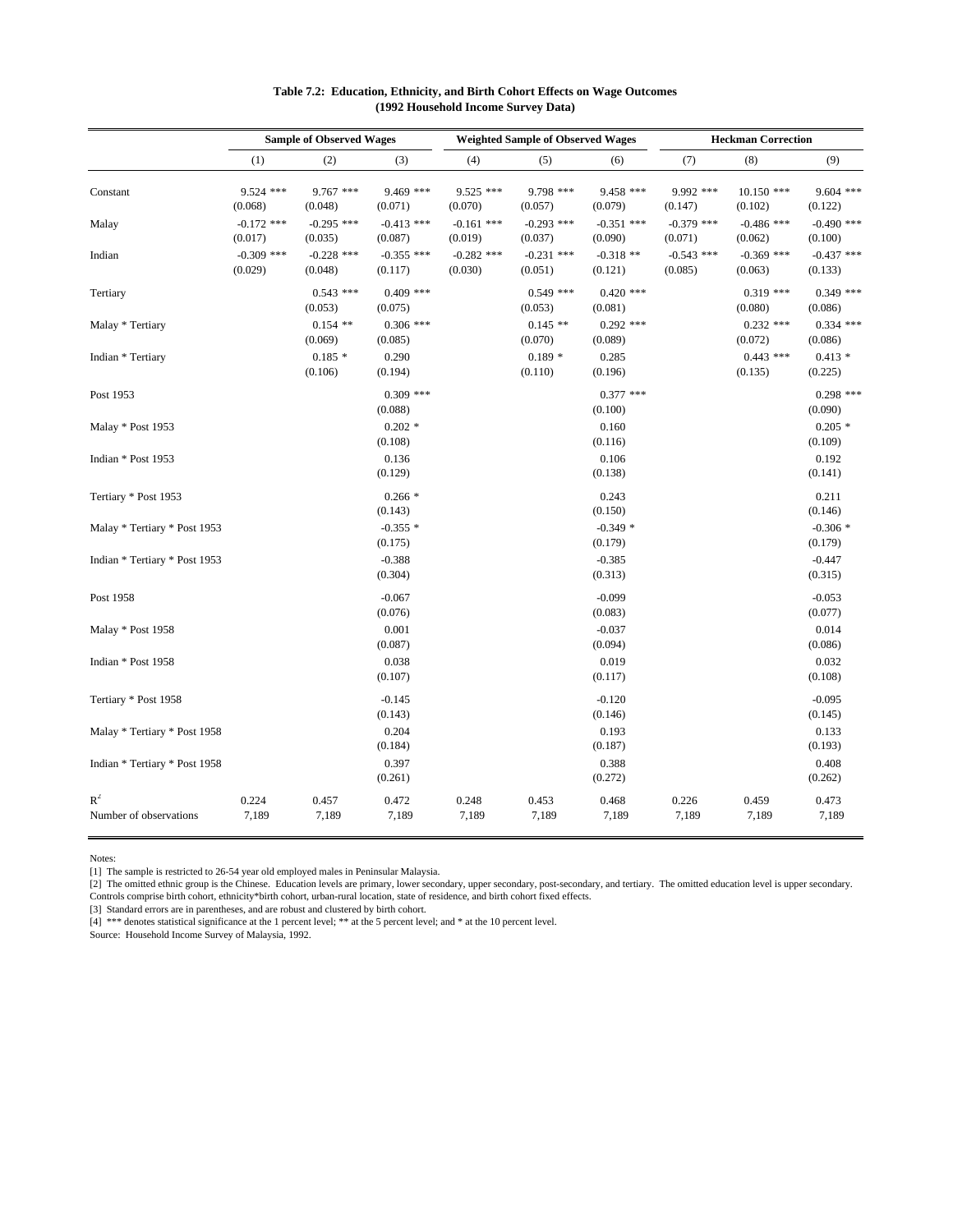|                                 | <b>Public Sector</b>   |                        |                         | <b>Public Administration &amp; Defense</b> |                         |                         | <b>Education</b>        |                        |                         |
|---------------------------------|------------------------|------------------------|-------------------------|--------------------------------------------|-------------------------|-------------------------|-------------------------|------------------------|-------------------------|
|                                 | (1)                    | (2)                    | (3)                     | (4)                                        | (5)                     | (6)                     | (7)                     | (8)                    | (9)                     |
| Constant                        | $0.060$ ***<br>(0.011) | $0.080$ ***<br>(0.010) | $0.084$ ***<br>(0.014)  | $0.049$ ***<br>(0.010)                     | $0.068$ ***<br>(0.010)  | $0.079$ ***<br>(0.013)  | $0.100$ ***<br>(0.006)  | $0.113$ ***<br>(0.006) | $0.128$ ***<br>(0.008)  |
| Malay                           | $0.277$ ***<br>(0.010) | $0.317$ ***<br>(0.011) | $0.293$ ***<br>(0.023)  | $0.132$ ***<br>(0.007)                     | $0.190$ ***<br>(0.009)  | $0.149$ ***<br>(0.012)  | $0.066$ ***<br>(0.005)  | $0.026$ ***<br>(0.004) | $0.016**$<br>(0.007)    |
| Indian                          | $0.036$ ***<br>(0.009) | $0.062$ ***<br>(0.011) | $0.041*$<br>(0.020)     | $0.023$ ***<br>(0.005)                     | $0.044$ ***<br>(0.007)  | 0.034<br>(0.022)        | $-0.024$ ***<br>(0.006) | $-0.009$<br>(0.007)    | $-0.011$<br>(0.016)     |
| Tertiary                        |                        | $0.130$ ***<br>(0.013) | $0.254$ ***<br>(0.018)  |                                            | $0.032$ ***<br>(0.005)  | $0.051$ ***<br>(0.014)  |                         | $0.151$ ***<br>(0.010) | $0.206$ ***<br>(0.023)  |
| Malay * Tertiary                |                        | $0.083$ ***<br>(0.020) | $-0.059$ **<br>(0.028)  |                                            | $-0.102$ ***<br>(0.014) | $-0.115$ ***<br>(0.021) |                         | $0.149$ ***<br>(0.009) | $0.085$ ***<br>(0.023)  |
| Indian * Tertiary               |                        | $0.049$ **<br>(0.023)  | $-0.136$ **<br>(0.059)  |                                            | $-0.028$ *<br>(0.014)   | $-0.108$ ***<br>(0.034) |                         | $0.052$ ***<br>(0.014) | 0.019<br>(0.030)        |
| Post 1953                       |                        |                        | $0.028*$<br>(0.016)     |                                            |                         | 0.011<br>(0.011)        |                         |                        | $-0.028$ ***<br>(0.007) |
| Malay * Post 1953               |                        |                        | $0.078$ ***<br>(0.027)  |                                            |                         | $0.067$ ***<br>(0.017)  |                         |                        | $0.022$ ***<br>(0.008)  |
| Indian * Post 1953              |                        |                        | 0.019<br>(0.028)        |                                            |                         | 0.028<br>(0.025)        |                         |                        | 0.006<br>(0.018)        |
| Tertiary * Post 1953            |                        |                        | $-0.088$ ***<br>(0.022) |                                            |                         | $-0.024$<br>(0.018)     |                         |                        | $-0.031$<br>(0.025)     |
| Malay * Tertiary * Post 1953    |                        |                        | 0.057<br>(0.043)        |                                            |                         | $-0.002$<br>(0.030)     |                         |                        | $0.045*$<br>(0.025)     |
| Indian * Tertiary * Post 1953   |                        |                        | 0.095<br>(0.069)        |                                            |                         | $0.090*$<br>(0.044)     |                         |                        | $-0.034$<br>(0.053)     |
| Post 1958                       |                        |                        | 0.007<br>(0.012)        |                                            |                         | $-0.008$<br>(0.008)     |                         |                        | $0.010*$<br>(0.005)     |
| Malay * Post 1958               |                        |                        | $-0.044$ *<br>(0.025)   |                                            |                         | $-0.004$<br>(0.018)     |                         |                        | $-0.011$ *<br>(0.006)   |
| Indian * Post 1958              |                        |                        | 0.017<br>(0.027)        |                                            |                         | $-0.017$<br>(0.020)     |                         |                        | $-0.006$<br>(0.014)     |
| Tertiary * Post 1958            |                        |                        | $-0.059$ ***<br>(0.019) |                                            |                         | 0.003<br>(0.013)        |                         |                        | $-0.036$ **<br>(0.014)  |
| Malay * Tertiary * Post 1958    |                        |                        | $0.120$ ***<br>(0.037)  |                                            |                         | 0.020<br>(0.026)        |                         |                        | $0.031$ **<br>(0.014)   |
| Indian * Tertiary * Post 1958   |                        |                        | $0.132$ ***<br>(0.043)  |                                            |                         | 0.002<br>(0.032)        |                         |                        | $0.085*$<br>(0.045)     |
| $R^2$<br>Number of observations | 0.126<br>77,600        | 0.213<br>77,600        | 0.217<br>77,600         | 0.080<br>79,380                            | 0.101<br>79,380         | 0.103<br>79,380         | 0.059<br>79,380         | 0.182<br>79,380        | 0.183<br>79,380         |

#### **Table 8.1: Education, Ethnicity, and Birth Cohort Effects on Employment Sector Outcomes (2000 Population and Housing Census Data)**

Notes:

[1] The sample is restricted to 26-54 year old employed individuals in Peninsular Malaysia. Specifications (1)-(3) restricts the sample to individuals who reported their employment sector. Specifications (4)-(6) restricts the sample to individuals who reported their industry category.

[2] The omitted ethnic group is the Chinese. Education levels are primary, lower secondary, upper secondary, post-secondary, and tertiary. The omitted education level is upper secondary. Controls comprise birth cohort, ethnicity\*birth cohort, sex, ethnicity\*sex, urban-rural location, state of residence, district of residence, state of birth, and birth cohort fixed effects.

[3] Standard errors are in parentheses, and are robust and clustered by birth cohort. [4] \*\*\* denotes statistical significance at the 1 percent level; \*\* at the 5 percent level; and \* at the 10 percent level.

Source: Population and Housing Census of Malaysia, 2000.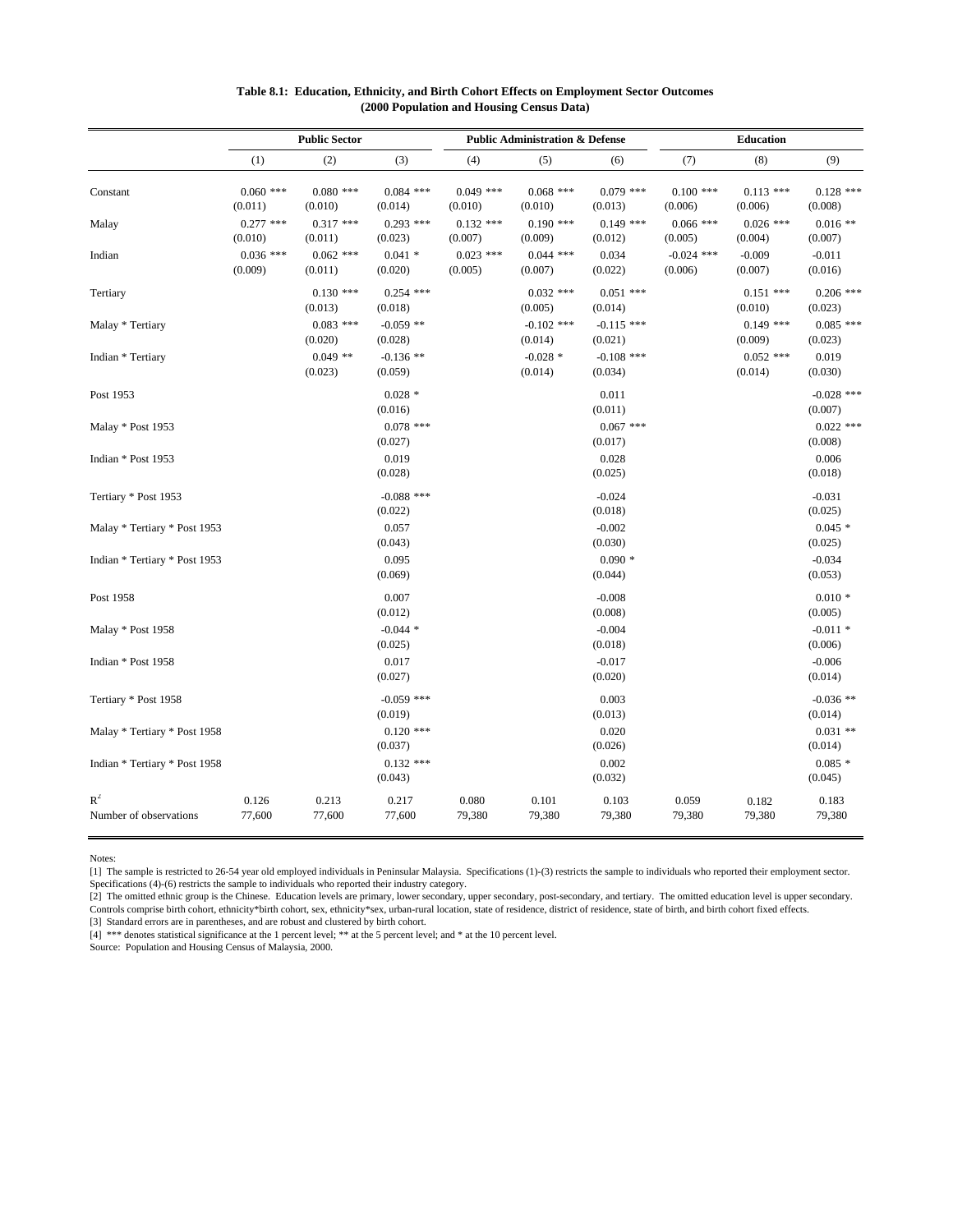|                                 | <b>Public Administration &amp; Defense</b> |                        | <b>Education</b>        |                         |  |
|---------------------------------|--------------------------------------------|------------------------|-------------------------|-------------------------|--|
|                                 | (1)                                        | (2)                    | (3)                     | (4)                     |  |
| Constant                        | $-0.004$<br>(0.007)                        | $0.035$ ***<br>(0.012) | $0.151$ ***<br>(0.013)  | $0.405$ ***<br>(0.024)  |  |
| Malay                           | $0.081$ ***<br>(0.005)                     | $0.147$ ***<br>(0.018) | $-0.031$ ***<br>(0.006) | $0.078$ **<br>(0.030)   |  |
| Indian                          | $0.082$ ***<br>(0.008)                     | $0.144$ ***<br>(0.028) | $-0.021$ *<br>(0.011)   | $-0.134$ ***<br>(0.032) |  |
| Tertiary                        |                                            | 0.033<br>(0.028)       |                         | 0.115<br>(0.077)        |  |
| Malay * Tertiary                |                                            | $-0.039$<br>(0.060)    |                         | $-0.141$<br>(0.097)     |  |
| Indian * Tertiary               |                                            | $-0.167$ **<br>(0.065) |                         | $-0.009$<br>(0.123)     |  |
| $R^2$<br>Number of observations | 0.106<br>28,756                            | 0.120<br>28,756        | 0.041<br>28,756         | 0.207<br>28,756         |  |

#### **Table 8.2: Education, Ethnicity, and Birth Cohort Effects on Employment Sector Outcomes (1970 Population and Housing Census Data)**

Notes:

[1] The sample is restricted to 26-54 year old employed individuals in Peninsular Malaysia who reported their industry category.

[2] The omitted ethnic group is the Chinese. Education levels are primary, lower secondary, upper secondary, post-secondary, and tertiary. The omitted education level is upper secondary. Controls comprise birth cohort, ethnicity\*birth cohort, sex, ethnicity\*sex, urban-rural location, state of residence, district of residence, state of birth, and birth cohort fixed effects.

[3] Standard errors are in parentheses, and are robust and clustered by birth cohort.

[4] \*\*\* denotes statistical significance at the 1 percent level; \*\* at the 5 percent level; and \* at the 10 percent level. Source: Population and Housing Census of Malaysia, 1970.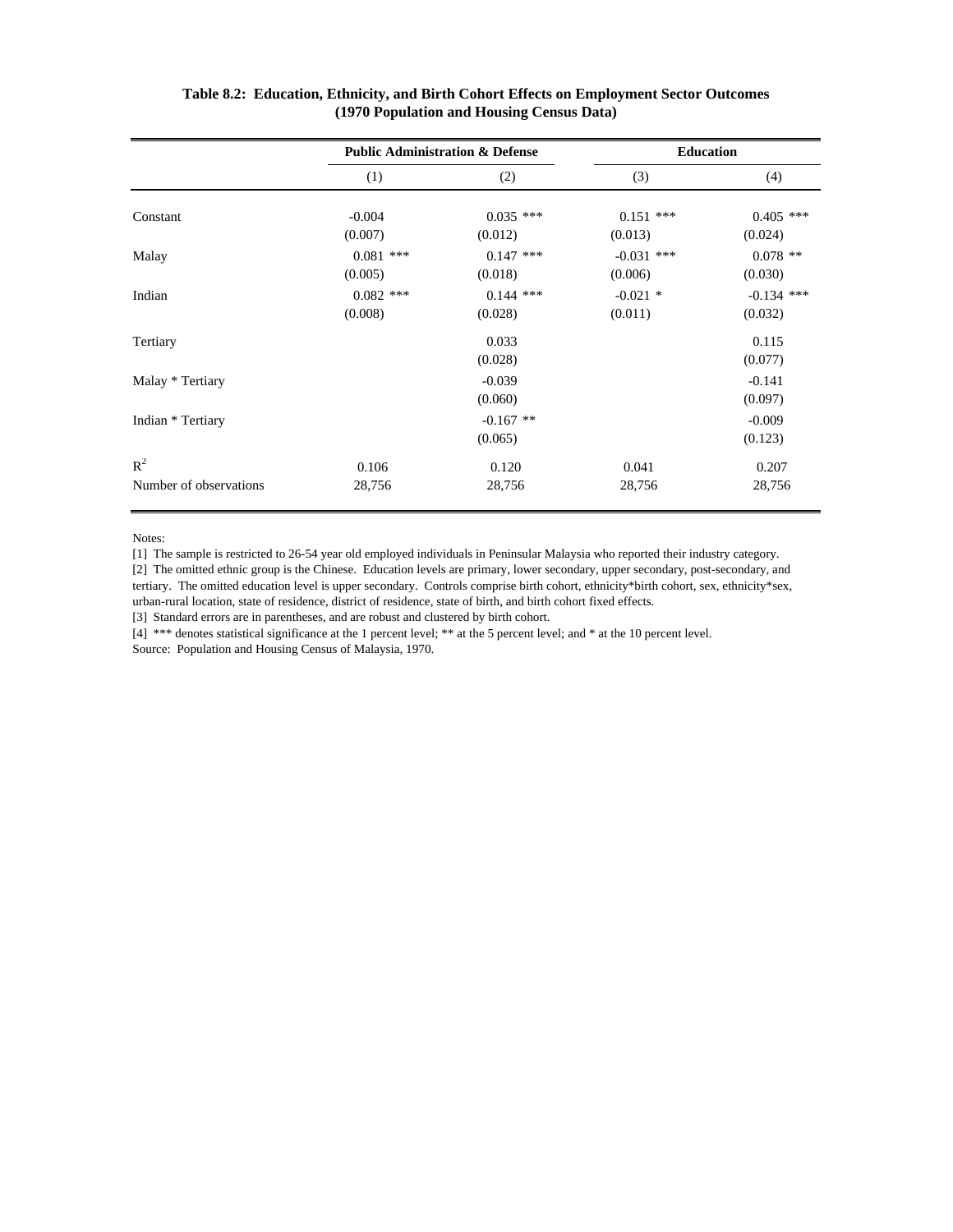|                                 | <b>Legislators &amp; Directors</b> |                        |                         |                         |                         |                        | <b>Professionals (Non-Teaching)</b> |                        |                        |                         |                         |                         |
|---------------------------------|------------------------------------|------------------------|-------------------------|-------------------------|-------------------------|------------------------|-------------------------------------|------------------------|------------------------|-------------------------|-------------------------|-------------------------|
|                                 |                                    | <b>Public</b>          |                         |                         | Private                 |                        |                                     | <b>Public</b>          |                        |                         | Private                 |                         |
|                                 | (1)                                | (2)                    | (3)                     | (4)                     | (5)                     | (6)                    | (7)                                 | (8)                    | (9)                    | (10)                    | (11)                    | (12)                    |
| Constant                        | $-0.001$<br>(0.001)                | 0.000<br>(0.001)       | 0.003<br>(0.002)        | $0.024$ ***<br>(0.004)  | $0.020$ ***<br>(0.005)  | 0.008<br>(0.008)       | 0.003<br>(0.002)                    | 0.002<br>(0.002)       | $-0.001$<br>(0.003)    | $0.031$ ***<br>(0.004)  | 0.004<br>(0.005)        | $0.027$ ***<br>(0.007)  |
| Malay                           | $0.008$ ***<br>(0.001)             | $0.006$ ***<br>(0.001) | $0.005*$<br>(0.003)     | $-0.017$ ***<br>(0.003) | $-0.021$ ***<br>(0.004) | $-0.020$ **<br>(0.008) | $0.008$ ***<br>(0.001)              | $0.003$ ***<br>(0.001) | 0.003<br>(0.003)       | $-0.019$ ***<br>(0.003) | $-0.013$ ***<br>(0.003) | $-0.019$ ***<br>(0.006) |
| Indian                          | 0.000<br>(0.001)                   | $-0.001$<br>(0.001)    | $-0.004$ *<br>(0.002)   | $-0.029$ ***<br>(0.004) | $-0.016$ ***<br>(0.005) | $-0.017$<br>(0.015)    | $0.004$ ***<br>(0.001)              | $0.002*$<br>(0.001)    | 0.004<br>(0.004)       | $-0.019$ ***<br>(0.005) | $-0.004$<br>(0.005)     | $-0.024$ **<br>(0.010)  |
| Tertiary                        |                                    | $0.005$ **<br>(0.002)  | 0.024<br>(0.014)        |                         | $0.152$ ***<br>(0.009)  | $0.116$ ***<br>(0.017) |                                     | $0.014$ ***<br>(0.002) | $0.026$ ***<br>(0.008) |                         | $0.225$ ***<br>(0.013)  | $0.166$ ***<br>(0.008)  |
| Malay * Tertiary                |                                    | $0.021$ ***<br>(0.004) | $0.074$ ***<br>(0.021)  |                         | $-0.080$ ***<br>(0.008) | $-0.037$ *<br>(0.021)  |                                     | $0.027$ ***<br>(0.003) | $0.028$ ***<br>(0.009) |                         | $-0.102$ ***<br>(0.009) | $-0.120$ ***<br>(0.009) |
| Indian * Tertiary               |                                    | 0.005<br>(0.004)       | $-0.003$<br>(0.028)     |                         | $-0.066$ ***<br>(0.012) | $-0.073$ **<br>(0.029) |                                     | $0.025$ ***<br>(0.009) | 0.003<br>(0.017)       |                         | 0.006<br>(0.017)        | $0.104*$<br>(0.051)     |
| Post 1953                       |                                    |                        | $-0.004$ **<br>(0.002)  |                         |                         | 0.016<br>(0.010)       |                                     |                        | $0.006$ ***<br>(0.002) |                         |                         | $-0.010$<br>(0.008)     |
| Malay * Post 1953               |                                    |                        | $-0.001$<br>(0.003)     |                         |                         | 0.010<br>(0.011)       |                                     |                        | 0.002<br>(0.003)       |                         |                         | $-0.010$<br>(0.009)     |
| Indian * Post 1953              |                                    |                        | 0.003<br>(0.002)        |                         |                         | 0.008<br>(0.016)       |                                     |                        | 0.003<br>(0.005)       |                         |                         | $-0.013$<br>(0.014)     |
| Tertiary * Post 1953            |                                    |                        | $-0.019$<br>(0.015)     |                         |                         | $0.074$ ***<br>(0.020) |                                     |                        | $-0.013$<br>(0.008)    |                         |                         | 0.017<br>(0.017)        |
| Malay * Tertiary * Post 1953    |                                    |                        | $-0.026$<br>(0.022)     |                         |                         | $-0.063$ **<br>(0.027) |                                     |                        | $-0.012$<br>(0.012)    |                         |                         | 0.010<br>(0.019)        |
| Indian * Tertiary * Post 1953   |                                    |                        | 0.008<br>(0.029)        |                         |                         | 0.021<br>(0.032)       |                                     |                        | $-0.004$<br>(0.026)    |                         |                         | $-0.127$ **<br>(0.054)  |
| Post 1958                       |                                    |                        | 0.000<br>(0.001)        |                         |                         | $0.021$ **<br>(0.009)  |                                     |                        | 0.001<br>(0.001)       |                         |                         | $-0.037$ ***<br>(0.008) |
| Malay * Post 1958               |                                    |                        | 0.002<br>(0.002)        |                         |                         | $-0.020$ *<br>(0.011)  |                                     |                        | $-0.001$<br>(0.002)    |                         |                         | $0.028$ ***<br>(0.009)  |
| Indian * Post 1958              |                                    |                        | 0.002<br>(0.002)        |                         |                         | $-0.010$<br>(0.009)    |                                     |                        | $-0.005$<br>(0.005)    |                         |                         | $0.050$ ***<br>(0.014)  |
| Tertiary * Post 1958            |                                    |                        | $-0.003$<br>(0.003)     |                         |                         | $-0.038$ **<br>(0.016) |                                     |                        | $-0.001$<br>(0.004)    |                         |                         | $0.058$ **<br>(0.022)   |
| Malay * Tertiary * Post 1958    |                                    |                        | $-0.036$ ***<br>(0.005) |                         |                         | 0.018<br>(0.019)       |                                     |                        | 0.014<br>(0.009)       |                         |                         | 0.009<br>(0.020)        |
| Indian * Tertiary * Post 1958   |                                    |                        | 0.001<br>(0.008)        |                         |                         | $-0.016$<br>(0.020)    |                                     |                        | 0.034<br>(0.022)       |                         |                         | 0.019<br>(0.026)        |
| $R^2$<br>Number of observations | 0.008<br>77,600                    | 0.023<br>77,600        | 0.038<br>77,600         | 0.041<br>77,600         | 0.092<br>77,600         | 0.093<br>77,600        | 0.008<br>77,600                     | 0.028<br>77,600        | 0.029<br>77,600        | 0.039<br>77,600         | 0.136<br>77,600         | 0.140<br>77,600         |

#### **Table 9: Education, Ethnicity, and Birth Cohort Effects on Employment Sector Outcomes in Upper-Tier Occupations (2000 Population and Housing Census Data)**

Notes:

[1] The sample is restricted to 26-54 year old employed individuals in Peninsular Malaysia who reported their employment sector.

[2] The omitted ethnic group is the Chinese. Education levels are primary, lower secondary, upper secondary, post-secondary, and tertiary. The omitted education level is upper secondary. Controls comprise birth cohort, eth sex, ethnicity\*sex, urban-rural location, state of residence, district of residence, state of birth, and birth cohort fixed effects.

[3] Standard errors are in parentheses, and are robust and clustered by birth cohort.

[4] \*\*\* denotes statistical significance at the 1 percent level; \*\* at the 5 percent level; and \* at the 10 percent level.

Source: Population and Housing Census of Malaysia, 2000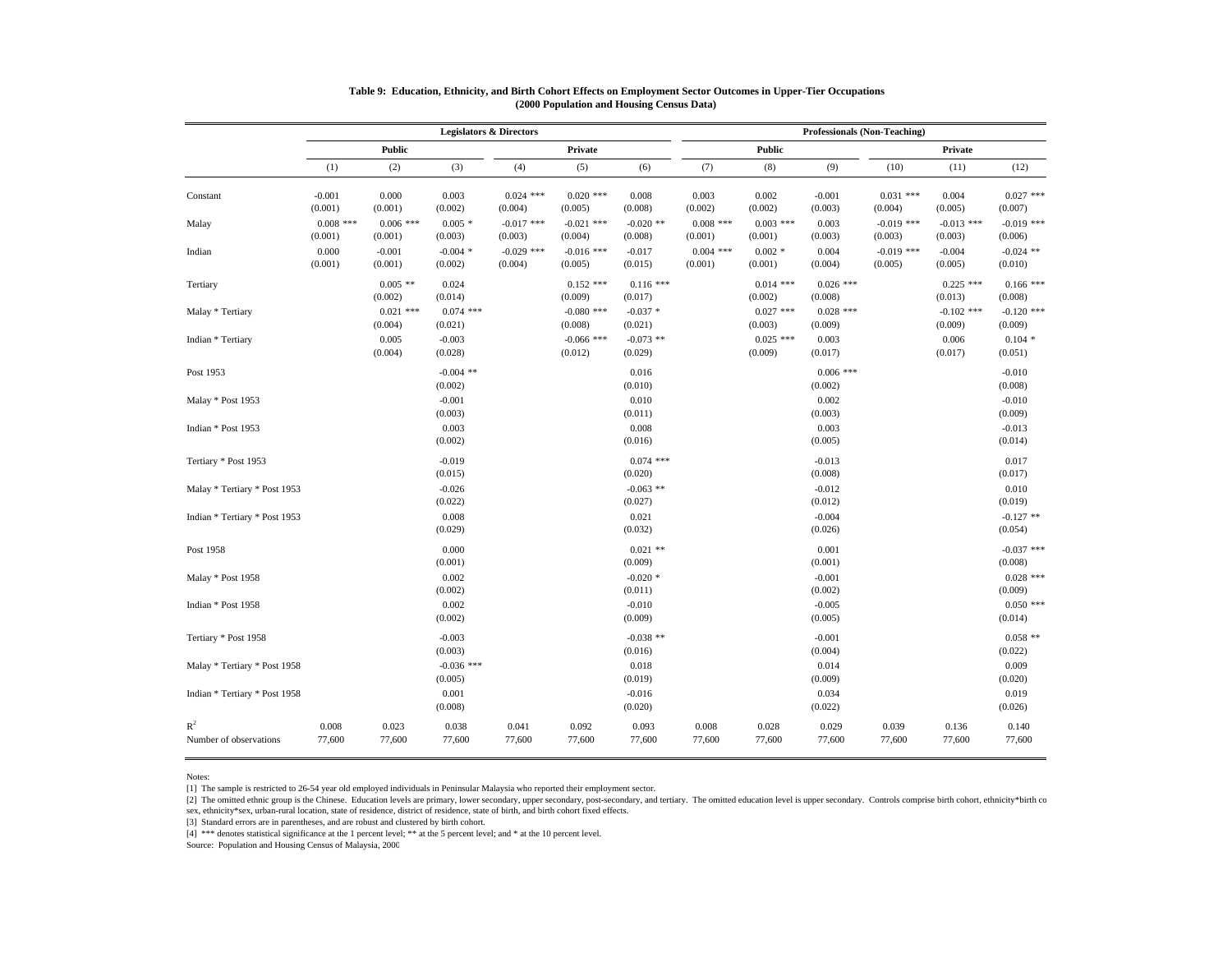|                        | <b>Private Sector</b>  |                                   |                                        |  |  |  |  |
|------------------------|------------------------|-----------------------------------|----------------------------------------|--|--|--|--|
|                        | <b>All Occupations</b> | Legislators &<br><b>Directors</b> | <b>Professionals</b><br>(Non-Teaching) |  |  |  |  |
|                        | (1)                    | (2)                               | (3)                                    |  |  |  |  |
| Constant               | $0.437$ ***            | 0.054                             | $-0.053$                               |  |  |  |  |
|                        | (0.054)                | (0.035)                           | (0.032)                                |  |  |  |  |
| Malay                  | $-0.281$ ***           | $-0.065$ ***                      | $-0.054$ ***                           |  |  |  |  |
|                        | (0.031)                | (0.020)                           | (0.019)                                |  |  |  |  |
| Indian                 | $-0.092$ **            | $-0.102$ ***                      | $-0.033$                               |  |  |  |  |
|                        | (0.040)                | (0.030)                           | (0.042)                                |  |  |  |  |
| Degree                 | 0.013                  | $0.065$ ***                       | $0.135$ ***                            |  |  |  |  |
|                        | (0.013)                | (0.013)                           | (0.019)                                |  |  |  |  |
| Malay * Degree         | $-0.032$               | $-0.015$                          | $-0.026$                               |  |  |  |  |
|                        | (0.021)                | (0.014)                           | (0.020)                                |  |  |  |  |
| Indian * Degree        | $-0.023$               | $-0.032$                          | $0.088$ ***                            |  |  |  |  |
|                        | (0.028)                | (0.030)                           | (0.027)                                |  |  |  |  |
| $R^2$                  | 0.327                  | 0.093                             | 0.112                                  |  |  |  |  |
| Number of observations | 11,557                 | 11,557                            | 11,557                                 |  |  |  |  |

#### **Table 10: Ethnicity and Tertiary Education Effects on Employment Outcomes (2000 Population and Housing Census Data)**

Notes:

[1] The sample is restricted to 26-54 year old employed tertiary graduates in Peninsular Malaysia who reported their employment sector.

[2] The omitted ethnic group is the Chinese. The omitted education level is certificate/diploma. Controls comprise birth cohort, ethnicity\*birth cohort, sex, ethnicity\*sex, urban-rural location, state of residence, district of residence, state of birth, and birth cohort fixed effects.

[3] Standard errors are in parentheses, and are robust and clustered by birth cohort.

[4] \*\*\* denotes statistical significance at the 1 percent level; \*\* at the 5 percent level; and \* at the 10 percent level. Source: Population and Housing Census of Malaysia, 2000.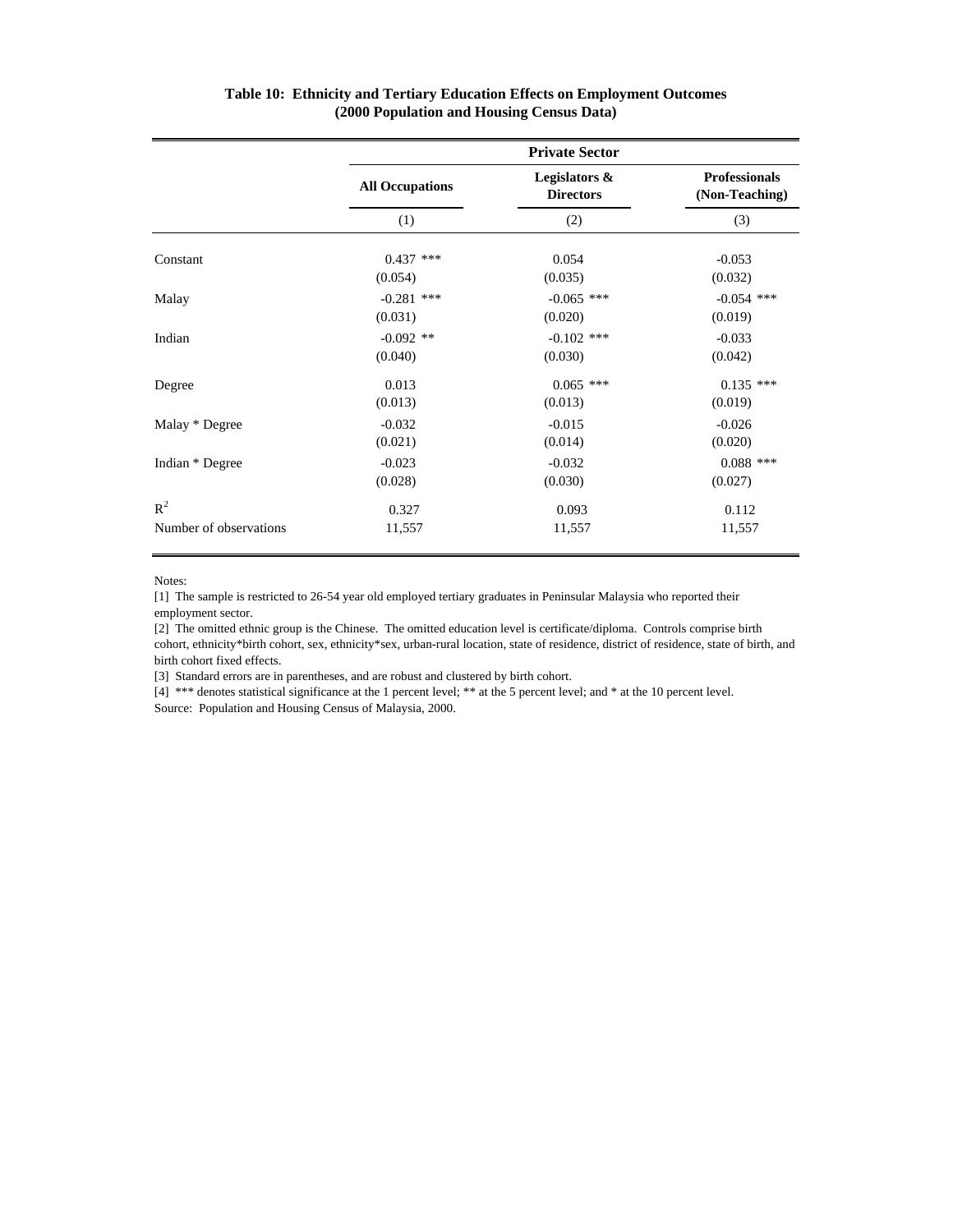|                               |                        | <b>Private Sector</b>             |                                        |                                                     |              |  |
|-------------------------------|------------------------|-----------------------------------|----------------------------------------|-----------------------------------------------------|--------------|--|
|                               | <b>All Occupations</b> | Legislators &<br><b>Directors</b> | <b>Professionals</b><br>(Non-Teaching) | <b>Public</b><br><b>Administration</b><br>& Defense | Education    |  |
|                               | (1)                    | (2)                               | (3)                                    | (4)                                                 | (5)          |  |
| Constant                      | $0.484$ ***            | 0.064                             | 0.020                                  | $0.334$ ***                                         | $0.390$ ***  |  |
|                               | (0.071)                | (0.055)                           | (0.066)                                | (0.080)                                             | (0.056)      |  |
| Malay                         | $-0.347$ ***           | $-0.065$ **                       | $-0.147$ ***                           | $0.143$ ***                                         | 0.047        |  |
|                               | (0.033)                | (0.026)                           | (0.023)                                | (0.028)                                             | (0.032)      |  |
| Indian                        | $-0.138$ **            | $-0.128$ ***                      | 0.012                                  | $-0.006$                                            | 0.080        |  |
|                               | (0.056)                | (0.040)                           | (0.057)                                | (0.032)                                             | (0.054)      |  |
| Private Institution           | $0.187$ ***            | $0.103$ ***                       | 0.018                                  | $-0.029$ **                                         | $-0.106$ *** |  |
|                               | (0.021)                | (0.031)                           | (0.030)                                | (0.013)                                             | (0.022)      |  |
| Malay * Private Institution   | $0.107$ ***            | $-0.012$                          | $0.094$ *                              | $-0.009$                                            | $-0.039$     |  |
|                               | (0.031)                | (0.042)                           | (0.052)                                | (0.033)                                             | (0.027)      |  |
| Indian * Private Institution  | $0.152$ ***            | $-0.111$ **                       | $0.201$ ***                            | $-0.037$                                            | $-0.075$ *   |  |
|                               | (0.034)                | (0.041)                           | (0.064)                                | (0.034)                                             | (0.044)      |  |
| Overseas Institution          | $0.160$ ***            | $0.083$ ***                       | $0.047*$                               | $-0.032$ **                                         | $-0.108$ *** |  |
|                               | (0.022)                | (0.025)                           | (0.026)                                | (0.014)                                             | (0.021)      |  |
| Malay * Overseas Institution  | $-0.001$               | $-0.032$                          | 0.035                                  | $-0.038$ **                                         | 0.041        |  |
|                               | (0.028)                | (0.025)                           | (0.038)                                | (0.015)                                             | (0.027)      |  |
| Indian * Overseas Institution | 0.076                  | $-0.054$                          | $0.141**$                              | $-0.004$                                            | $-0.084$ **  |  |
|                               | (0.051)                | (0.055)                           | (0.055)                                | (0.027)                                             | (0.040)      |  |
| $R^2$                         | 0.353                  | 0.104                             | 0.113                                  | 0.099                                               | 0.252        |  |
| Number of observations        | 5,583                  | 5,583                             | 5,583                                  | 5,793                                               | 5,793        |  |

#### **Table 11: Ethnicity and Degree Institution Effects on Employment Outcomes (2000 Population and Housing Census Data)**

Notes:

[1] The sample is restricted to 26-54 year olds in Peninsular Malaysia, with degrees and with tertiary institutions reported as public, private, or overseas.

[2] The omitted ethnic group is the Chinese. The omitted tertiary institution type is public. Controls comprise birth cohort, ethnicity\*birth cohort, sex, ethnicity\*sex, urbanrural location, state of residence, district of residence, state of birth, and birth cohort fixed effects.

[3] Standard errors are in parentheses, and are robust and clustered by birth cohort.

[4] \*\*\* denotes statistical significance at the 1 percent level; \*\* at the 5 percent level; and \* at the 10 percent level.

Source: Population and Housing Census of Malaysia, 2000.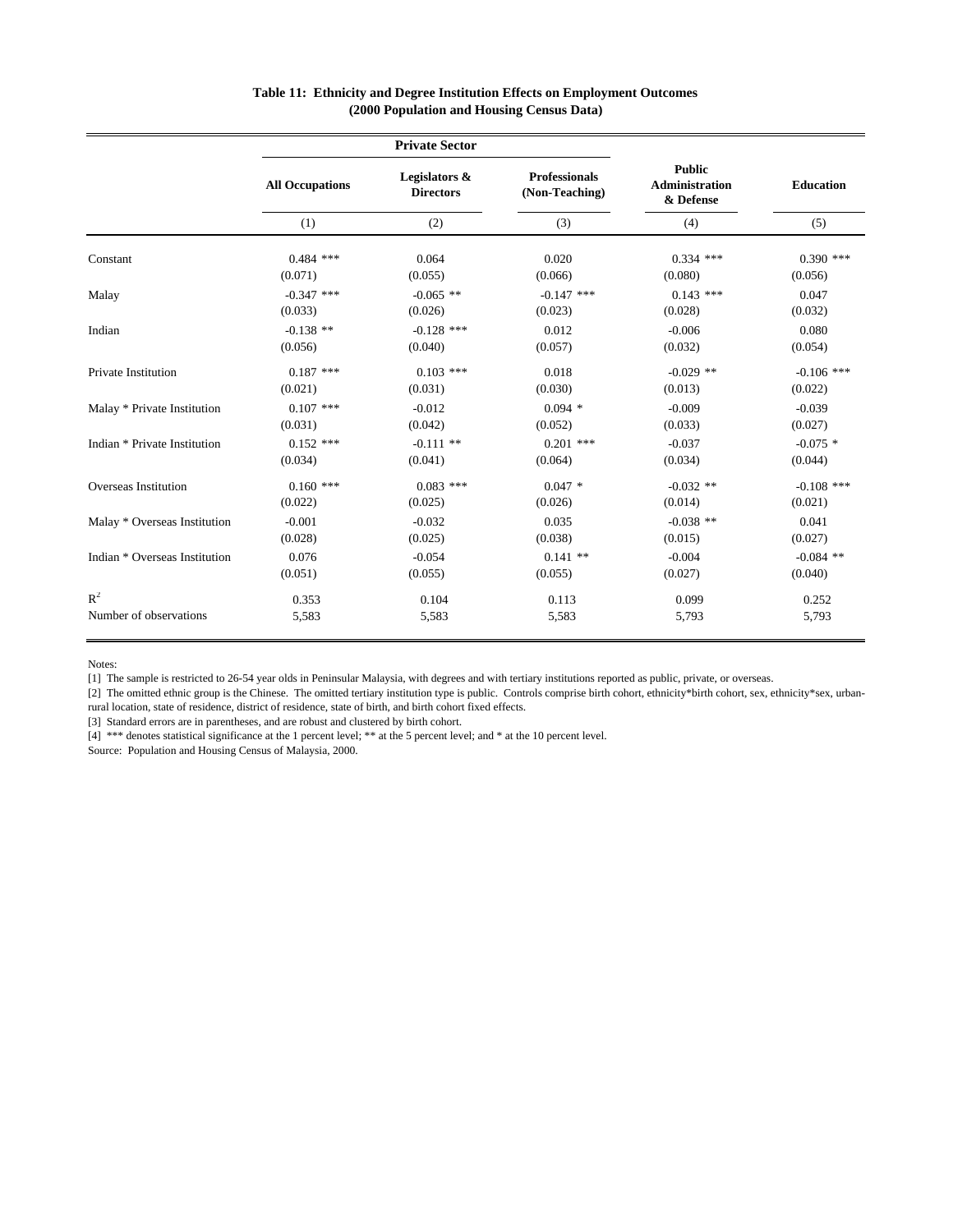|                                 | <b>Sample of Observed Wages</b> |                         |                         | <b>Weighted Sample of Observed Wages</b> |                         |                         | <b>Heckman Correction</b> |                         |                         |
|---------------------------------|---------------------------------|-------------------------|-------------------------|------------------------------------------|-------------------------|-------------------------|---------------------------|-------------------------|-------------------------|
|                                 | (1)                             | (2)                     | (3)                     | (4)                                      | (5)                     | (6)                     | (7)                       | (8)                     | (9)                     |
| Constant                        | 9.995 ***<br>(0.070)            | $10.230$ ***<br>(0.085) | 9.885 ***<br>(0.112)    | 9.942 ***<br>(0.075)                     | $10.190$ ***<br>(0.086) | 9.930 ***<br>(0.103)    | $11.140$ ***<br>(0.263)   | $11.340$ ***<br>(0.167) | $11.010$ ***<br>(0.381) |
| Malay                           | $-0.298$ ***<br>(0.033)         | $-0.331$ ***<br>(0.045) | $-0.436$ ***<br>(0.126) | $-0.290$ ***<br>(0.038)                  | $-0.337$ ***<br>(0.049) | $-0.527$ ***<br>(0.127) | $-0.313$ ***<br>(0.034)   | $-0.424$ ***<br>(0.051) | $-0.564$ ***<br>(0.137) |
| Indian                          | $-0.298$ ***<br>(0.040)         | $-0.122*$<br>(0.066)    | 0.050<br>(0.110)        | $-0.265$ ***<br>(0.042)                  | $-0.121$ *<br>(0.064)   | 0.024<br>(0.102)        | $-0.717$ ***<br>(0.098)   | $-0.495$ ***<br>(0.073) | $-0.437*$<br>(0.216)    |
| Tertiary                        |                                 | $0.766$ ***<br>(0.055)  | $0.853$ ***<br>(0.159)  |                                          | $0.774$ ***<br>(0.060)  | $0.838$ ***<br>(0.155)  |                           | $0.386$ ***<br>(0.069)  | $0.570$ ***<br>(0.170)  |
| Malay * Tertiary                |                                 | 0.073<br>(0.069)        | 0.095<br>(0.308)        |                                          | 0.076<br>(0.071)        | 0.205<br>(0.306)        |                           | 0.114<br>(0.068)        | 0.371<br>(0.287)        |
| Indian * Tertiary               |                                 | $-0.173$<br>(0.126)     | $-0.534$<br>(0.331)     |                                          | $-0.177$<br>(0.124)     | $-0.538$<br>(0.339)     |                           | $0.319**$<br>(0.132)    | $-0.184$<br>(0.354)     |
| Post 1953                       |                                 |                         | $0.477$ ***<br>(0.117)  |                                          |                         | $0.405$ ***<br>(0.129)  |                           |                         | 0.029<br>(0.194)        |
| Malay * Post 1953               |                                 |                         | $-0.007$<br>(0.131)     |                                          |                         | 0.123<br>(0.134)        |                           |                         | 0.155<br>(0.142)        |
| Indian * Post 1953              |                                 |                         | $-0.067$<br>(0.164)     |                                          |                         | $-0.011$<br>(0.156)     |                           |                         | 0.029<br>(0.180)        |
| Tertiary * Post 1953            |                                 |                         | 0.002<br>(0.183)        |                                          |                         | 0.072<br>(0.195)        |                           |                         | $-0.138$<br>(0.184)     |
| Malay * Tertiary * Post 1953    |                                 |                         | 0.078<br>(0.353)        |                                          |                         | $-0.102$<br>(0.351)     |                           |                         | $-0.278$<br>(0.327)     |
| Indian * Tertiary * Post 1953   |                                 |                         | $-0.166$<br>(0.354)     |                                          |                         | $-0.229$<br>(0.364)     |                           |                         | 0.342<br>(0.379)        |
| Post 1958                       |                                 |                         | $-0.120$<br>(0.084)     |                                          |                         | $-0.152$<br>(0.112)     |                           |                         | $-0.196$ **<br>(0.085)  |
| Malay * Post 1958               |                                 |                         | $0.197*$<br>(0.100)     |                                          |                         | 0.178<br>(0.111)        |                           |                         | 0.033<br>(0.101)        |
| Indian * Post 1958              |                                 |                         | $-0.144$<br>(0.163)     |                                          |                         | $-0.148$<br>(0.157)     |                           |                         | 0.127<br>(0.206)        |
| Tertiary * Post 1958            |                                 |                         | $-0.134$<br>(0.111)     |                                          |                         | $-0.187$<br>(0.138)     |                           |                         | 0.106<br>(0.124)        |
| Malay * Tertiary * Post 1958    |                                 |                         | $-0.093$<br>(0.182)     |                                          |                         | $-0.019$<br>(0.185)     |                           |                         | $-0.040$<br>(0.172)     |
| Indian * Tertiary * Post 1958   |                                 |                         | $0.677$ ***<br>(0.193)  |                                          |                         | $0.757$ ***<br>(0.191)  |                           |                         | 0.032<br>(0.305)        |
| $R^2$<br>Number of observations | 0.286<br>3,489                  | 0.512<br>3,489          | 0.523<br>3,489          | 0.318<br>3,489                           | 0.516<br>3,489          | 0.527<br>3,489          | 0.290<br>3,489            | 0.518<br>3,489          | 0.524<br>3,489          |

#### **Table 12.1: Education, Ethnicity, and Birth Cohort Effects on Wage Outcomes in Private Sector Industries (1999 Household Income Survey Data)**

Notes:

[1] The sample is restricted to 26-54 year old employed males in Peninsular Malaysia, and excludes individuals who are employed in the following sectors: Public Administration and

Defense, Education, Health and Social Work, and Electricity, Gas, and Water.

[2] The omitted ethnic group is the Chinese. Education levels are primary, lower secondary, upper secondary, post-secondary, and tertiary. The omitted education level is upper secondary. Controls comprise birth cohort, ethnicity\*birth cohort, urban-rural location, state of residence, and birth cohort fixed effects.

[3] Standard errors are in parentheses, and are robust and clustered by birth cohort.

[4] \*\*\* denotes statistical significance at the 1 percent level; \*\* at the 5 percent level; and \* at the 10 percent level.

Source: Household Income Survey of Malaysia, 1999.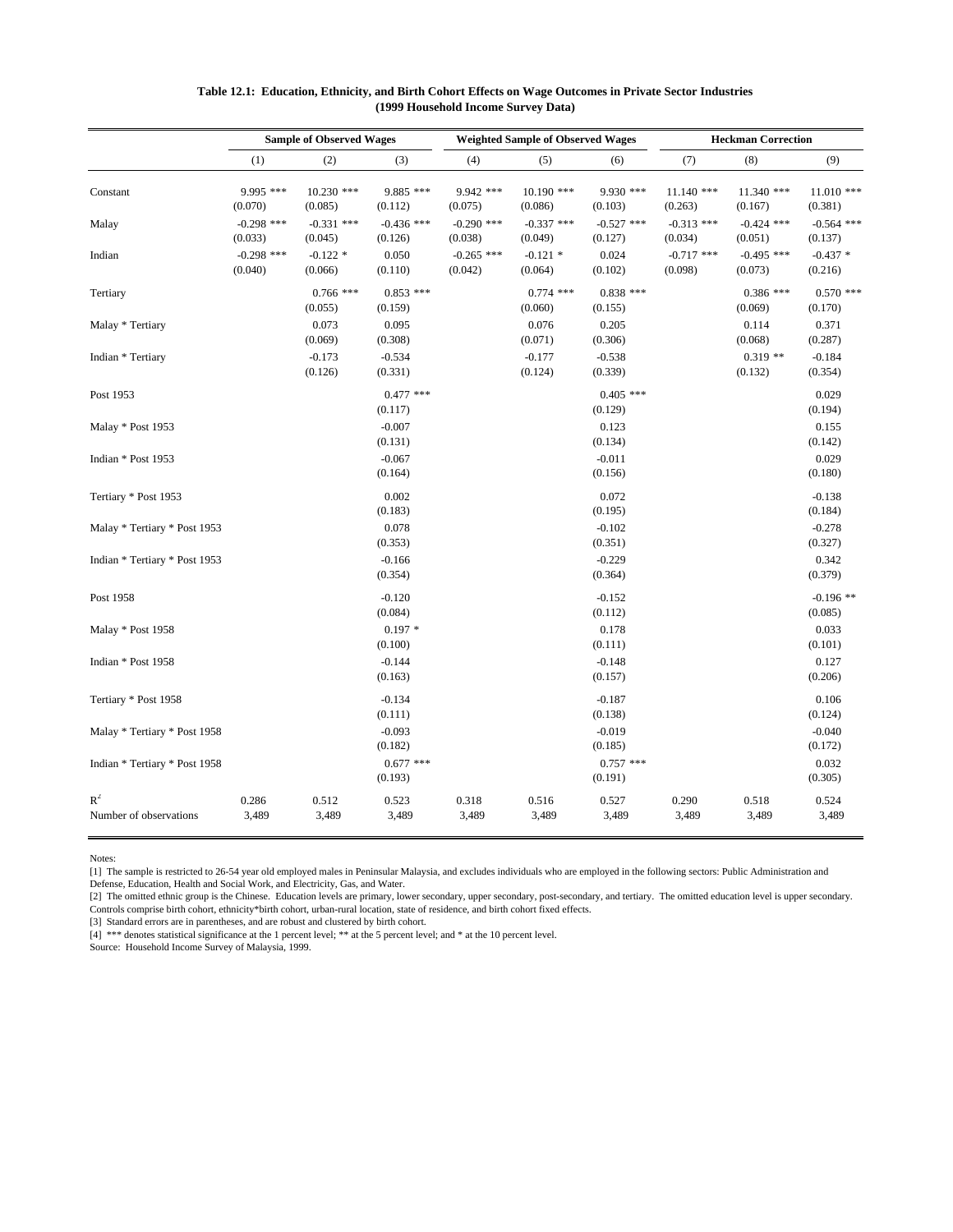|                                          | <b>Sample of Observed Wages</b> |                         |                         | <b>Weighted Sample of Observed Wages</b> |                         |                         | <b>Heckman Correction</b> |                         |                         |
|------------------------------------------|---------------------------------|-------------------------|-------------------------|------------------------------------------|-------------------------|-------------------------|---------------------------|-------------------------|-------------------------|
|                                          | (1)                             | (2)                     | (3)                     | (4)                                      | (5)                     | (6)                     | (7)                       | (8)                     | (9)                     |
| Constant                                 | $9.521$ ***<br>(0.063)          | $9.801$ ***<br>(0.056)  | 9.490 ***<br>(0.080)    | $9.529$ ***<br>(0.065)                   | $9.831$ ***<br>(0.065)  | $9.470$ ***<br>(0.087)  | $10.320$ ***<br>(0.241)   | $10.580$ ***<br>(0.153) | $9.818$ ***<br>(0.129)  |
| Malay                                    | $-0.261$ ***<br>(0.024)         | $-0.341$ ***<br>(0.045) | $-0.490$ ***<br>(0.109) | $-0.261$ ***<br>(0.025)                  | $-0.334$ ***<br>(0.051) | $-0.403$ ***<br>(0.117) | $-0.402$ ***<br>(0.050)   | $-0.444$ ***<br>(0.047) | $-0.602$ ***<br>(0.110) |
| Indian                                   | $-0.293$ ***<br>(0.028)         | $-0.272$ ***<br>(0.059) | $-0.546$ ***<br>(0.125) | $-0.271$ ***<br>(0.029)                  | $-0.269$ ***<br>(0.061) | $-0.484$ ***<br>(0.143) | $-0.651$ ***<br>(0.110)   | $-0.444$ ***<br>(0.070) | $-0.760$ ***<br>(0.147) |
| Tertiary                                 |                                 | $0.707$ ***<br>(0.060)  | $0.658$ ***<br>(0.091)  |                                          | $0.718$ ***<br>(0.059)  | $0.692$ ***<br>(0.096)  |                           | $0.392$ ***<br>(0.087)  | $0.578$ ***<br>(0.094)  |
| Malay * Tertiary                         |                                 | 0.128<br>(0.099)        | $0.441**$<br>(0.170)    |                                          | 0.098<br>(0.104)        | $0.390**$<br>(0.172)    |                           | $0.221$ **<br>(0.098)   | $0.617$ ***<br>(0.175)  |
| Indian * Tertiary                        |                                 | 0.194<br>(0.164)        | 0.546<br>(0.336)        |                                          | 0.178<br>(0.163)        | 0.474<br>(0.341)        |                           | $0.595$ ***<br>(0.173)  | $0.748**$<br>(0.335)    |
| Post 1953                                |                                 |                         | $0.320$ ***<br>(0.104)  |                                          |                         | $0.411$ ***<br>(0.121)  |                           |                         | $0.425$ ***<br>(0.097)  |
| Malay * Post 1953                        |                                 |                         | $0.264$ *<br>(0.143)    |                                          |                         | 0.214<br>(0.166)        |                           |                         | $0.315**$<br>(0.145)    |
| Indian * Post 1953                       |                                 |                         | $0.388**$<br>(0.143)    |                                          |                         | 0.286<br>(0.168)        |                           |                         | $0.525$ ***<br>(0.161)  |
| Tertiary * Post 1953                     |                                 |                         | $0.250*$<br>(0.140)     |                                          |                         | 0.202<br>(0.142)        |                           |                         | $-0.068$<br>(0.155)     |
| Malay * Tertiary * Post 1953             |                                 |                         | $-0.448$<br>(0.294)     |                                          |                         | $-0.450$<br>(0.317)     |                           |                         | $-0.243$<br>(0.295)     |
| Indian * Tertiary * Post 1953            |                                 |                         | $-0.802$<br>(0.473)     |                                          |                         | $-0.683$<br>(0.493)     |                           |                         | $-0.719$<br>(0.460)     |
| Post 1958                                |                                 |                         | $-0.038$<br>(0.083)     |                                          |                         | $-0.091$<br>(0.096)     |                           |                         | 0.013<br>(0.088)        |
| Malay * Post 1958                        |                                 |                         | $-0.004$<br>(0.110)     |                                          |                         | $-0.064$<br>(0.136)     |                           |                         | $-0.008$<br>(0.110)     |
| Indian * Post 1958                       |                                 |                         | $-0.004$<br>(0.111)     |                                          |                         | 0.034<br>(0.125)        |                           |                         | 0.028<br>(0.110)        |
| Tertiary * Post 1958                     |                                 |                         | $-0.326$ **<br>(0.131)  |                                          |                         | $-0.298$ **<br>(0.130)  |                           |                         | $-0.093$<br>(0.133)     |
| Malay * Tertiary * Post 1958             |                                 |                         | 0.207<br>(0.273)        |                                          |                         | 0.239<br>(0.300)        |                           |                         | $-0.237$<br>(0.278)     |
| Indian * Tertiary * Post 1958            |                                 |                         | 0.486<br>(0.372)        |                                          |                         | 0.421<br>(0.390)        |                           |                         | 0.464<br>(0.361)        |
| $\mathbf{R}^2$<br>Number of observations | 0.316<br>4,949                  | 0.478<br>4,949          | 0.494<br>4,949          | 0.341<br>4,949                           | 0.476<br>4,949          | 0.491<br>4,949          | 0.320<br>4,949            | 0.483<br>4,949          | 0.496<br>4,949          |

#### **Table 12.2: Education, Ethnicity, and Birth Cohort Effects on Wage Outcomes in Private Sector Industries (1992 Household Income Survey Data)**

Notes:

[1] The sample is restricted to 26-54 year old employed males in Peninsular Malaysia, and excludes individuals who are employed in the following sectors: Public Administration and

Defense, Education, Health and Social Work, and Electricity, Gas, and Water.

[2] The omitted ethnic group is the Chinese. Education levels are primary, lower secondary, upper secondary, post-secondary, and tertiary. The omitted education level is upper secondary. Controls comprise birth cohort, ethnicity\*birth cohort, urban-rural location, state of residence, and birth cohort fixed effects.

[3] Standard errors are in parentheses, and are robust and clustered by birth cohort.

[4] \*\*\* denotes statistical significance at the 1 percent level; \*\* at the 5 percent level; and \* at the 10 percent level.

Source: Household Income Survey of Malaysia, 1992.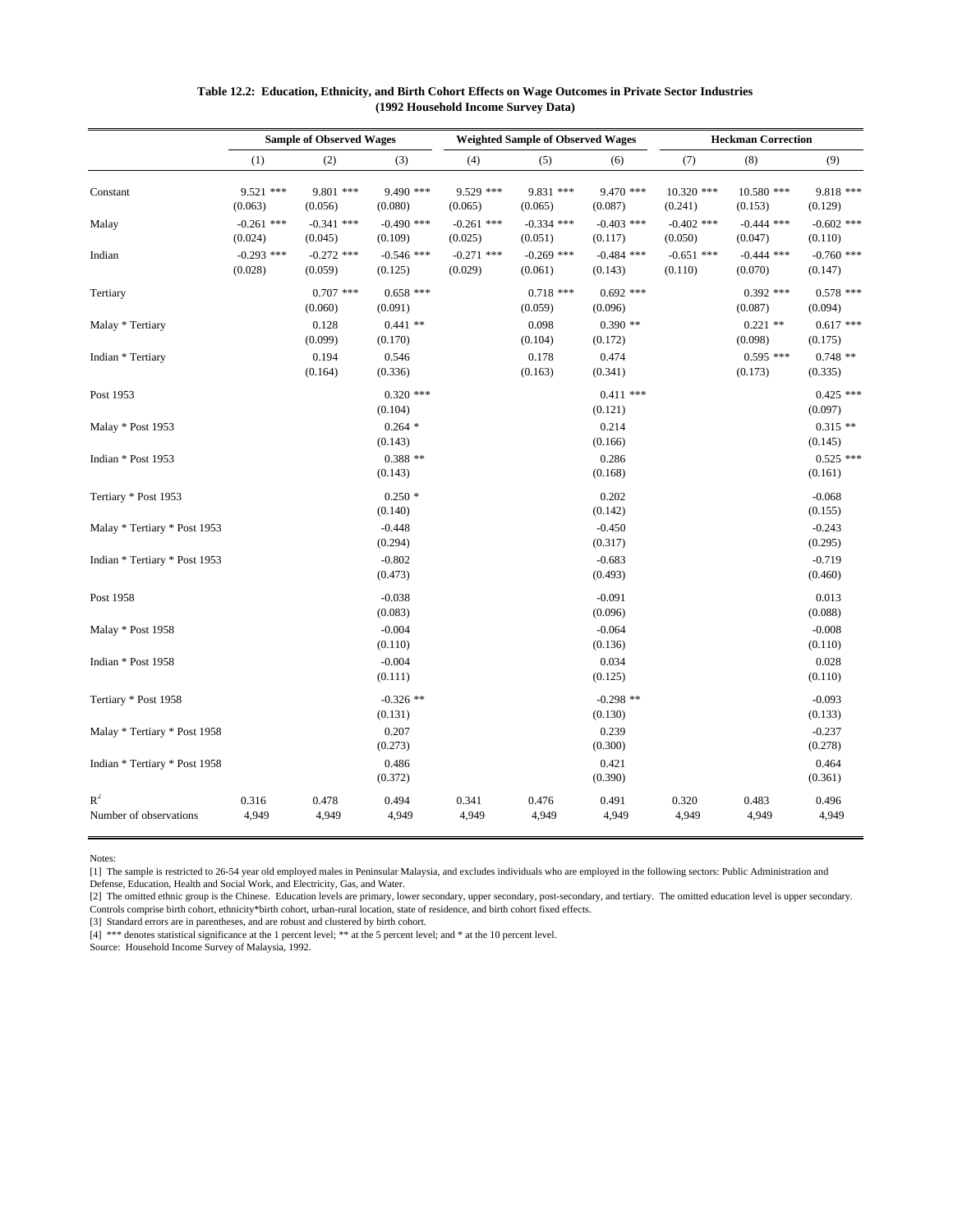**Figure 1.1: Share of Individuals with at least Lower Secondary Education by Ethnicity and Birth Cohort** 



Source: Population and Housing Census of Malaysia, 2000.





Source: Population and Housing Census of Malaysia, 2000.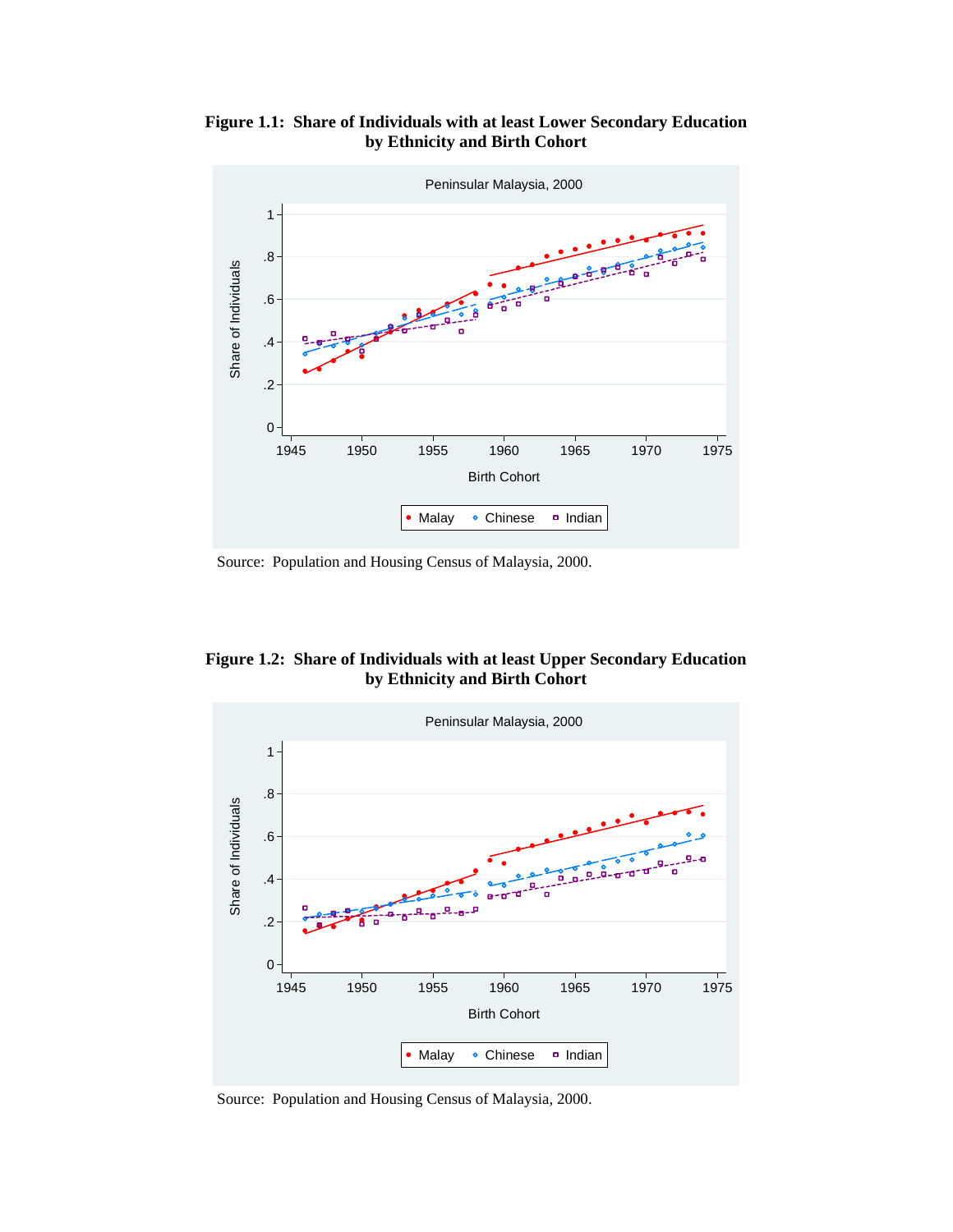**Figure 1.3: Share of Individuals with Tertiary Education (Certificate/Diploma/Degree) by Ethnicity and Birth Cohort** 



Source: Population and Housing Census of Malaysia, 2000.

### **Figure 1.4: Share of Individuals with Tertiary Education (Certificate/Diploma/Degree) from Local Public Institutions by Ethnicity and Birth Cohort**



Source: Population and Housing Census of Malaysia, 2000.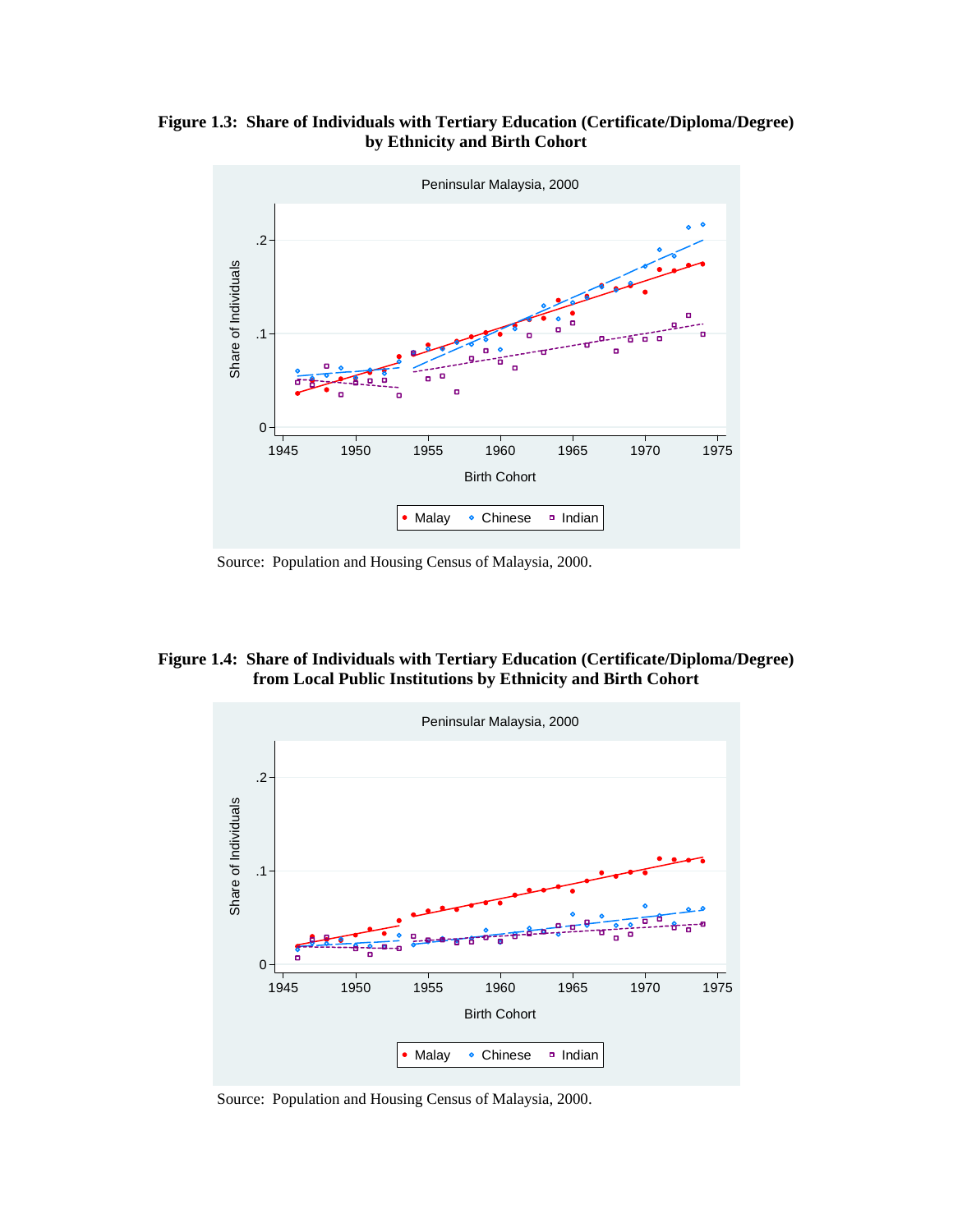

**Figure 1.5: Share of Individuals with Degrees by Ethnicity and Birth Cohort** 

Source: Population and Housing Census of Malaysia, 2000.





Source: Population and Housing Census of Malaysia, 2000.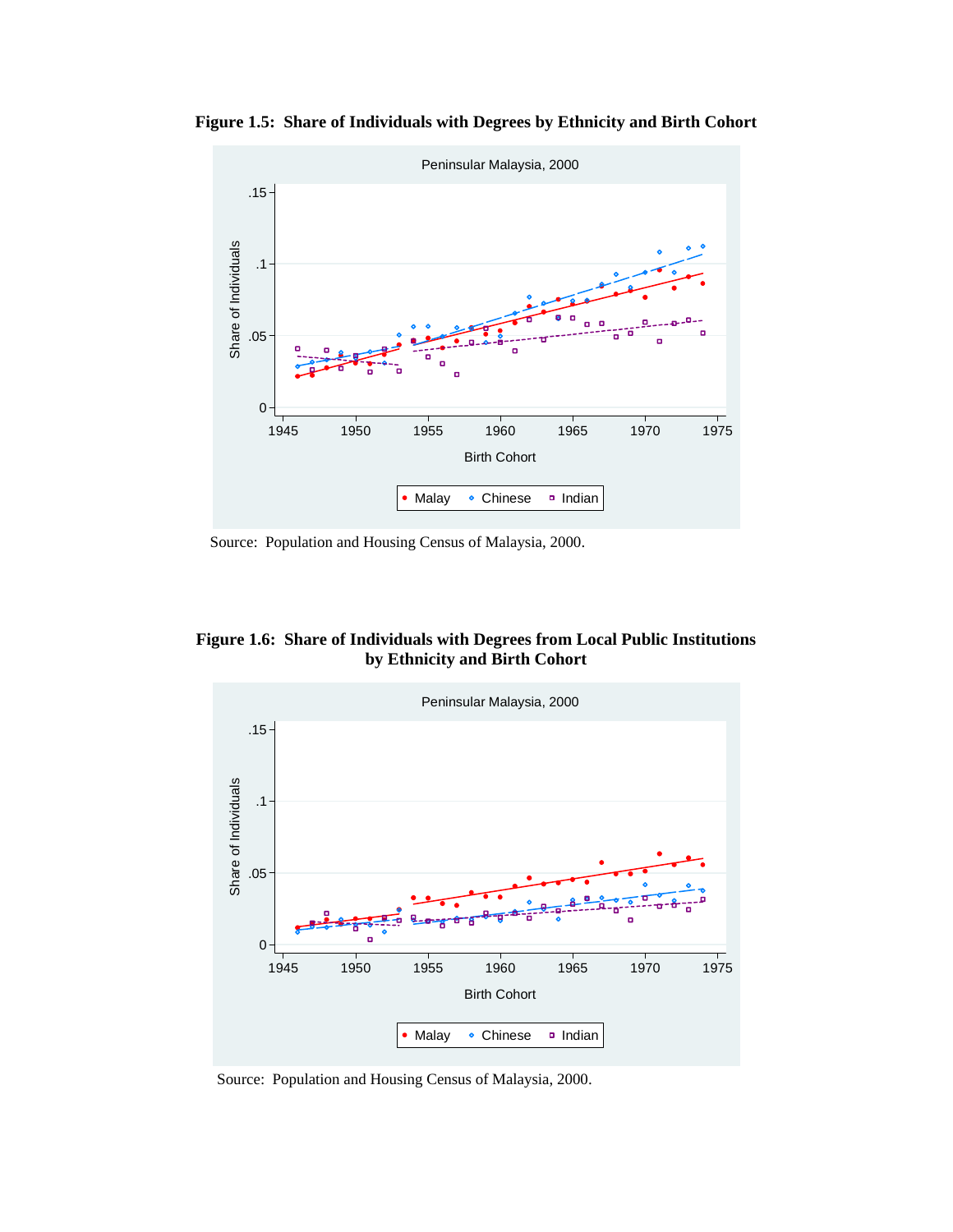

**Figure 2: Employment by Sex, Ethnicity, and Birth Cohort** 

Source: Population and Housing Census of Malaysia, 2000.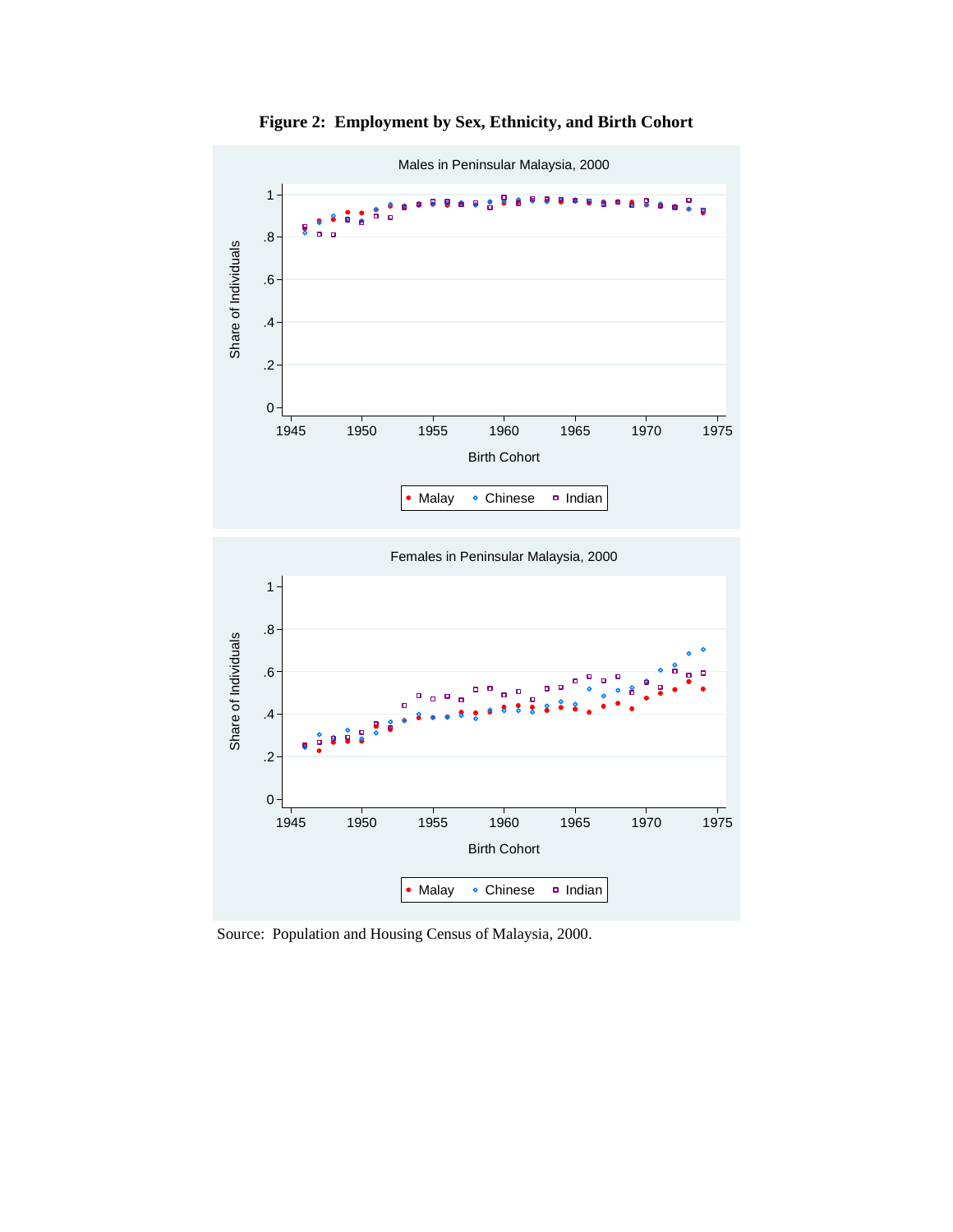

**Figure 3.1: Public Sector Employment Rate by Sex, Ethnicity, and Birth Cohort** 



Source: Population and Housing Census of Malaysia, 2000.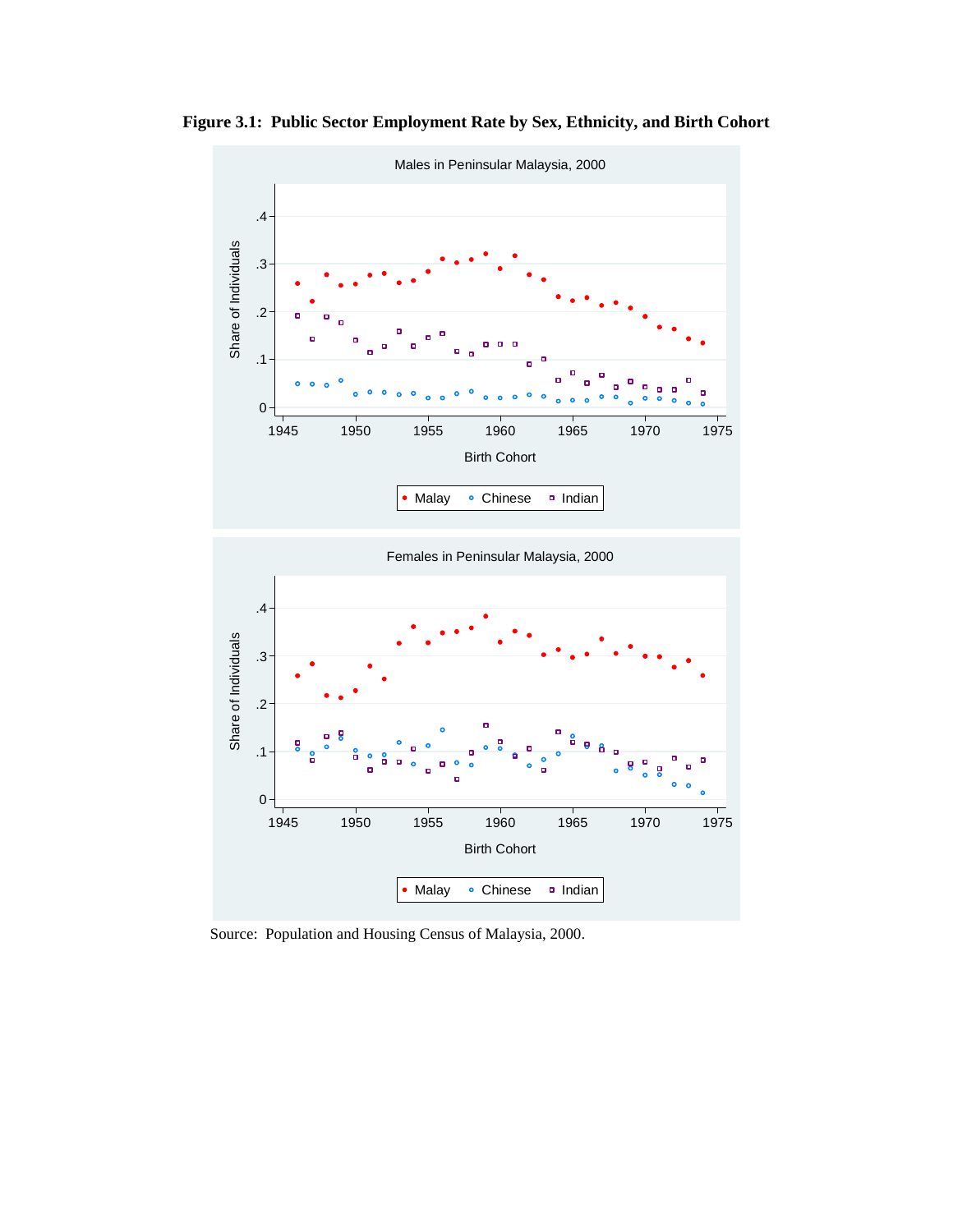

**Figure 3.2: Employment in Public Administration and Defense by Sex, Ethnicity, and Birth Cohort** 

Sources: Population and Housing Census of Malaysia, 1970; Population and Housing Census of Malaysia, 2000.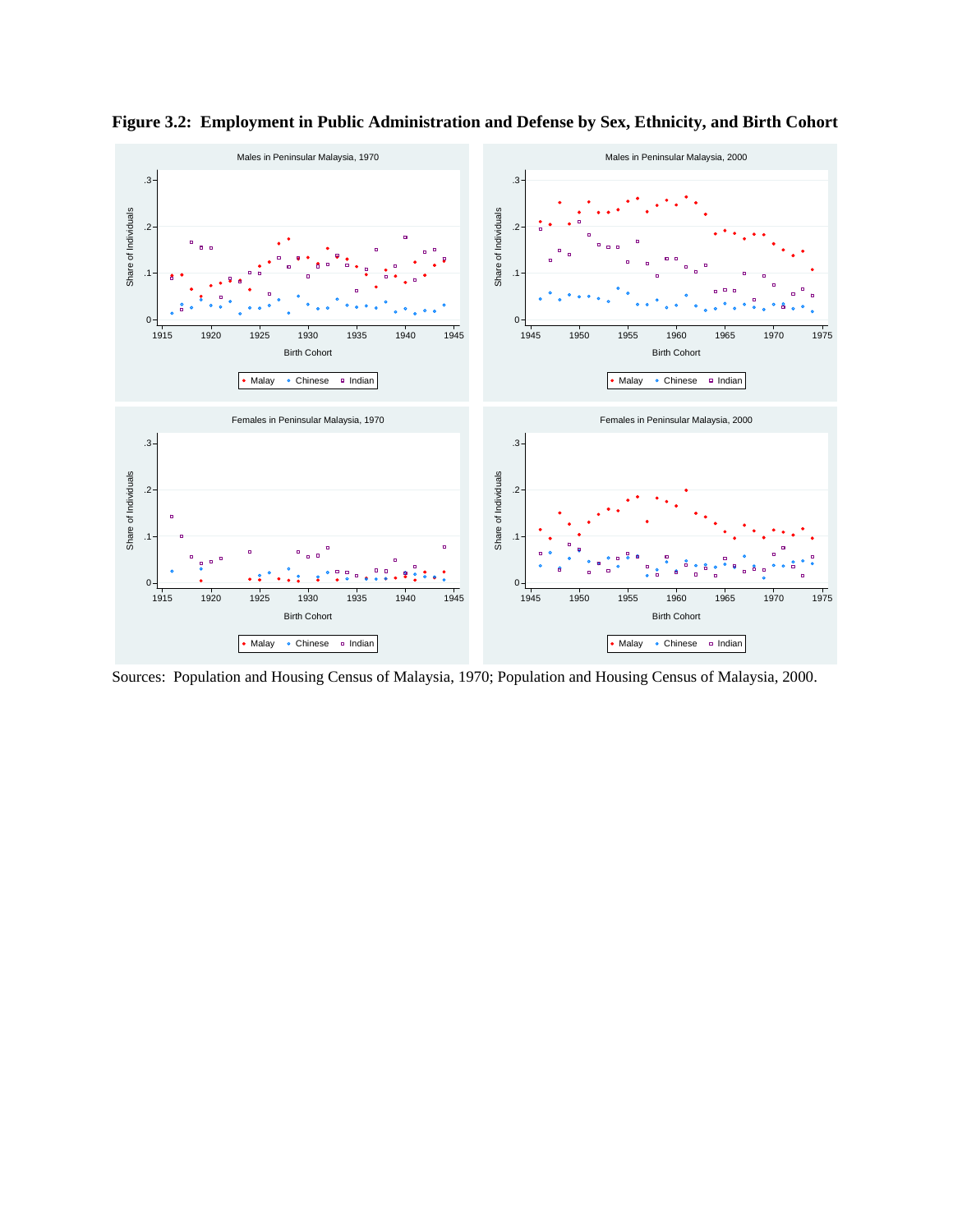

**Figure 3.3: Employment in Education by Sex, Ethnicity, and Birth Cohort** 

Sources: Population and Housing Census of Malaysia, 1970; Population and Housing Census of Malaysia, 2000.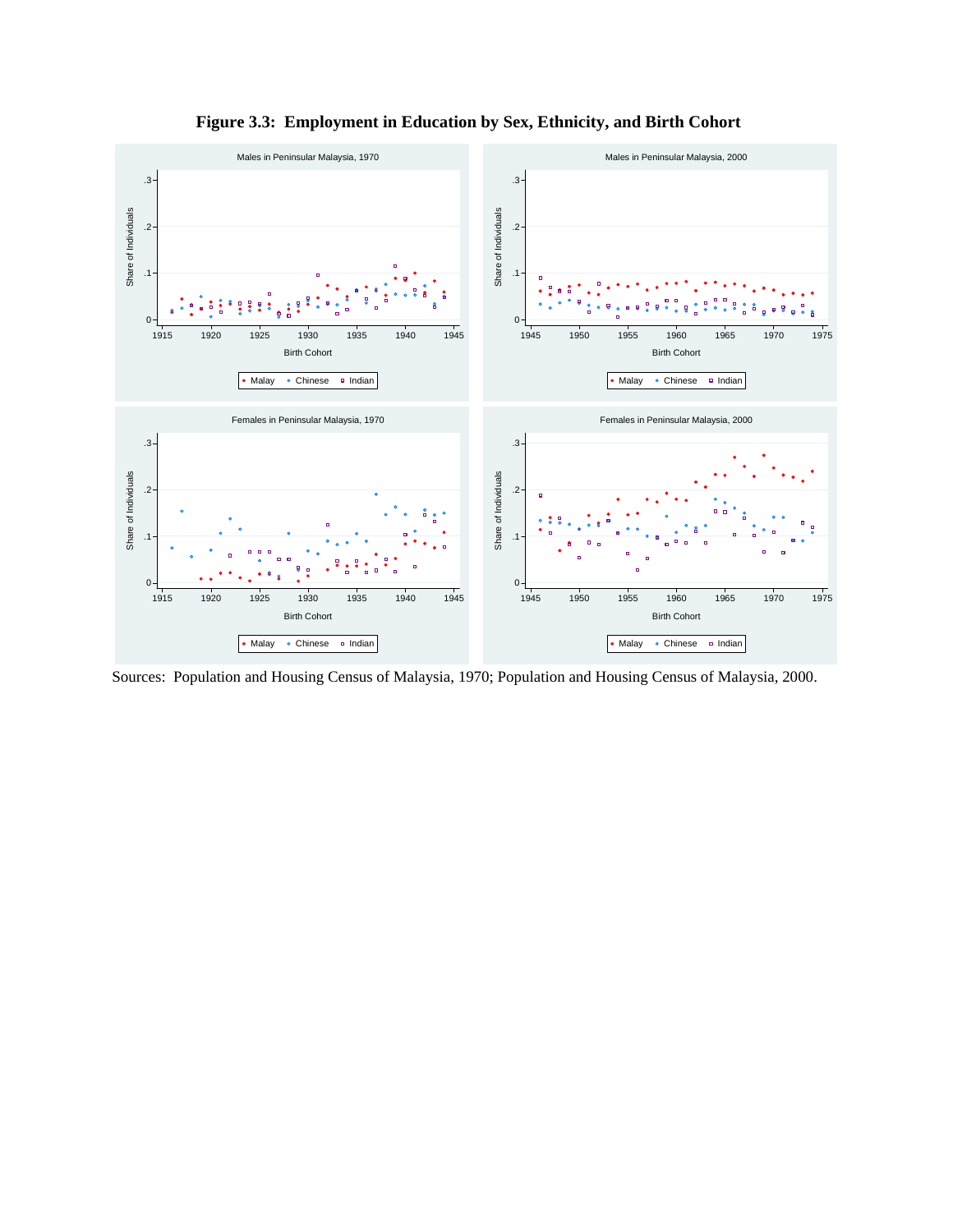**Figure 4: Distribution of Examination Results and Admission Thresholds for Beneficiaries and Non-Beneficiaries**



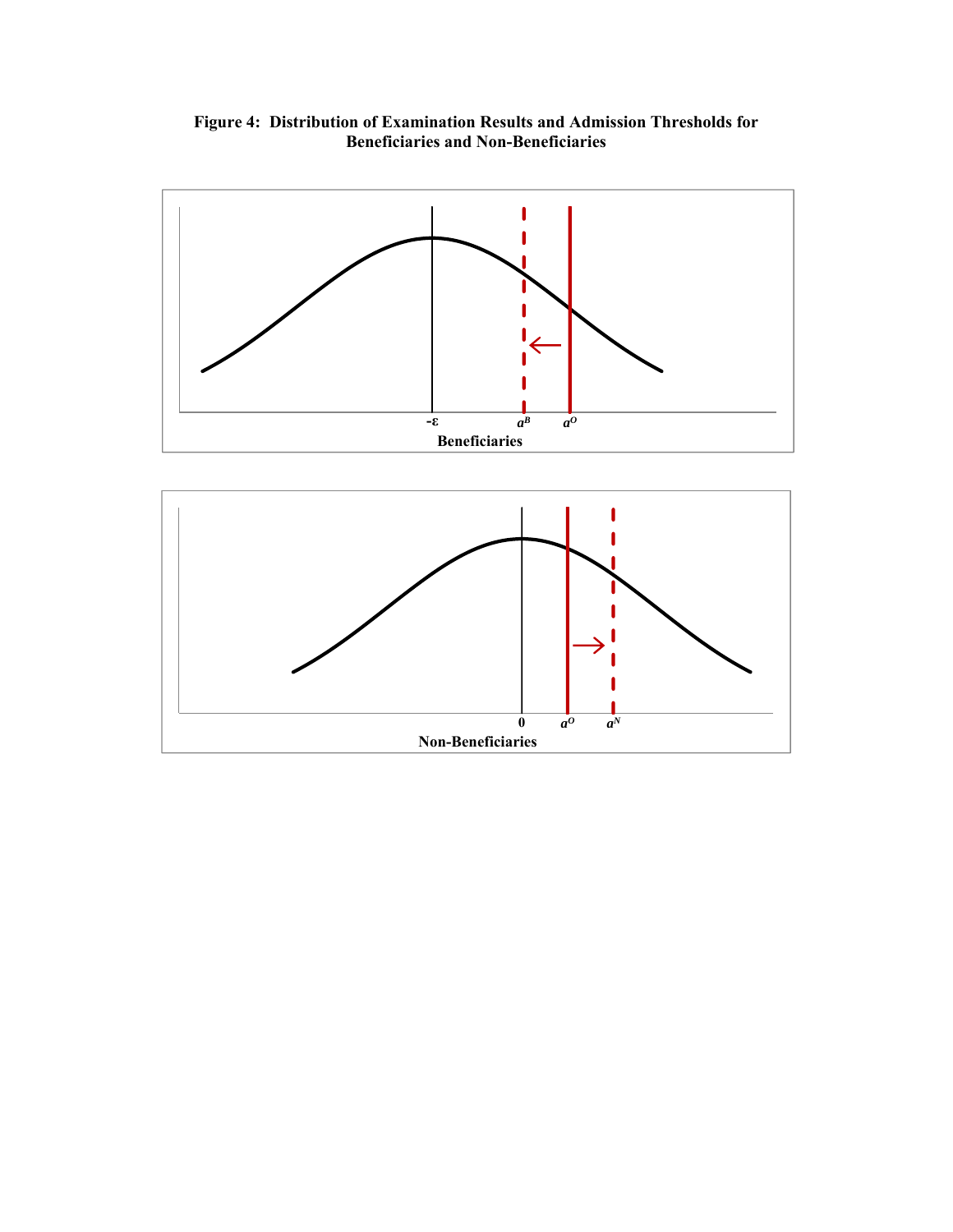**Figure 5: Selection into Employment Sectors among Pre-Policy and Post-Policy Beneficiary Tertiary Graduates** 



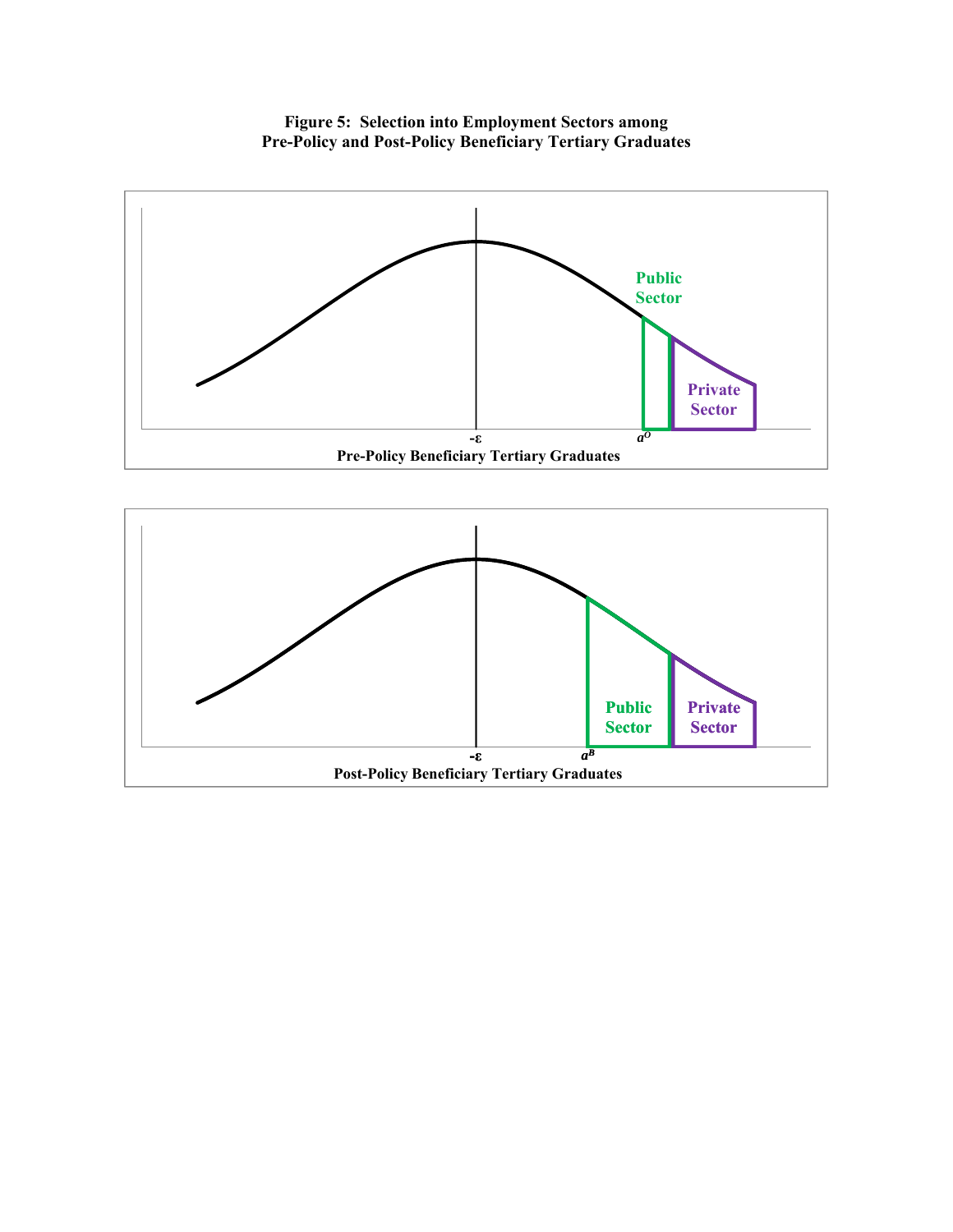|                              | <b>Public Sector</b> | <b>Private Sector</b> | Individual /<br>Family | <b>Unknown</b> | <b>Total</b> |
|------------------------------|----------------------|-----------------------|------------------------|----------------|--------------|
|                              |                      |                       |                        |                |              |
| Legislators and Directors    | 350                  | 2,113                 | 620                    | 194            | 3,277        |
|                              | 10.7%                | 64.5%                 | 18.9%                  | 5.9%           | 100.0%       |
| Managers                     | 48                   | 563                   | 3,157                  | 223            | 3,991        |
|                              | 1.2%                 | 14.1%                 | 79.1%                  | 5.6%           | 100.0%       |
| Professionals (Non-Teaching) | 567                  | 2,576                 | 359                    | 214            | 3,716        |
|                              | 15.3%                | 69.3%                 | 9.7%                   | 5.8%           | 100.0%       |
| Professionals (Teaching)     | 2,137                | 265                   | 24                     | 131            | 2,557        |
|                              | 83.6%                | 10.4%                 | 0.9%                   | 5.1%           | 100.0%       |
| Total                        | 3,102                | 5,517                 | 4,160                  | 762            | 13,541       |
|                              | 22.9%                | 40.7%                 | 30.7%                  | 5.6%           | 100.0%       |

#### **Table A1: Upper-Tier Occupations and Employment Sector (2000 Population and Housing Census)**

Note:

[1] The sample is restricted to 26-54 year olds in Peninsular Malaysia.

Source: Population and Housing Census, 2000.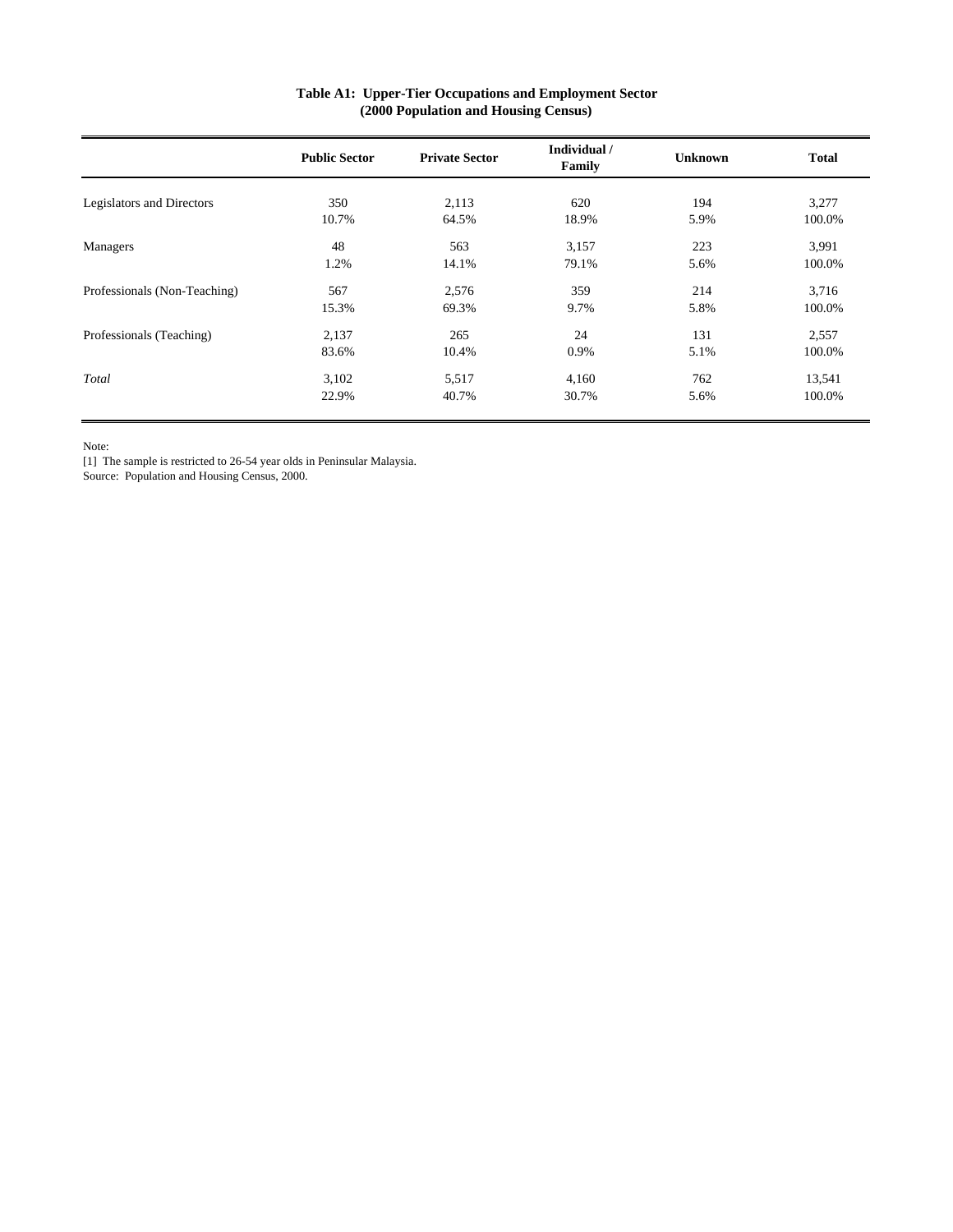|         | <b>Public</b><br><b>Institution</b> | Private<br><b>Institution</b> | <b>Overseas</b><br><b>Institution</b> | <b>Unknown</b> | <b>Total</b> |
|---------|-------------------------------------|-------------------------------|---------------------------------------|----------------|--------------|
| Malay   | 2,748                               | 168                           | 734                                   | 679            | 4,329        |
|         | 63.5%                               | 3.9%                          | 17.0%                                 | 15.7%          | 100.0%       |
| Chinese | 874                                 | 511                           | 697                                   | 350            | 2,432        |
|         | 35.9%                               | 21.0%                         | 28.7%                                 | 14.4%          | 100.0%       |
| Indian  | 254                                 | 87                            | 155                                   | 69             | 565          |
|         | 45.0%                               | 15.4%                         | 27.4%                                 | 12.2%          | 100.0%       |
| Total   | 3,876                               | 766                           | 1,586                                 | 1,098          | 7,326        |
|         | 52.9%                               | 10.5%                         | 21.6%                                 | 15.0%          | 100.0%       |

### **Table A2: Ethnicity and Degree Institution Types (2000 Population and Housing Census)**

Note:

[1] The sample is restricted to 26-54 year old degree-holders in Peninsular Malaysia.

Source: Population and Housing Census, 2000.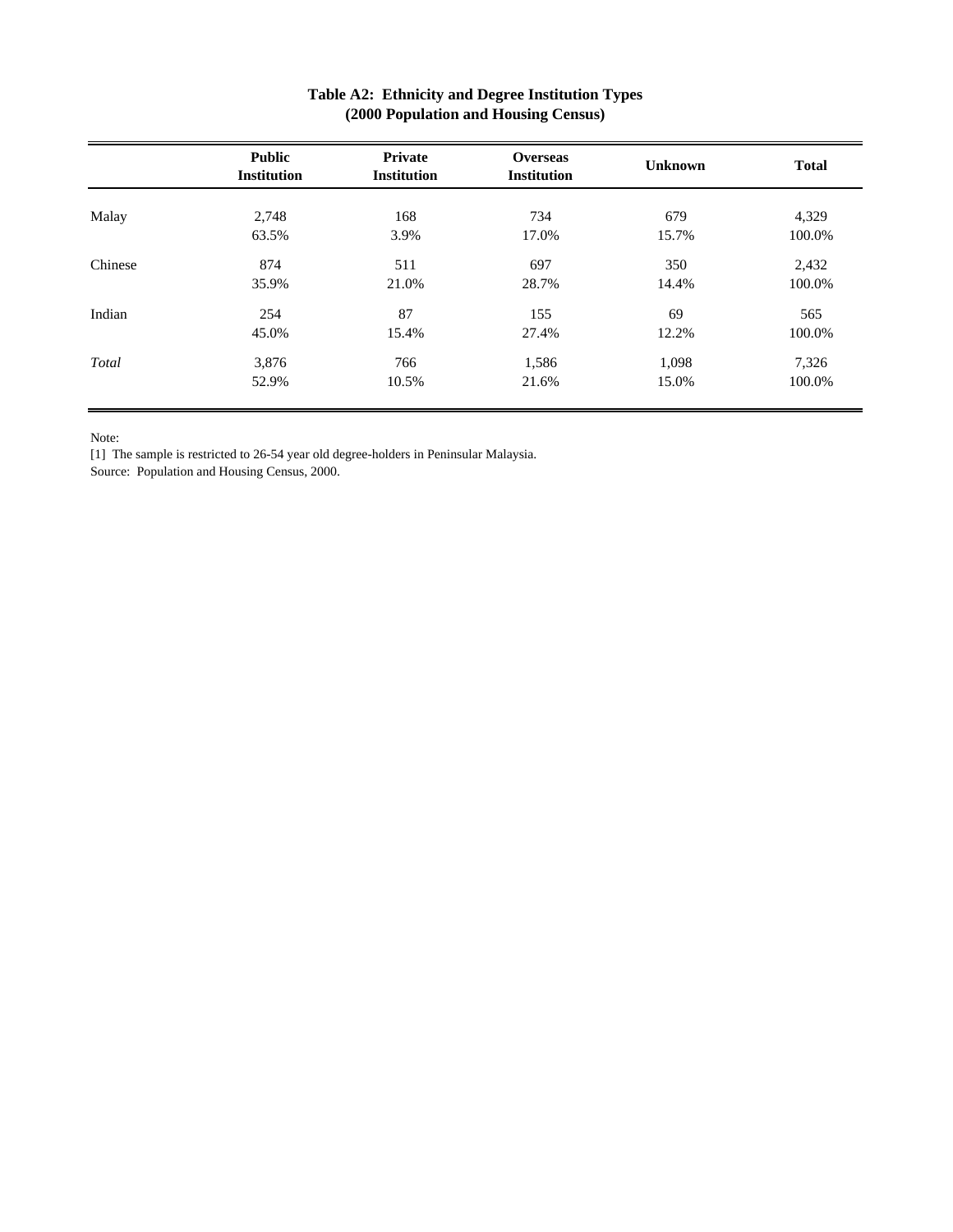

**Figure A1: The Malaysian Education System**